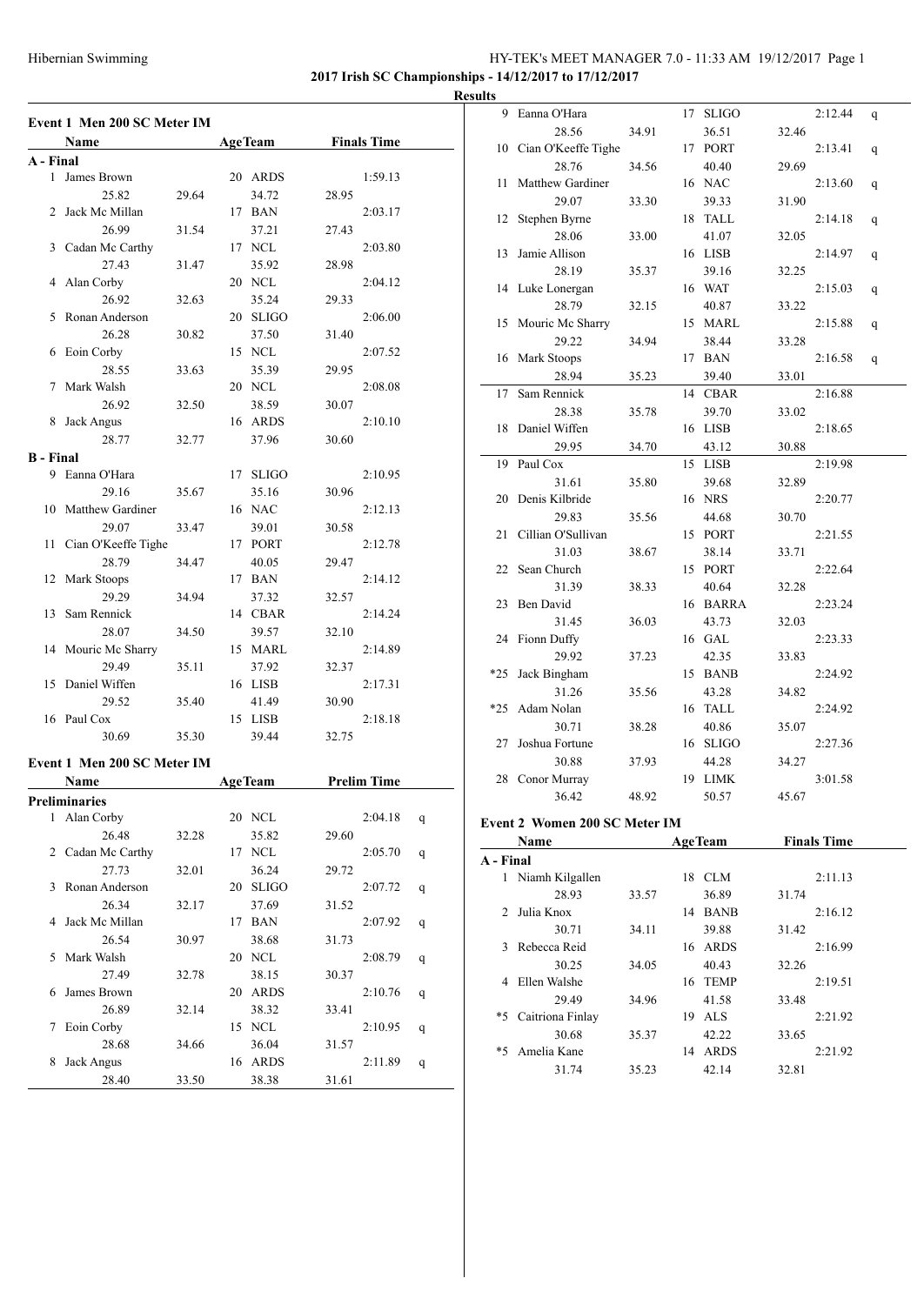# HY-TEK's MEET MANAGER 7.0 - 11:33 AM 19/12/2017 Page 2 **2017 Irish SC Championships - 14/12/2017 to 17/12/2017**

**Results**

**A - Final ... (Event 2 Women 200 SC Meter IM) Name Age Team Finals Time** 7 Naomi Trait 14 KILK 2:26.96 32.97 35.92 43.97 34.10 8 Lara Mc Evoy 16 ALS 2:27.98 32.73 37.27 44.33 33.65 **B - Final** 9 Sharon Semchiy 16 SWSC 2:23.94 30.56 34.97 44.51 33.90 10 Ellen Flaherty 15 ATH 2:25.22 31.07 36.97 43.30 33.88 11 Mia Davison 14 ARDS 2:25.65 31.39 37.73 41.32 35.21 12 Caoimhe Egan 17 TALL 2:26.94 31.23 37.33 43.41 34.97 13 Emer Kelly 18 ASG 2:27.24 31.56 36.66 43.65 35.37 14 Christine Mc Feely 16 ALS 2:28.26 32.88 37.31 43.16 34.91 15 Niamh Ahearne 14 KILK 2:28.41 32.44 36.14 44.07 35.76 16 Robyn Lynch 15 TEMP 2:28.55 33.25 37.56 44.13 33.61

### **Event 2 Women 200 SC Meter IM**

|    | Name                  |       | <b>AgeTeam</b> |       | <b>Prelim Time</b> |   |
|----|-----------------------|-------|----------------|-------|--------------------|---|
|    | <b>Preliminaries</b>  |       |                |       |                    |   |
|    | 1 Ellen Walshe        |       | 16 TEMP        |       | 2:16.72            | q |
|    | 29.51                 | 35.91 | 39.68          | 31.62 |                    |   |
| 2  | Julia Knox            |       | 14 BANB        |       | 2:17.53            | q |
|    | 30.47                 | 34.37 | 40.70          | 31.99 |                    |   |
|    | 3 Niamh Kilgallen     |       | 18 CLM         |       | 2:18.18            | q |
|    | 29.41                 | 36.16 | 38.92          | 33.69 |                    |   |
| 4  | Rebecca Reid          |       | 16 ARDS        |       | 2:21.96            | q |
|    | 30.49                 | 35.48 | 41.88          | 34.11 |                    |   |
| 5  | Amelia Kane           |       | 14 ARDS        |       | 2:22.49            | q |
|    | 31.96                 | 36.21 | 41.51          | 32.81 |                    |   |
| 6  | Caitriona Finlay      |       | 19 ALS         |       | 2:24.26            | q |
|    | 31.24                 | 36.74 | 42.40          | 33.88 |                    |   |
| 7  | Naomi Trait           |       | 14 KILK        |       | 2:25.66            | q |
|    | 32.84                 | 35.79 | 42.97          | 34.06 |                    |   |
| 8  | Lara Mc Evoy          |       | 16 ALS         |       | 2:26.34            | q |
|    | 32.00                 | 36.79 | 42.21          | 35.34 |                    |   |
| 9  | Niamh Ahearne         |       | 14 KILK        |       | 2:26.57            | q |
|    | 32.15                 | 35.49 | 43.71          | 35.22 |                    |   |
| 10 | Sharon Semchiy        |       | 16 SWSC        |       | 2:26.70            | q |
|    | 31.54                 | 35.52 | 45.61          | 34.03 |                    |   |
| 11 | Ellen Flaherty        |       | 15 ATH         |       | 2:26.81            | q |
|    | 31.79                 | 37.43 | 43.56          | 34.03 |                    |   |
|    | 12 Mia Davison        |       | 14 ARDS        |       | 2:26.87            | q |
|    | 32.44                 | 37.62 | 41.78          | 35.03 |                    |   |
|    | 13 Emer Kelly         |       | 18 ASG         |       | 2:27.29            | q |
|    | 31.76                 | 37.49 | 42.92          | 35.12 |                    |   |
|    | 14 Christine Mc Feely |       | 16 ALS         |       | 2:28.86            | q |
|    | 33.04                 | 37.23 | 43.57          | 35.02 |                    |   |
| 15 | Emma Henderson        |       | 19 LEA         |       | 2:28.87            | q |
|    | 32.39                 | 37.29 | 45.09          | 34.10 |                    |   |

| 16 Caoimhe Egan    |       |    | 17 TALL      |       | 2:29.13 | q |
|--------------------|-------|----|--------------|-------|---------|---|
| 31.51              | 38.15 |    | 43.55        | 35.92 |         |   |
| 17 Robyn Lynch     |       |    | 15 TEMP      |       | 2:29.71 |   |
| 32.48              | 37.98 |    | 43.22        | 36.03 |         |   |
| 18 Tara Desmond    |       |    | 19 DOL       |       | 2:30.53 |   |
| 31.50              | 37.55 |    | 46.19        | 35.29 |         |   |
| 19 Alison Gibbs    |       | 13 | <b>GAL</b>   |       | 2:31.56 |   |
| 33.73              | 37.60 |    | 44.19        | 36.04 |         |   |
| 20 Leah Martin     |       |    | 14 TEMP      |       | 2:31.58 |   |
| 34.01              | 36.91 |    | 45.61        | 35.05 |         |   |
| 21 Aoife Leahy     |       | 15 | <b>GAL</b>   |       | 2:31.90 |   |
| 32.71              | 36.60 |    | 48.08        | 34.51 |         |   |
| 22 Caoimhe Daly    |       |    | 14 NRS       |       | 2:31.96 |   |
| 33.18              | 37.46 |    | 46.03        | 35.29 |         |   |
| 23 Carrie Mc Daid  |       | 15 | <b>SLIGO</b> |       | 2:32.15 |   |
| 33.51              | 37.13 |    | 46.40        | 35.11 |         |   |
| 24 Rachel Vaughan  |       |    | 15 KILK      |       | 2:32.17 |   |
| 33.57              | 38.23 |    | 44.63        | 35.74 |         |   |
| 25 Aoife Bates     |       | 15 | <b>SHARK</b> |       | 2:34.98 |   |
| 33.22              | 40.28 |    | 44.49        | 36.99 |         |   |
| 26 Hannah O'Flynn  |       |    | 15 DOL       |       | 2:35.53 |   |
| 33.48              | 39.76 |    | 45.45        | 36.84 |         |   |
| 27 Naoíse Mc Bride |       |    | 15 TALL      |       | 2:36.04 |   |
| 35.79              | 37.54 |    | 47.64        | 35.07 |         |   |
|                    |       |    |              |       |         |   |

#### **Event 3 Men 100 SC Meter Backstroke**

| Name                               |                                                                               |    |              | <b>Finals Time</b>                                                                                                              |
|------------------------------------|-------------------------------------------------------------------------------|----|--------------|---------------------------------------------------------------------------------------------------------------------------------|
| A - Final                          |                                                                               |    |              |                                                                                                                                 |
| Brian E O'Sullivan<br>$\mathbf{1}$ |                                                                               |    |              | 53.22                                                                                                                           |
| 25.45                              | 27.77                                                                         |    |              |                                                                                                                                 |
| Rory Mc Evoy                       |                                                                               |    |              | 54.38                                                                                                                           |
| 26.32                              | 28.06                                                                         |    |              |                                                                                                                                 |
| Jack Mc Millan                     |                                                                               |    |              | 55.53                                                                                                                           |
| 27.12                              | 28.41                                                                         |    |              |                                                                                                                                 |
| Alan Corby                         |                                                                               |    |              | 56.49                                                                                                                           |
| 27.03                              | 29.46                                                                         |    |              |                                                                                                                                 |
| Sean Scannell                      |                                                                               |    |              | 57.58                                                                                                                           |
| 27.85                              | 29.73                                                                         |    |              |                                                                                                                                 |
| Paddy Johnston                     |                                                                               |    |              | 57.77                                                                                                                           |
| 28.26                              | 29.51                                                                         |    |              |                                                                                                                                 |
|                                    |                                                                               |    | <b>SWSC</b>  | 57.89                                                                                                                           |
| 27.81                              | 30.08                                                                         |    |              |                                                                                                                                 |
| Stephen Byrne                      |                                                                               | 18 | <b>TALL</b>  | 57.91                                                                                                                           |
|                                    | 29.92                                                                         |    |              |                                                                                                                                 |
| <b>B</b> - Final                   |                                                                               |    |              |                                                                                                                                 |
|                                    |                                                                               |    |              | 58.65                                                                                                                           |
| 28.41                              | 30.24                                                                         |    |              |                                                                                                                                 |
|                                    |                                                                               |    |              | 58.95                                                                                                                           |
| 28.89                              | 30.06                                                                         |    |              |                                                                                                                                 |
| Luke Lonergan<br>11                |                                                                               |    |              | 59.54                                                                                                                           |
|                                    | 30.90                                                                         |    |              |                                                                                                                                 |
| 12 Callum Ashton                   |                                                                               | 18 | <b>SHARK</b> | 59.84                                                                                                                           |
| 29.29                              | 30.55                                                                         |    |              |                                                                                                                                 |
|                                    |                                                                               |    |              | 1:00.69                                                                                                                         |
| 29.25                              | 31.44                                                                         |    |              |                                                                                                                                 |
| 14 Nathan Wiffen                   |                                                                               | 16 |              | 1:00.90                                                                                                                         |
| 29.98                              | 30.92                                                                         |    |              |                                                                                                                                 |
|                                    | Luc Galland<br>27.99<br>Jordan Byrne<br>Sam Winston<br>28.64<br>Aaron Carroll |    | 15           | <b>AgeTeam</b><br>22 NAC<br>19 NCL<br>17 BAN<br>20 NCL<br>15 KILK<br>16 ARDS<br>17<br>17 ALS<br>15 ALS<br>16 WAT<br>NCL<br>LISB |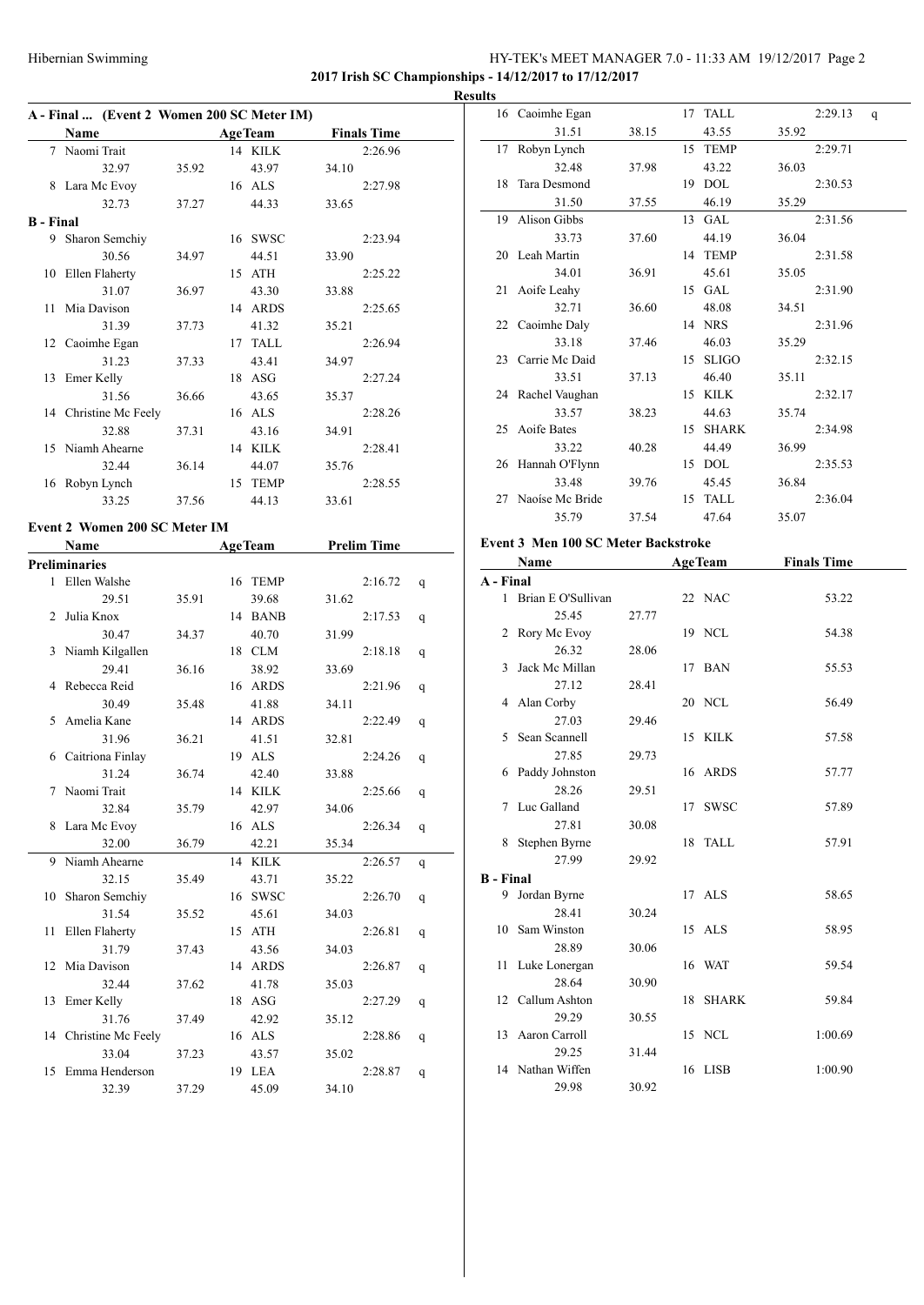### HY-TEK's MEET MANAGER 7.0 - 11:33 AM 19/12/2017 Page 3 **2017 Irish SC Championships - 14/12/2017 to 17/12/2017**

**Results**

| <b>AgeTeam</b><br>Name<br><b>Finals Time</b>                 |   |  |  |  |  |  |  |
|--------------------------------------------------------------|---|--|--|--|--|--|--|
|                                                              |   |  |  |  |  |  |  |
| 16 NAC<br>15 Matthew Gardiner<br>1:01.60                     |   |  |  |  |  |  |  |
| 29.55<br>32.05                                               |   |  |  |  |  |  |  |
| 16 Sam Rennick<br>14 CBAR<br>1:03.21                         |   |  |  |  |  |  |  |
| 30.87<br>32.34                                               |   |  |  |  |  |  |  |
| <b>Event 3 Men 100 SC Meter Backstroke</b>                   |   |  |  |  |  |  |  |
| <b>AgeTeam</b><br><b>Prelim Time</b><br>Name                 |   |  |  |  |  |  |  |
| <b>Preliminaries</b>                                         |   |  |  |  |  |  |  |
| 1 Rory Mc Evoy<br>19 NCL<br>54.86                            | q |  |  |  |  |  |  |
| 26.62<br>28.24                                               |   |  |  |  |  |  |  |
| Brian E O'Sullivan<br>2<br>22 NAC<br>54.98                   | q |  |  |  |  |  |  |
| 26.85<br>28.13                                               |   |  |  |  |  |  |  |
| Jack Mc Millan<br>17 BAN<br>56.59<br>3                       | q |  |  |  |  |  |  |
| 27.13<br>29.46                                               |   |  |  |  |  |  |  |
| 4 Alan Corby<br>20 NCL<br>56.90                              | q |  |  |  |  |  |  |
| 27.63<br>29.27                                               |   |  |  |  |  |  |  |
| Sean Scannell<br>15 KILK<br>57.41<br>5                       | q |  |  |  |  |  |  |
| 27.76<br>29.65                                               |   |  |  |  |  |  |  |
| Paddy Johnston<br>16 ARDS<br>58.15<br>6                      | q |  |  |  |  |  |  |
| 27.55<br>30.60                                               |   |  |  |  |  |  |  |
| Stephen Byrne<br>18 TALL<br>58.56<br>7                       | q |  |  |  |  |  |  |
| 28.47<br>30.09                                               |   |  |  |  |  |  |  |
| Luc Galland<br>17 SWSC<br>8<br>58.69                         | q |  |  |  |  |  |  |
| 27.98<br>30.71                                               |   |  |  |  |  |  |  |
| <b>SHARK</b><br>Callum Ashton<br>9<br>18<br>58.99            | q |  |  |  |  |  |  |
| 28.94<br>30.05                                               |   |  |  |  |  |  |  |
| 10 Jordan Byrne<br>17 ALS<br>59.13                           | q |  |  |  |  |  |  |
| 28.81<br>30.32                                               |   |  |  |  |  |  |  |
| 11<br>Luke Lonergan<br>16 WAT<br>59.56                       | q |  |  |  |  |  |  |
| 28.49<br>31.07                                               |   |  |  |  |  |  |  |
| Sam Winston<br>15 ALS<br>12<br>1:00.79                       | q |  |  |  |  |  |  |
| 29.16<br>31.63                                               |   |  |  |  |  |  |  |
| 13 Aaron Carroll<br>15 NCL<br>1:01.01                        | q |  |  |  |  |  |  |
| 28.99<br>32.02                                               |   |  |  |  |  |  |  |
| Nathan Wiffen<br>16 LISB<br>1:01.57<br>14                    | q |  |  |  |  |  |  |
| 30.03<br>31.54                                               |   |  |  |  |  |  |  |
| <b>Matthew Gardiner</b><br>16 NAC<br>15<br>1:01.62           | q |  |  |  |  |  |  |
| 29.44<br>32.18                                               |   |  |  |  |  |  |  |
| 16 Aran Keating<br>15 PORT<br>1:01.96                        | q |  |  |  |  |  |  |
| 30.21<br>31.75                                               |   |  |  |  |  |  |  |
| Sam Rennick<br>CBAR<br>17<br>14<br>1:03.78                   |   |  |  |  |  |  |  |
| 30.53<br>33.25<br>Ben David                                  |   |  |  |  |  |  |  |
| 16 BARRA<br>18<br>1:04.09<br>31.30                           |   |  |  |  |  |  |  |
| 32.79<br><b>MARL</b><br>1:04.22<br>14                        |   |  |  |  |  |  |  |
| 19<br>Cian Rooney<br>30.29                                   |   |  |  |  |  |  |  |
| 33.93<br>Rory Lee<br><b>SWSC</b><br>20<br>16<br>1:04.26      |   |  |  |  |  |  |  |
| 30.44                                                        |   |  |  |  |  |  |  |
| 33.82<br>Aaron Mc Mahon<br><b>DOL</b><br>21<br>1:04.52<br>15 |   |  |  |  |  |  |  |
| 31.15<br>33.37                                               |   |  |  |  |  |  |  |
| 16 SPL<br>22<br>Ewan Nolke<br>1:04.71                        |   |  |  |  |  |  |  |
| 30.17<br>34.54                                               |   |  |  |  |  |  |  |

|                  | Name                                         |       | <b>AgeTeam</b> | <b>Finals Time</b> |
|------------------|----------------------------------------------|-------|----------------|--------------------|
| A - Final        |                                              |       |                |                    |
|                  | 1 Maria Godden                               |       | 15 KILK        | 1:02.29            |
|                  | 29.68                                        | 32.61 |                |                    |
|                  | 2 *Bethy Firth~                              |       | 21 ARDS        | 1:02.34            |
|                  | 30.35                                        | 31.99 |                |                    |
| 3                | Ellen Cassidy                                |       | 16 DOL         | 1:03.58            |
|                  | 31.03                                        | 32.55 |                |                    |
|                  | 4 Caoimhe Quinn                              |       | 15 ALS         | 1:04.01            |
|                  | 31.36                                        | 32.65 |                |                    |
| 5                | *Maeform Borriello                           |       | 18 ATH         | 1:04.92            |
|                  | 31.11                                        | 33.81 |                |                    |
| 6                | Isabelle Gibbs                               |       | 15 GAL         | 1:04.98            |
|                  | 31.78                                        | 33.20 |                |                    |
|                  | 7 Rebecca Lowe                               |       | 15 ATH         | 1:05.20            |
|                  | 31.65                                        | 33.55 |                |                    |
|                  | 8 Florence Tinsley                           |       | 15 CYBT        | 1:05.74            |
|                  | 31.56                                        | 34.18 |                |                    |
| <b>B</b> - Final |                                              |       |                |                    |
|                  | 9 Jena Macdougald                            |       | 15 OTTER       | 1:05.58            |
|                  | 31.62                                        | 33.96 |                |                    |
|                  | 10 Niamh Ahearne                             |       | 14 KILK        | 1:05.66            |
|                  | 31.83                                        | 33.83 |                |                    |
| 11               | Aoife Leahy                                  |       | 15 GAL         | 1:05.78            |
|                  | 32.29                                        | 33.49 |                |                    |
|                  | 12 Scarlett Armstrong                        |       | 14 ARDS        | 1:06.01            |
|                  | 32.54                                        | 33.47 |                |                    |
|                  | 13 Alie Martin                               |       | 16 TEMP        | 1:06.60            |
|                  | 32.41                                        | 34.19 |                |                    |
|                  | 14 Beth Nolan                                |       | 15 SWSC        | 1:07.20            |
|                  | 32.15                                        | 35.05 |                |                    |
|                  | 15 Sophie Hayman                             |       | 14 ALS         | 1:07.25            |
|                  | 33.14                                        | 34.11 |                |                    |
|                  | 16 Leah Martin                               |       | 14 TEMP        | 1:07.86            |
|                  | 33.44                                        | 34.42 |                |                    |
|                  | <b>Event 4 Women 100 SC Meter Backstroke</b> |       |                |                    |
|                  |                                              |       |                | $\cdots$<br>ran*   |

|    | Name                 |       |    | <b>AgeTeam</b> | <b>Prelim Time</b> |   |
|----|----------------------|-------|----|----------------|--------------------|---|
|    | <b>Preliminaries</b> |       |    |                |                    |   |
| 1  | Maria Godden         |       |    | 15 KILK        | 1:02.39            | q |
|    | 30.10                | 32.29 |    |                |                    |   |
| 2  | *Bethy Firth $\sim$  |       | 21 | <b>ARDS</b>    | 1:03.71            | q |
|    | 30.75                | 32.96 |    |                |                    |   |
| 3  | Ellen Cassidy        |       |    | 16 DOL         | 1:03.94            | q |
|    | 30.98                | 32.96 |    |                |                    |   |
| 4  | Caoimhe Quinn        |       |    | 15 ALS         | 1:04.11            | q |
|    | 31.18                | 32.93 |    |                |                    |   |
| 5. | Rebecca Lowe         |       |    | 15 ATH         | 1:04.64            | q |
|    | 31.56                | 33.08 |    |                |                    |   |
| 6  | Rebecca Reid         |       |    | 16 ARDS        | 1:04.81            | q |
|    | 31.01                | 33.80 |    |                |                    |   |
| 7  | Isabelle Gibbs       |       |    | $15$ GAL       | 1:05.18            | q |
|    | 31.58                | 33.60 |    |                |                    |   |
| 8  | *Maeform Borriello   |       |    | 18 ATH         | 1:05.74            | q |
|    | 31.36                | 34.38 |    |                |                    |   |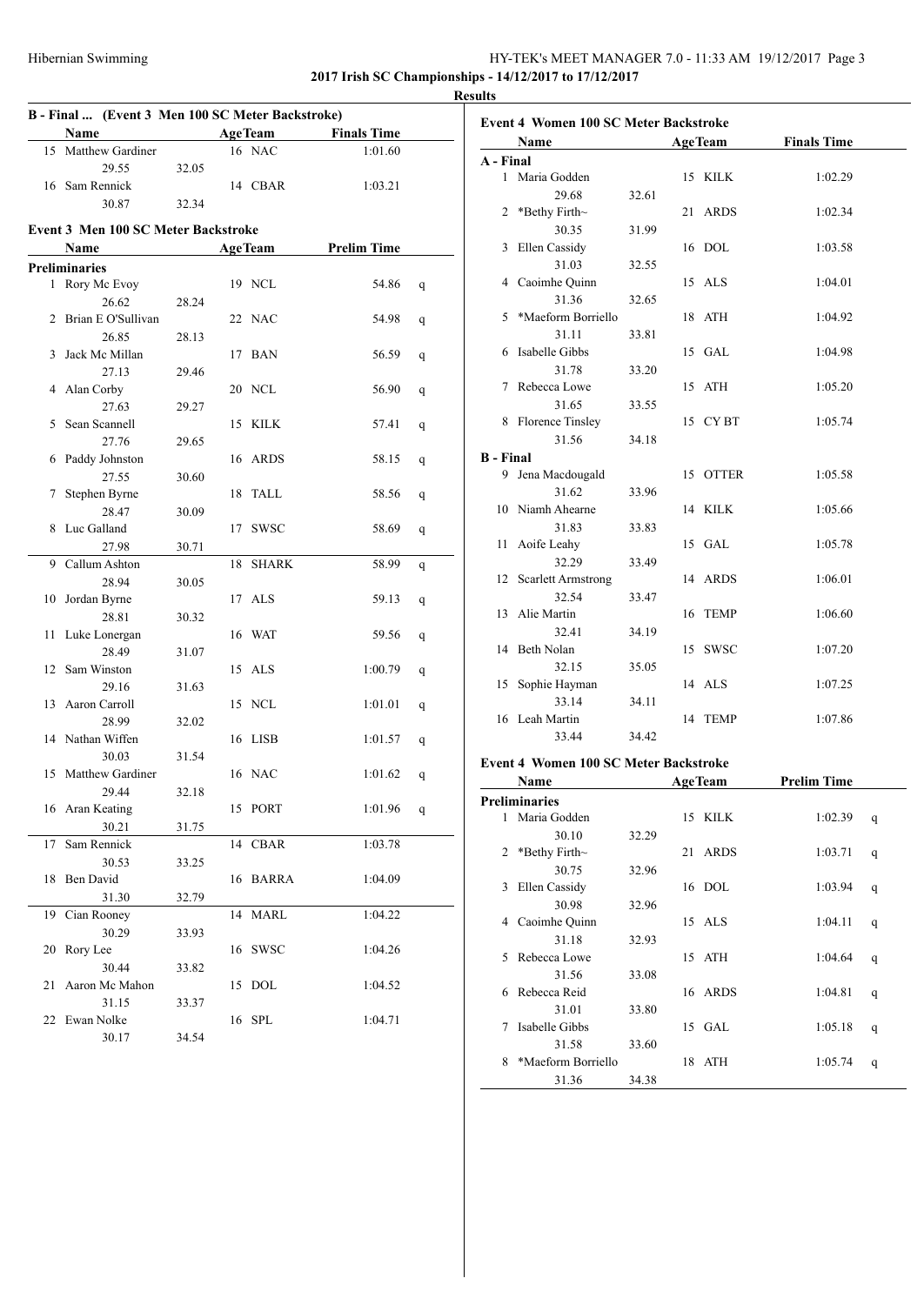# HY-TEK's MEET MANAGER 7.0 - 11:33 AM 19/12/2017 Page 4

**2017 Irish SC Championships - 14/12/2017 to 17/12/2017**

|       | Preliminaries  (Event 4 Women 100 SC Meter Backstroke) |       |  |                |                    |   |  |
|-------|--------------------------------------------------------|-------|--|----------------|--------------------|---|--|
|       | <b>Name</b>                                            |       |  | <b>AgeTeam</b> | <b>Prelim Time</b> |   |  |
|       | 9 Florence Tinsley                                     |       |  | 15 CYBT        | 1:05.88            | q |  |
|       | 31.53                                                  | 34.35 |  |                |                    |   |  |
|       | 10 Alie Martin                                         |       |  | 16 TEMP        | 1:06.44            | q |  |
|       | 32.63                                                  | 33.81 |  |                |                    |   |  |
| $*11$ | Jena Macdougald                                        |       |  | 15 OTTER       | 1:06.59            | q |  |
|       | 31.86                                                  | 34.73 |  |                |                    |   |  |
|       | *11 Niamh Ahearne                                      |       |  | 14 KILK        | 1:06.59            | q |  |
|       | 32.29                                                  | 34.30 |  |                |                    |   |  |
|       | 13 Scarlett Armstrong                                  |       |  | 14 ARDS        | 1:06.82            | q |  |
|       | 32.38                                                  | 34.44 |  |                |                    |   |  |
|       | 14 Beth Nolan                                          |       |  | 15 SWSC        | 1:07.07            | q |  |
|       | 32.54                                                  | 34.53 |  |                |                    |   |  |
|       | 15 Leah Martin                                         |       |  | 14 TEMP        | 1:07.21            | q |  |
|       | 32.71                                                  | 34.50 |  |                |                    |   |  |
|       | 16 Sophie Hayman                                       |       |  | 14 ALS         | 1:07.66            | q |  |
|       | 32.86                                                  | 34.80 |  |                |                    |   |  |
|       | 17 Aoife Leahy                                         |       |  | 15 GAL         | 1:07.94            |   |  |
|       | 33.12                                                  | 34.82 |  |                |                    |   |  |
|       | 18 Aoife Kearney                                       |       |  | 13 ALS         | 1:08.68            |   |  |
|       | 32.80                                                  | 35.88 |  |                |                    |   |  |
| 19    | Iona Ashton                                            |       |  | 14 SHARK       | 1:08.97            |   |  |
|       | 33.47                                                  | 35.50 |  |                |                    |   |  |
|       | 20 Emma Fagan                                          |       |  | 14 ALS         | 1:08.98            |   |  |
|       | 32.88                                                  | 36.10 |  |                |                    |   |  |
| 21    | Ailbhe Kelly                                           |       |  | 19 NAC         | 1:26.39            |   |  |
|       | 42.55                                                  | 43.84 |  |                |                    |   |  |

#### **Event 5 Men 50 SC Meter Breaststroke**

|        | Name           |    | <b>AgeTeam</b> | <b>Finals Time</b> |  |
|--------|----------------|----|----------------|--------------------|--|
| Finals |                |    |                |                    |  |
|        | *Thomas Fardal | 20 | <b>EGRSD</b>   | 28.27              |  |
|        | 2 Liam Doyle   |    | 20 NCL         | 28.33              |  |
| 3      | Dan Sweeney    |    | 24 BAN         | 28.93              |  |
| 4      | Eoin Corby     |    | 15 NCL         | 29.48              |  |
|        | Cillian Colvin |    | 20 NAC         | 29.90              |  |
| 6      | Eanna O'Hara   | 17 | <b>SLIGO</b>   | 30.05              |  |
|        | Peter Mooney   | 23 | <b>SLIGO</b>   | 30.20              |  |
| 8      | John Donnelly  | 16 | <b>SLBGH</b>   | 30.41              |  |

#### **Event 5 Men 50 SC Meter Breaststroke**

|    | <b>Name</b>          | <b>AgeTeam</b> |              | <b>Prelim Time</b> |       |   |
|----|----------------------|----------------|--------------|--------------------|-------|---|
|    | <b>Preliminaries</b> |                |              |                    |       |   |
|    | *Thomas Fardal       | 20             | <b>EGRSD</b> |                    | 28.03 | q |
| 2  | Liam Doyle           |                | 20 NCL       |                    | 28.56 | q |
| 3  | Dan Sweeney          |                | 24 BAN       |                    | 29.39 | q |
| 4  | Alan Corby           |                | 20 NCL       |                    | 29.57 | q |
| 5  | Cillian Colvin       |                | 20 NAC       |                    | 30.05 | q |
| 6  | Peter Mooney         | 23             | <b>SLIGO</b> |                    | 30.07 | q |
| 7  | Eoin Corby           | 15             | NCL.         |                    | 30.11 | q |
| 8  | Eanna O'Hara         | 17             | <b>SLIGO</b> |                    | 30.25 | q |
| 9  | John Donnelly        | 16             | <b>SLBGH</b> |                    | 30.66 |   |
| 10 | Jack Angus           | 16             | <b>ARDS</b>  |                    | 30.87 |   |
| 11 | Uisean Cooke         | 16             | <b>LIMK</b>  |                    | 30.94 |   |
| 12 | Ben Woodside         | 14             | <b>LARNE</b> |                    | 30.99 |   |
| 13 | Mark Stoops          | 17             | <b>BAN</b>   |                    | 31.02 |   |

| <b>Results</b> |                       |    |              |       |
|----------------|-----------------------|----|--------------|-------|
|                | 14 Odhran Savage      |    | 18 SPL       | 31.05 |
| $*15$          | Jamie Allison         |    | 16 LISB      | 31.61 |
|                | *15 Diarmuid Sutton   |    | 15 NCL       | 31.61 |
|                | 17 Andrew Feenan      |    | 16 SWSC      | 31.77 |
| 18             | Mouric Mc Sharry      |    | 15 MARL      | 31.84 |
| 19             | Bryan Scully          | 17 | <b>ATH</b>   | 31.91 |
| 20             | Isaac Fitzmaurice     | 17 | <b>NAC</b>   | 32.07 |
| 21             | Adam Dickinson        |    | 26 BAN       | 32.13 |
|                | 22 Nikita Vedernikovs |    | 17 NAC       | 32.18 |
|                | 23 Paul Cox           | 15 | LISB         | 32.57 |
| 24             | Sean Church           |    | 15 PORT      | 32.69 |
|                | 25 David Woods        | 19 | <b>SLIGO</b> | 32.86 |
|                | 26 Shane Kelly        |    | 18 NAC       | 32.93 |
|                | 27 David Stinson      | 15 | ARDS         | 33.32 |
|                | 28 Odhran O'Hara      | 14 | <b>SLIGO</b> | 33.46 |
|                | 29 Cillian O'Sullivan | 15 | PORT         | 33.53 |
|                | 30 Niall Kelly        |    | 16 CLM       | 33.81 |
|                | 31 Oliver Creaney     |    | 16 ARDS      | 33.89 |
|                | 32 Ronan Dervan       |    | 16 CBAR      | 33.92 |
|                | 33 Niklas Leahy       |    | 16 DOL       | 33.93 |
|                | 34 Kieran Breheny     |    | 16 C FIN     | 34.00 |
|                | 35 Brendan Cantwell   |    | 15 CLNM      | 34.03 |
|                | 36 Peter Lamont       |    | 16 DUNN      | 34.04 |
| 37             | Michael Mc Andrew     |    | 16 SHARK     | 34.38 |
|                | 38 Donal Carthy       |    | 16 ADSC      | 34.67 |
|                | 39 Cian Rooney        |    | 14 MARL      | 34.85 |
| 40             | Rory Grady            |    | 14 CBAR      | 35.10 |
| 41             | Cormac Mc Carthy      | 16 | <b>SWSC</b>  | 35.22 |
|                | 42 Dominic Allen      | 13 | <b>ARDS</b>  | 35.29 |
| 43             | Ethan Breslin         |    | 15 CLM       | 35.49 |
|                | 44 Evan Welby         | 16 | <b>SHARK</b> | 35.55 |
|                | 45 Aran Keating       | 15 | <b>PORT</b>  | 35.70 |
| 46             | Thomas Hall           |    | 16 CYBT      | 35.82 |
|                | 47 Euan Maguire       | 13 | <b>NAC</b>   | 35.85 |
|                | 48 Patrick Harmon     | 15 | ADSC         | 36.55 |
|                | --- Billy Clarke      | 16 | <b>SHARK</b> | DO    |
|                | Anthony Maher         |    | 16 SLIGO     | DQ    |
|                |                       |    |              |       |

#### **Event 6 Women 50 SC Meter Breaststroke**

|        | <b>Name</b>        |    | <b>AgeTeam</b> | <b>Finals Time</b> |  |
|--------|--------------------|----|----------------|--------------------|--|
| Finals |                    |    |                |                    |  |
|        | Niamh Coyne        |    | 16 NCD         | 31.95              |  |
|        | 2 Mia Davison      |    | 14 ARDS        | 32.64              |  |
| 3      | <b>Molly Curry</b> |    | 15 CASC        | 32.97              |  |
| 4      | Martyna Szmagara   | 17 | <b>TROJ</b>    | 33.37              |  |
|        | Sarah Mc Cracken   | 18 | LISB           | 33.45              |  |
| 6      | Emer Kelly         |    | 18 ASG         | 33.49              |  |
|        | Eimear Doyle       |    | 16 WAT         | 33.92              |  |
| 8      | Cara Stapleton     | 16 | <b>TROJ</b>    | 33.95              |  |

#### **Event 6 Women 50 SC Meter Breaststroke**

|   | <b>Name</b>          |    | <b>AgeTeam</b> | <b>Prelim Time</b> |       |   |
|---|----------------------|----|----------------|--------------------|-------|---|
|   | <b>Preliminaries</b> |    |                |                    |       |   |
| L | Niamh Coyne          |    | 16 NCD         |                    | 32.80 | q |
|   | 2 Molly Curry        |    | 15 CASC        |                    | 33.07 | q |
|   | Mia Davison          | 14 | ARDS           |                    | 33.48 | q |
|   | Martyna Szmagara     |    | TROJ           |                    | 33.70 | q |
|   | 5 Sarah Mc Cracken   |    | <b>LISB</b>    |                    | 33.78 | a |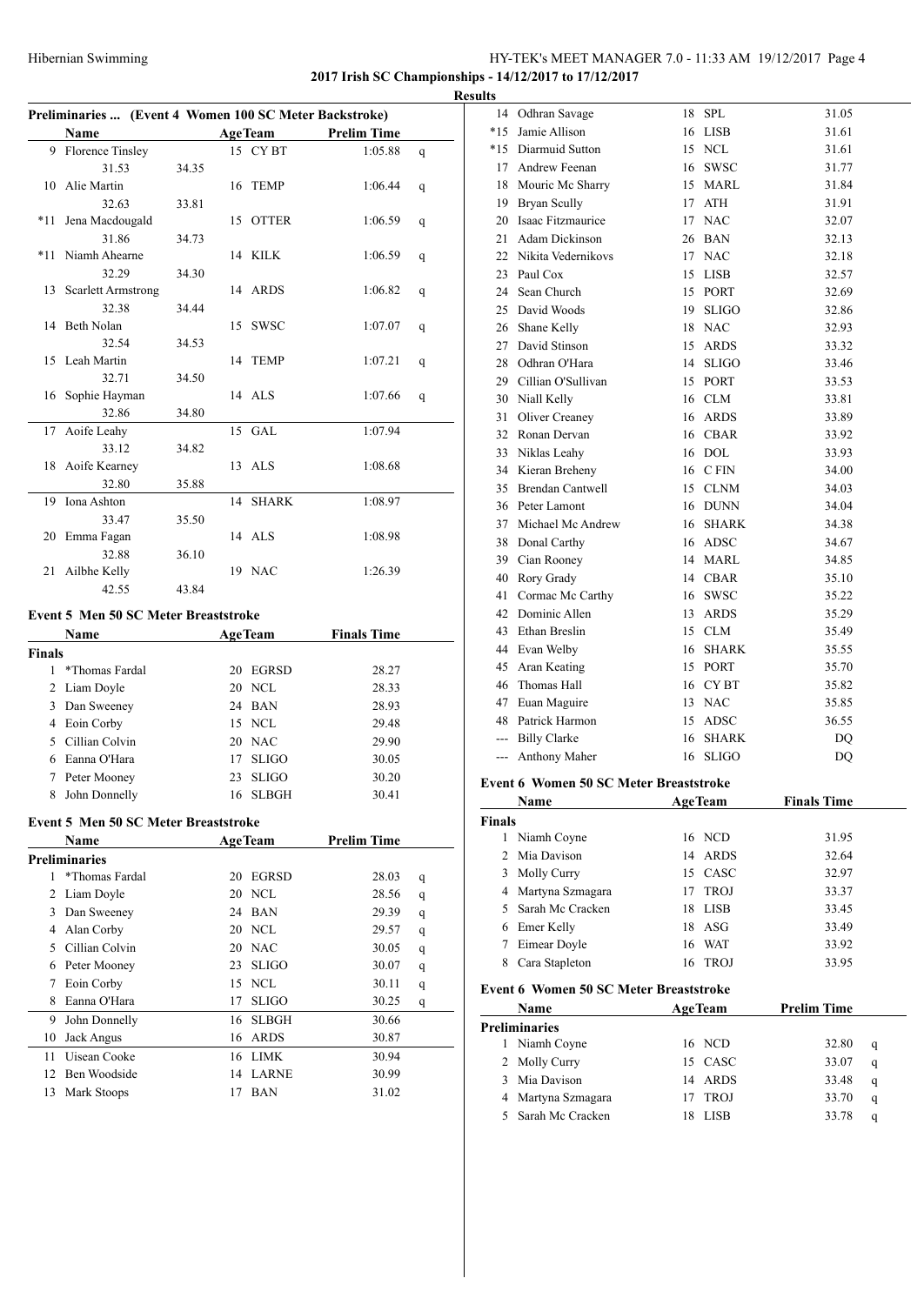# HY-TEK's MEET MANAGER 7.0 - 11:33 AM 19/12/2017 Page 5 **2017 Irish SC Championships - 14/12/2017 to 17/12/2017**

| Name                 |    |              | <b>Prelim Time</b>    |                                                         |  |  |
|----------------------|----|--------------|-----------------------|---------------------------------------------------------|--|--|
| Emer Kelly           | 18 |              | 34.00                 | q                                                       |  |  |
| Eimear Doyle         | 16 | <b>WAT</b>   | 34.20                 | q                                                       |  |  |
| Cara Stapleton       | 16 | <b>TROJ</b>  | 34.25                 | q                                                       |  |  |
| Hannah Mc Menamin    | 20 | <b>ALS</b>   | 34.59                 |                                                         |  |  |
| Zoe Thompson         | 16 | <b>ARDS</b>  | 34.73                 |                                                         |  |  |
| Grace Joyce          | 15 | <b>SHARK</b> | 34.99                 |                                                         |  |  |
| Jade Murphy          | 20 | <b>SLIGO</b> | 35.04                 |                                                         |  |  |
| Lisa Cooke           | 20 | <b>ALS</b>   | 35.12                 |                                                         |  |  |
| Min Allen            | 14 | <b>NRS</b>   | 35.81                 |                                                         |  |  |
| Jena Macdougald      | 15 | <b>OTTER</b> | 35.86                 |                                                         |  |  |
| Carrie Mc Daid       | 15 | <b>SLIGO</b> | 35.89                 |                                                         |  |  |
| Sorcha Gueret        | 17 | <b>TROJ</b>  | 35.95                 |                                                         |  |  |
| Ellen Flaherty       | 15 | <b>ATH</b>   | 35.99                 |                                                         |  |  |
| Naomi Trait          | 14 | <b>KILK</b>  | 36.18                 |                                                         |  |  |
| <b>Beth Gardiner</b> | 14 | <b>NAC</b>   | 36.22                 |                                                         |  |  |
| Aoife O'Shea         | 14 | <b>MAL</b>   | 36.26                 |                                                         |  |  |
| Judy Brennan         | 14 | <b>ATH</b>   | 36.27                 |                                                         |  |  |
| Charlotte O'Riordan  | 15 | <b>TROJ</b>  | 36.29                 |                                                         |  |  |
| <b>Beth Nolan</b>    | 15 | <b>SWSC</b>  | 36.57                 |                                                         |  |  |
| Alison Gibbs         | 13 | GAL          | 37.14                 |                                                         |  |  |
| Rachel Vaughan       | 15 | <b>KILK</b>  | 37.17                 |                                                         |  |  |
| Olwyn Cooke          | 14 | <b>LIMK</b>  | 37.52                 |                                                         |  |  |
| Naoíse Mc Bride      | 15 | <b>TALL</b>  | 37.65                 |                                                         |  |  |
| Megan Kilgallen      | 15 | <b>CLM</b>   | 37.75                 |                                                         |  |  |
| Emma Montgomery      | 15 | <b>CYBT</b>  | 37.75                 |                                                         |  |  |
| Lydia Mees           | 15 | <b>BANB</b>  | 37.79                 |                                                         |  |  |
| Orla Quinn           | 13 | <b>LVADY</b> | 38.07                 |                                                         |  |  |
| Lizzie Campbell      | 15 | <b>LEA</b>   | 38.08                 |                                                         |  |  |
| Wiktoria Weinert     | 14 | <b>SLIGO</b> | 38.10                 |                                                         |  |  |
| Sarah Condron        | 14 | <b>ATH</b>   | 38.12                 |                                                         |  |  |
| Leagh Mc Guirk       | 15 | <b>ALS</b>   | 38.52                 |                                                         |  |  |
|                      |    |              | <b>AgeTeam</b><br>ASG | Preliminaries  (Event 6 Women 50 SC Meter Breaststroke) |  |  |

# **Event 7 Men 200 SC Meter Butterfly**

|                  | Name             |       | <b>AgeTeam</b> |             |       | <b>Finals Time</b> |  |
|------------------|------------------|-------|----------------|-------------|-------|--------------------|--|
| A - Final        |                  |       |                |             |       |                    |  |
| $\mathbf{1}$     | Cillian Melly    |       | 20             | <b>NCL</b>  |       | 1:58.28            |  |
|                  | 26.02            | 30.43 |                | 30.37       | 31.46 |                    |  |
|                  | 2 Finn Mc Geever |       | 17             | <b>NCL</b>  |       | 2:00.26            |  |
|                  | 26.71            | 30.73 |                | 31.22       | 31.60 |                    |  |
| 3                | Robert Powell    |       | 17             | <b>ATH</b>  |       | 2:03.93            |  |
|                  | 26.88            | 30.91 |                | 33.04       | 33.10 |                    |  |
| 4                | Cadan Mc Carthy  |       | 17             | <b>NCL</b>  |       | 2:04.61            |  |
|                  | 27.84            | 31.87 |                | 32.56       | 32.34 |                    |  |
| 5.               | Mark Walsh       |       | 20             | <b>NCL</b>  |       | 2:05.53            |  |
|                  | 27.87            | 32.27 |                | 32.38       | 33.01 |                    |  |
| 6                | Ethan Murtagh    |       | 15             | <b>TROJ</b> |       | 2:05.62            |  |
|                  | 28.04            | 32.15 |                | 32.67       | 32.76 |                    |  |
| 7                | Benjamin Doyle   |       | 20             | <b>NCD</b>  |       | 2:06.47            |  |
|                  | 27.14            | 30.95 |                | 33.05       | 35.33 |                    |  |
| 8                | Jermey O'Connor  |       | 15             | <b>NCL</b>  |       | 2:07.48            |  |
|                  | 28.65            | 32.26 |                | 32.93       | 33.64 |                    |  |
| <b>B</b> - Final |                  |       |                |             |       |                    |  |
| 9                | Michael Hewitt   |       | 17             | CY BT       |       | 2:06.03            |  |
|                  | 28.93            | 32.81 |                | 32.13       | 32.16 |                    |  |

| <b>Results</b> |                          |       |    |              |       |         |  |
|----------------|--------------------------|-------|----|--------------|-------|---------|--|
|                | 10 Sean Gray             |       |    | 17 ARDS      |       | 2:09.00 |  |
|                | 28.63                    | 32.27 |    | 33.36        | 34.74 |         |  |
| 11             | Callum Ashton            |       | 18 | <b>SHARK</b> |       | 2:09.16 |  |
|                | 28.31                    | 33.13 |    | 33.70        | 34.02 |         |  |
|                | *12 Fionn Duffy          |       |    | $16$ GAL     |       | 2:12.00 |  |
|                | 29.44                    | 33.12 |    | 34.72        | 34.72 |         |  |
|                | *12 Jack Nolan-Whitney   |       |    | 16 NRS       |       | 2:12.00 |  |
|                | 29.15                    | 33.37 |    | 34.25        | 35.23 |         |  |
|                | 14 Alex Mc Lelland-Maher |       |    | 15 KILK      |       | 2:12.30 |  |
|                | 31.01                    | 32.96 |    | 33.96        | 34.37 |         |  |
|                | 15 Odhran Mallon         |       | 17 | <b>LISB</b>  |       | 2:15.85 |  |
|                | 31.11                    | 35.47 |    | 34.31        | 34.96 |         |  |

# **Event 7 Men 200 SC Meter Butterfly**

|                | <b>Name</b>           |       |    | <b>AgeTeam</b> |       | <b>Prelim Time</b> |   |
|----------------|-----------------------|-------|----|----------------|-------|--------------------|---|
|                | <b>Preliminaries</b>  |       |    |                |       |                    |   |
| 1              | Cillian Melly         |       |    | 20 NCL         |       | 2:01.26            | q |
|                | 26.38                 | 30.37 |    | 31.49          | 33.02 |                    |   |
| $\overline{2}$ | Finn Mc Geever        |       | 17 | NCL            |       | 2:02.20            | q |
|                | 26.74                 | 31.56 |    | 32.21          | 31.69 |                    |   |
| 3              | Benjamin Doyle        |       |    | 20 NCD         |       | 2:04.52            | q |
|                | 27.50                 | 31.28 |    | 32.10          | 33.64 |                    |   |
| 4              | Ethan Murtagh         |       | 15 | <b>TROJ</b>    |       | 2:05.04            | q |
|                | 28.30                 | 31.96 |    | 32.05          | 32.73 |                    |   |
| 5              | Robert Powell         |       |    | 17 ATH         |       | 2:05.58            | q |
|                | 27.62                 | 32.08 |    | 32.74          | 33.14 |                    |   |
| 6              | Mark Walsh            |       |    | 20 NCL         |       | 2:05.86            | q |
|                | 28.42                 | 32.59 |    | 32.48          | 32.37 |                    |   |
| 7              | Curtis Coulter        |       | 23 | BAN            |       | 2:06.34            | q |
|                | 27.71                 | 31.54 |    | 33.22          | 33.87 |                    |   |
| 8              | Cadan Mc Carthy       |       |    | 17 NCL         |       | 2:07.68            | q |
|                | 28.00                 | 32.24 |    | 33.46          | 33.98 |                    |   |
| 9              | Jermey O'Connor       |       | 15 | NCL            |       | 2:07.79            | q |
|                | 29.09                 | 31.80 |    | 33.11          | 33.79 |                    |   |
| 10             | Callum Ashton         |       |    | 18 SHARK       |       | 2:10.35            | q |
|                | 29.41                 | 33.71 |    | 33.42          | 33.81 |                    |   |
| 11             | Sean Gray             |       |    | 17 ARDS        |       | 2:10.69            | q |
|                | 28.84                 | 32.96 |    | 34.19          | 34.70 |                    |   |
| 12             | Michael Hewitt        |       |    | 17 CYBT        |       | 2:10.89            | q |
|                | 27.39                 | 32.40 |    | 34.50          | 36.60 |                    |   |
| 13             | Paddy Johnston        |       |    | 16 ARDS        |       | 2:11.02            | q |
|                | 28.63                 | 33.69 |    | 34.37          | 34.33 |                    |   |
| 14             | Alex Mc Lelland-Maher |       | 15 | KILK           |       | 2:11.16            | q |
|                | 30.13                 | 32.12 |    | 34.63          | 34.28 |                    |   |
| 15             | Jack Nolan-Whitney    |       |    | 16 NRS         |       | 2:14.94            | q |
|                | 29.30                 | 34.21 |    | 35.23          | 36.20 |                    |   |
| 16             | Odhran Mallon         |       | 17 | LISB           |       | 2:15.17            | q |
|                | 29.53                 | 34.53 |    | 35.50          | 35.61 |                    |   |
| 17             | Nathan Jennings       |       | 18 | <b>LISB</b>    |       | 2:15.19            |   |
|                | 28.24                 | 33.50 |    | 35.42          | 38.03 |                    |   |
| 18             | Fionn Duffy           |       |    | 16 GAL         |       | 2:15.20            |   |
|                | 29.70                 | 33.85 |    | 35.49          | 36.16 |                    |   |
| 19             | Sean Scannell         |       | 15 | KILK           |       | 2:17.13            |   |
|                | 28.65                 | 34.66 |    | 36.94          | 36.88 |                    |   |
| 20             | Nathan Wiffen         |       |    | 16 LISB        |       | 2:17.66            |   |
|                | 30.25                 | 34.67 |    | 35.90          | 36.84 |                    |   |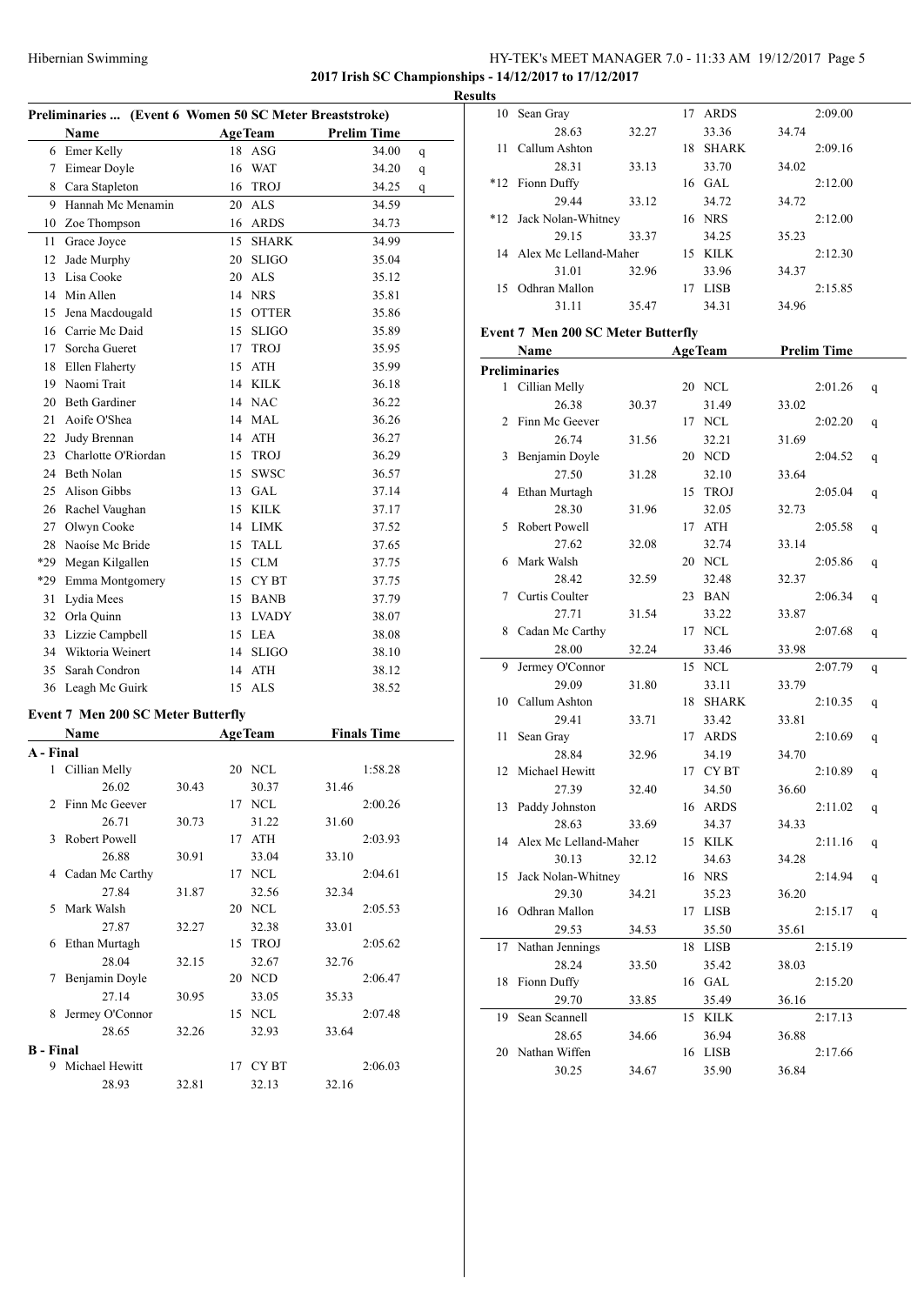# HY-TEK's MEET MANAGER 7.0 - 11:33 AM 19/12/2017 Page 6 **2017 Irish SC Championships - 14/12/2017 to 17/12/2017**

|                                             | Preliminaries  (Event 7 Men 200 SC Meter Butterfly) |       |    |                |                    |   |  |  |  |  |
|---------------------------------------------|-----------------------------------------------------|-------|----|----------------|--------------------|---|--|--|--|--|
|                                             | Name                                                |       |    | <b>AgeTeam</b> | <b>Prelim Time</b> |   |  |  |  |  |
| 21                                          | Enrique Rosada Lara                                 |       |    | 16 SLBGH       | 2:17.95            |   |  |  |  |  |
|                                             | 31.85                                               | 35.08 |    | 34.64          | 36.38              |   |  |  |  |  |
| 22                                          | Dylan Griffiths                                     |       |    | 15 LISB        | 2:21.06            |   |  |  |  |  |
|                                             | 30.11                                               | 34.17 |    | 37.24          | 39.54              |   |  |  |  |  |
| 23                                          | Joshua Fortune                                      |       |    | 16 SLIGO       | 2:22.11            |   |  |  |  |  |
|                                             | 32.19                                               | 36.61 |    | 36.59          | 36.72              |   |  |  |  |  |
|                                             | 24 Adam Nolan                                       |       |    | 16 TALL        | 2:27.29            |   |  |  |  |  |
|                                             | 31.50                                               | 36.72 |    | 39.57          | 39.50              |   |  |  |  |  |
|                                             | Jamie Allison                                       |       |    | 16 LISB        | DQ                 |   |  |  |  |  |
|                                             | 29.77                                               | 33.78 |    | 35.08          | 34.30              |   |  |  |  |  |
|                                             |                                                     |       |    |                |                    |   |  |  |  |  |
| <b>Event 8 Women 200 SC Meter Butterfly</b> |                                                     |       |    |                |                    |   |  |  |  |  |
|                                             | Name                                                |       |    | <b>AgeTeam</b> | <b>Finals Time</b> |   |  |  |  |  |
| A - Final                                   |                                                     |       |    |                |                    |   |  |  |  |  |
|                                             | 1 Ellen Walshe                                      |       |    | 16 TEMP        | 2:10.07            |   |  |  |  |  |
|                                             | 29.07                                               | 33.08 |    | 34.13          | 33.79              |   |  |  |  |  |
| $\overline{2}$                              | Clodagh Flood                                       |       |    | 20 NCD         | 2:13.37            |   |  |  |  |  |
|                                             | 29.73                                               | 33.02 |    | 34.00          | 36.62              |   |  |  |  |  |
| 3                                           | Julia Knox                                          |       |    | 14 BANB        | 2:15.50            |   |  |  |  |  |
|                                             | 30.69                                               | 34.14 |    | 35.34          | 35.33              |   |  |  |  |  |
| 4                                           | Amelia Kane                                         |       |    | 14 ARDS        | 2:17.87            |   |  |  |  |  |
|                                             | 31.56                                               | 34.81 |    | 35.83          | 35.67              |   |  |  |  |  |
| 5                                           | Sarah Kelly                                         |       |    | 20 GAL         | 2:21.27            |   |  |  |  |  |
|                                             | 31.36                                               | 34.98 |    | 36.57          | 38.36              |   |  |  |  |  |
| 6                                           | Hannah O'Flynn                                      |       |    | 15 DOL         | 2:25.98            |   |  |  |  |  |
|                                             | 32.67                                               | 36.39 |    | 37.99          | 38.93              |   |  |  |  |  |
| 7                                           | Aoife Bates                                         |       |    | 15 SHARK       | 2:26.94            |   |  |  |  |  |
|                                             | 32.92                                               | 37.38 |    | 38.33          | 38.31              |   |  |  |  |  |
| 8                                           | Erin Mc Connell                                     |       |    | 17 BAN         | 2:32.81            |   |  |  |  |  |
|                                             | 33.48                                               | 38.42 |    | 40.49          | 40.42              |   |  |  |  |  |
| <b>B</b> - Final                            |                                                     |       |    |                |                    |   |  |  |  |  |
|                                             | 9 Ailbhe Mulhall                                    |       |    | 14 GAL         | 2:29.31            |   |  |  |  |  |
|                                             | 32.93                                               | 37.35 |    | 39.29          | 39.74              |   |  |  |  |  |
|                                             | 10 Aoife Murray                                     |       |    | 13 GLN         | 2:30.76            |   |  |  |  |  |
|                                             | 32.75                                               | 37.92 |    | 40.76          | 39.33              |   |  |  |  |  |
| 11                                          | Lizzie Campbell                                     |       |    | 15 LEA         | 2:30.97            |   |  |  |  |  |
|                                             | 33.67                                               | 37.85 |    | 38.89          | 40.56              |   |  |  |  |  |
| 12                                          | Robyn Lynch                                         |       |    | 15 TEMP        | 2:31.64            |   |  |  |  |  |
|                                             | 31.82                                               | 37.75 |    | 41.11          | 40.96              |   |  |  |  |  |
| 13                                          | Hannah O'Shea                                       |       |    | 13 DOL         | 2:31.98            |   |  |  |  |  |
|                                             | 33.89                                               | 38.12 |    | 39.93          | 40.04              |   |  |  |  |  |
| 14                                          | Ellen Keane                                         |       |    | 22 NAC         | 2:35.67            |   |  |  |  |  |
|                                             | 34.62                                               | 39.75 |    | 40.49          | 40.81              |   |  |  |  |  |
| 15                                          | Nadine Pollock                                      |       |    | 15 LISB        | 2:37.47            |   |  |  |  |  |
|                                             | 33.91                                               | 38.83 |    | 41.00          | 43.73              |   |  |  |  |  |
|                                             | 16 Lucy Harte                                       |       |    | 14 KILK        | 2:40.22            |   |  |  |  |  |
|                                             | 35.35                                               | 40.57 |    | 41.86          | 42.44              |   |  |  |  |  |
|                                             | <b>Event 8 Women 200 SC Meter Butterfly</b>         |       |    |                |                    |   |  |  |  |  |
|                                             | Name                                                |       |    | <b>AgeTeam</b> | <b>Prelim Time</b> |   |  |  |  |  |
|                                             | <b>Preliminaries</b>                                |       |    |                |                    |   |  |  |  |  |
| 1                                           | Ellen Walshe                                        |       | 16 | <b>TEMP</b>    | 2:14.15            | q |  |  |  |  |
|                                             | 30.61                                               | 34.24 |    | 34.87          | 34.43              |   |  |  |  |  |
| 2                                           | Julia Knox                                          |       | 14 | <b>BANB</b>    | 2:17.52            | q |  |  |  |  |

31.01 34.73 36.07 35.71

| <b>Results</b> |                    |       |    |              |       |         |   |
|----------------|--------------------|-------|----|--------------|-------|---------|---|
|                | 3 Amelia Kane      |       |    | 14 ARDS      |       | 2:19.56 | q |
|                | 31.98              | 35.22 |    | 36.07        | 36.29 |         |   |
| 4              | Clodagh Flood      |       |    | 20 NCD       |       | 2:20.29 | q |
|                | 30.52              | 35.18 |    | 36.84        | 37.75 |         |   |
| 5              | Sarah Kelly        |       |    | 20 GAL       |       | 2:22.00 | q |
|                | 31.16              | 35.23 |    | 36.83        | 38.78 |         |   |
| 6              | Caoimhe Quinn      |       |    | 15 ALS       |       | 2:25.72 | q |
|                | 31.99              | 35.85 |    | 37.68        | 40.20 |         |   |
| 7              | Hannah O'Flynn     |       | 15 | <b>DOL</b>   |       | 2:29.84 | q |
|                | 33.63              | 37.39 |    | 39.75        | 39.07 |         |   |
| 8              | Erin Mc Connell    |       | 17 | BAN          |       | 2:30.18 | q |
|                | 32.93              | 37.91 |    | 40.11        | 39.23 |         |   |
| 9              | Aoife Bates        |       | 15 | <b>SHARK</b> |       | 2:30.79 | q |
|                | 33.42              | 38.38 |    | 39.24        | 39.75 |         |   |
| 10             | Ailbhe Mulhall     |       |    | 14 GAL       |       | 2:31.10 | q |
|                | 33.66              | 38.17 |    | 39.71        | 39.56 |         |   |
| 11             | Ellie Mc Kibbin    |       |    | 13 ARDS      |       | 2:31.66 | q |
|                | 32.91              | 38.33 |    | 40.07        | 40.35 |         |   |
| 12             | Nadine Pollock     |       |    | 15 LISB      |       | 2:32.08 | q |
|                | 35.06              | 39.07 |    | 40.01        | 37.94 |         |   |
| 13             | Robyn Lynch        |       |    | 15 TEMP      |       | 2:32.15 | q |
|                | 32.82              | 37.90 |    | 40.61        | 40.82 |         |   |
| 14             | Lizzie Campbell    |       |    | 15 LEA       |       | 2:33.78 | q |
|                | 33.87              | 38.91 |    | 40.35        | 40.65 |         |   |
| 15             | Ellen Keane        |       |    | 22 NAC       |       | 2:34.05 | q |
|                | 34.36              | 39.55 |    | 40.64        | 39.50 |         |   |
|                | 16 Aoife Murray    |       |    | 13 GLN       |       | 2:34.53 | q |
|                | 32.67              | 37.89 |    | 41.17        | 42.80 |         |   |
| 17             | Christine Mc Feely |       |    | 16 ALS       |       | 2:34.62 |   |
|                | 34.16              | 38.98 |    | 40.63        | 40.85 |         |   |
| 18             | Lucy Harte         |       |    | 14 KILK      |       | 2:38.86 |   |
|                | 34.66              | 40.63 |    | 41.74        | 41.83 |         |   |
| 19             | Hannah O'Shea      |       | 13 | <b>DOL</b>   |       | 2:39.56 |   |
|                | 33.96              | 39.66 |    | 41.55        | 44.39 |         |   |
| 20             | Eli Dimitrova      |       |    | 18 ADSC      |       | 2:39.92 |   |
|                | 33.64              | 39.88 |    | 43.16        | 43.24 |         |   |
| 21             | Caoimhe Daly       |       |    | 14 NRS       |       | 2:40.61 |   |
|                | 34.03              | 39.57 |    | 43.08        | 43.93 |         |   |
| 22             | Alice Cross        |       |    | 15 CYBT      |       | 2:42.81 |   |
|                | 33.59              | 39.99 |    | 44.03        | 45.20 |         |   |
| 23             | Sorcha Treanor     |       |    | 14 CLM       |       | 2:54.00 |   |
|                | 35.61              |       |    |              | 47.96 |         |   |

# **Event 9 Men 1500 SC Meter Freestyle**

| Name               |       | <b>AgeTeam</b> | <b>Finals Time</b> |  |
|--------------------|-------|----------------|--------------------|--|
| Andrew Meegan<br>1 |       | 27 ALS         | 15:34.64           |  |
| 27.68              | 30.23 | 30.67          | 30.71              |  |
| 31.04              | 30.94 | 31.20          | 31.68              |  |
| 31.99              | 31.81 | 31.47          | 31.65              |  |
| 31.79              | 31.76 | 31.68          | 30.92              |  |
| 31.12              | 31.41 | 30.95          | 30.85              |  |
| 30.98              | 31.08 | 31.21          | 31.30              |  |
| 31.11              | 31.94 | 31.72          | 32.06              |  |
| 31.35              | 30.34 |                |                    |  |
|                    |       |                |                    |  |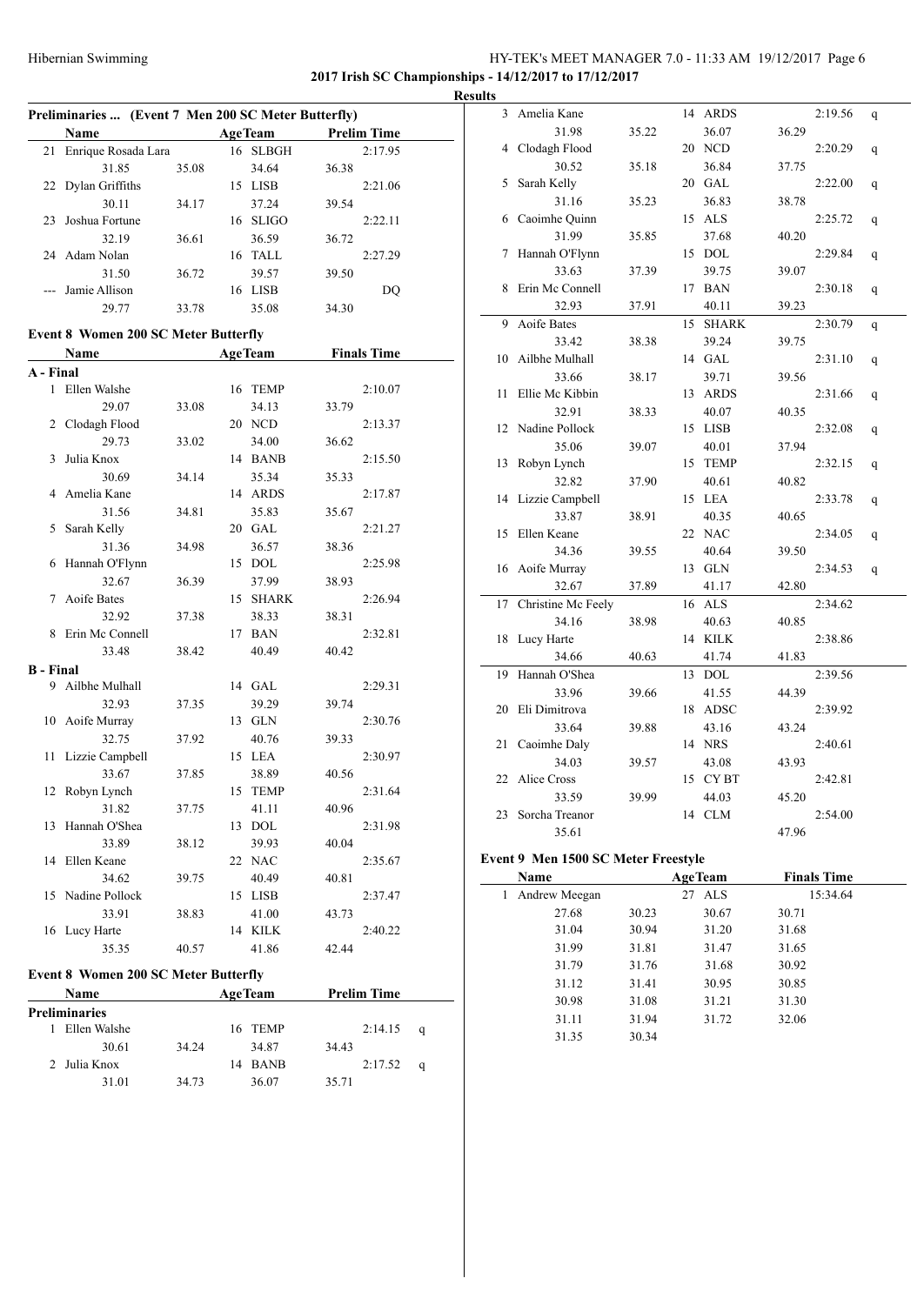# Hibernian Swimming HY-TEK's MEET MANAGER 7.0 - 11:33 AM 19/12/2017 Page 7 **2017 Irish SC Championships - 14/12/2017 to 17/12/2017**

**Results (Event 9 Men 1500 SC Meter Freestyle) Name Age Team Finals Time** 2 Jack Mc Millan 17 BAN 15:39.00 27.29 29.17 30.07 30.11 30.53 30.84 30.77 31.06 31.16 31.39 31.30 31.77 31.93 31.86 31.86 31.79 32.14 32.32 32.58 32.04 31.93 31.48 31.62 32.71 32.73 32.51 32.38 32.28 31.43 27.95 3 Daniel Wiffen 16 LISB 15:41.49 27.80 30.54 30.84 31.02 30.68 30.56 30.77 30.63 31.14 30.88 31.00 31.63 31.79 31.56 31.72 31.49 31.16 32.23 32.10 32.12 31.69 32.29 32.45 31.69 32.54 32.29 31.87 32.40 31.59 31.02 4 Denis Kilbride 16 NRS 16:30.83 28.25 31.12 32.05 32.27 32.34 32.52 32.99 32.95 33.08 33.42 33.53 33.58 33.73 33.61 33.60 33.73 33.90 32.79 34.09 33.96 33.77 33.78 33.37 33.69 33.53 33.68 33.83 33.34 33.04 31.29 5 Odhran Mallon 17 LISB 16:44.17 31.10 34.38 33.55 33.00 32.90 33.04 33.13 33.36 33.29 33.66 33.55 32.92 33.38 33.87 33.90 33.64 34.03 33.96 33.98 34.05 34.17 33.51 34.22 33.91 33.88 33.71 33.46 33.45 33.30 31.87 6 Fiachra Bevan 17 ALS 17:02.59 29.77 32.43 33.00 33.84 33.53 33.42 33.83 33.43 33.76 33.93 33.99 33.85 33.96 33.85 34.22 33.98 34.01 34.01 34.40 35.06 35.44 35.21 35.30 34.41 35.10 35.30 34.78 35.37 35.02 34.39 7 Ben David 16 BARRA 17:05.37 30.37 33.81 34.11 34.20 34.08 34.42 34.53 34.57 34.29 34.47 34.54 34.58 34.70 34.62 34.68 34.55 34.65 34.42 34.45 34.32 34.33 34.33 34.38 34.37 34.31 34.40 34.38 34.55 34.18 31.78 8 Neddie Irwin 14 SWSC 17:21.92 29.66 33.20 33.86 33.93 34.44 34.03 34.42 34.94 34.90 34.90 34.82 35.12 35.12 35.32 35.45 35.40 35.46 35.27 35.57 35.30 35.40 35.30 35.44 35.15 35.24 35.42 35.47 34.73 34.95 33.71 9 Cian Foley 18 NRS 17:34.84 30.21 33.84 34.62 34.44 34.90 35.25 35.49 35.83 35.24 35.06 35.36 35.71 35.56 35.03 35.49 34.31 35.20 35.49 35.97 35.32 36.45 35.64 35.77 36.10 36.19 35.82 36.16 35.82 35.47 33.10 10 Sabian Kulczynski 15 ENS 18:00.73 30.79 33.62 34.65 34.86 35.11 36.20 36.16 35.87 37.38 36.81 36.77 36.21 36.20 36.77 36.16 36.70 36.56 36.99 36.45 36.75 36.64 36.72 36.92 36.55 36.87 36.52 36.61 36.50 36.35 34.04 11 James O'Reilly 15 ALS 18:06.68 31.83 34.46 35.67 36.15 36.30 36.42 36.54 36.49 36.61 36.54 36.72 36.92 36.79 36.71 36.58 36.63 36.54 36.82 36.58 36.57 36.11 36.29 36.22 36.56 36.71 36.76 36.96 36.73 36.37 34.10 **Event 10 Women 800 SC Meter Freestyle Name Age Team Finals Time** 1 Victoria Catterson 16 ARDS 8:43.32 30.38 32.67 32.83 33.06 33.36 33.38 33.55 33.44 32.54 33.13 33.14 33.24 32.60 33.03 32.39 30.58 2 Rachel Bethel 17 LISB 8:43.49 31.74 31.02 32.57 33.70 33.88 33.40 33.40 33.01 31.79 34.20 33.69 33.86 33.93 31.81 31.26 30.23 3 Edel Daly 14 NCL 9:15.72 29.99 33.59 34.44 34.85 34.43 34.97 35.24 35.37 34.33 34.95 35.22 35.85 35.53 35.84 36.19 34.93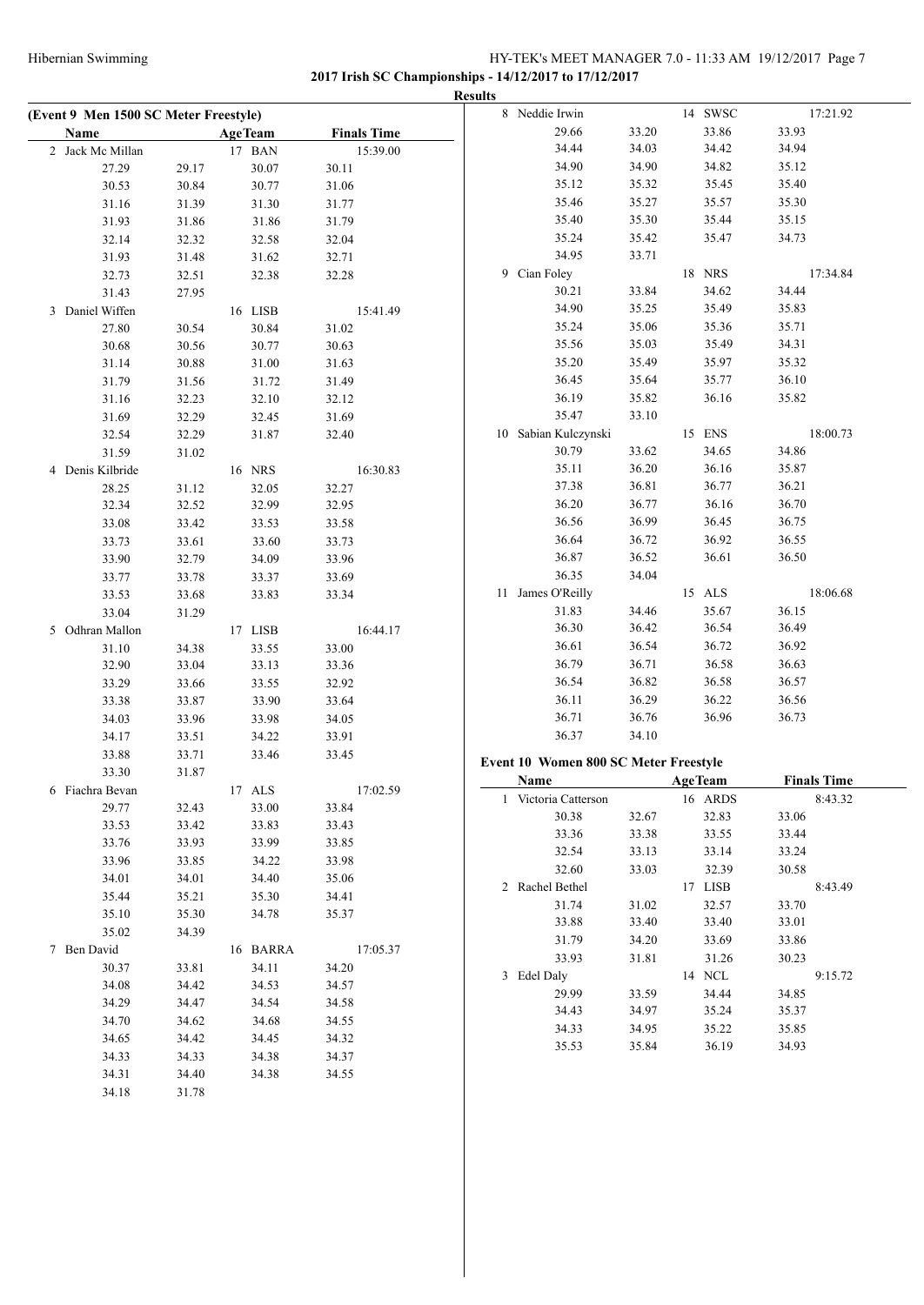#### HY-TEK's MEET MANAGER 7.0 - 11:33 AM 19/12/2017 Page 8 **2017 Irish SC Championships - 14/12/2017 to 17/12/2017**

**(Event 10 Women 800 SC Meter Freestyle) Name Age Team Finals Time** 4 Lara Mc Evoy 16 ALS 9:17.38 31.07 33.93 34.16 34.43 34.81 35.09 35.12 35.03 34.81 35.78 36.22 36.09 36.31 35.72 35.47 33.34 5 Cara Osing 14 TEMP 9:17.68 31.32 33.79 34.35 34.03 34.99 35.04 35.19 35.33 35.37 35.21 36.28 35.83 36.01 35.82 35.95 33.17 6 Charlotte O'Riordan 15 TROJ 9:24.68 31.33 34.16 34.96 35.88 35.54 35.98 35.76 35.64 35.49 35.69 35.61 35.77 35.87 36.34 35.44 35.22 7 Rebecca Lowe 15 ATH 9:26.21 30.50 34.07 34.50 34.54 34.61 35.37 35.43 35.30 35.69 36.12 36.84 36.96 37.11 36.87 36.25 36.05 8 Ciara Doran 17 CY DY 9:40.84 31.48 34.16 35.27 35.64 36.13 36.30 37.25 37.22 36.96 37.01 37.47 37.54 37.16 37.23 37.63 36.39

#### **Event 11 Men 200 SC Meter Freestyle Relay**

 $\overline{a}$ 

|                             |                         |       | 111.14 y          |                             |  |  |
|-----------------------------|-------------------------|-------|-------------------|-----------------------------|--|--|
| <b>Finals</b>               |                         |       |                   |                             |  |  |
|                             | 1 ARDS                  |       | A                 | 1:33.41                     |  |  |
|                             | 1) James Brown 20       |       | 2) Jack Angus 16  |                             |  |  |
|                             | 3) Paddy Johnston 16    |       | 4) Conor Munn 22  |                             |  |  |
|                             | 23.39                   | 24.28 | 23.63             | 22.11                       |  |  |
| $\mathcal{D}_{\mathcal{L}}$ | <b>BAN</b>              |       | A                 | 1:33.43                     |  |  |
|                             | 1) David Thompson 24    |       | 2) Mark Stoops 17 |                             |  |  |
|                             | 3) Curtis Coulter 23    |       |                   | 4) Jack Mc Millan 17        |  |  |
|                             | 22.92                   | 24.87 | 22.83             | 22.81                       |  |  |
| 3                           | ALS                     |       | A                 | 1:36.01                     |  |  |
|                             | 1) Benjamin Doyle 20    |       |                   | 2) Cathal Kearney 16        |  |  |
|                             | 3) Jordan Byrne 17      |       |                   | 4) Andrew Meegan 27         |  |  |
|                             | 23.86                   | 23.93 | 24.37             | 23.85                       |  |  |
|                             | 4 NAC                   |       | A                 | 1:36.22                     |  |  |
|                             | 1) Cillian Colvin 20    |       |                   | 2) Brian E O'Sullivan 22    |  |  |
|                             | 3) Isaac Fitzmaurice 17 |       |                   | 4) Matthew Gardiner 16      |  |  |
|                             | 24.14                   | 22.72 | 24.78             | 24.58                       |  |  |
| 5                           | <b>LIMK</b>             |       | A                 | 1:36.33                     |  |  |
|                             | 1) Alan Corby 20        |       |                   | 2) Finn Mc Geever 17        |  |  |
|                             | 3) Mark Walsh 20        |       |                   | 4) Jermey O'Connor 15       |  |  |
|                             | 23.38                   | 24.01 | 23.65             | 25.29                       |  |  |
| 6                           | <b>KILK</b>             |       | A                 | 1:37.31                     |  |  |
|                             | 1) David Prendergast 23 |       |                   | 2) Michael Mc Carthy 28     |  |  |
|                             | 3) Sean Scannell 15     |       |                   | 4) Alex Mc Lelland-Maher 15 |  |  |
|                             | 23.13                   | 24.01 | 25.02             | 25.15                       |  |  |

**Team Relay Finals Time**

|  | <b>Results</b>                              |              |                     |       |         |  |
|--|---------------------------------------------|--------------|---------------------|-------|---------|--|
|  |                                             | <b>SLIGO</b> |                     | А     | 1:37.50 |  |
|  | 1) Peter Mooney 23<br>3) Ronan Anderson 20  |              | 2) David Woods 19   |       |         |  |
|  |                                             |              | 4) Eanna O'Hara 17  |       |         |  |
|  |                                             | 23.84        | 25.48               | 23.90 | 24.28   |  |
|  | 8                                           | <b>LISB</b>  |                     | А     | 1:39.00 |  |
|  | 1) Nathan Jennings 18<br>3) Jack Fleming 16 |              | 2) Daniel Wiffen 16 |       |         |  |
|  |                                             |              | 4) Nathan Wiffen 16 |       |         |  |
|  |                                             | 24.11        | 25.44               | 23.63 | 25.82   |  |

#### **Event 11 Men 200 SC Meter Freestyle Relay**

|                | Team                     |       | Relay                   | <b>Prelim Time</b>          |   |
|----------------|--------------------------|-------|-------------------------|-----------------------------|---|
|                | <b>Preliminaries</b>     |       |                         |                             |   |
| 1              | <b>BAN</b>               |       | A                       | 1:36.04                     | q |
|                | 1) Curtis Coulter 23     |       | 2) David Thompson 24    |                             |   |
|                | 3) Mark Stoops 17        |       | 4) Jack Mc Millan 17    |                             |   |
|                | 24.06                    | 22.98 | 24.92                   | 24.08                       |   |
| $\overline{c}$ | <b>LIMK</b>              |       | A                       | 1:36.85                     | q |
|                | 1) Alan Corby 20         |       | 2) Finn Mc Geever 17    |                             |   |
|                | 3) Mark Walsh 20         |       | 4) Jermey O'Connor 15   |                             |   |
|                | 23.33                    | 24.06 | 23.96                   | 25.50                       |   |
| 3              | ALS                      |       | A                       | 1:37.86                     | q |
|                | 1) Cathal Kearney 16     |       | 2) Sam Winston 15       |                             |   |
|                | 3) Jordan Byrne 17       |       | 4) Andrew Meegan 27     |                             |   |
|                | 24.67                    | 24.61 | 24.41                   | 24.17                       |   |
| 4              | KILK                     |       | A                       | 1:38.15                     | q |
|                | 1) Michael Mc Carthy 28  |       |                         | 2) Alex Mc Lelland-Maher 15 |   |
|                | 3) Sean Scannell 15      |       | 4) David Prendergast 23 |                             |   |
|                | 24.25                    | 26.08 | 25.39                   | 22.43                       |   |
| 5              | <b>SLIGO</b>             |       | А                       | 1:38.62                     | q |
|                | 1) Peter Mooney 23       |       | 2) David Woods 19       |                             |   |
|                | 3) Ronan Anderson 20     |       | 4) Eanna O'Hara 17      |                             |   |
|                | 24.11                    |       |                         | 22.98                       |   |
| 6              | <b>ARDS</b>              |       | A                       | 1:39.15                     | q |
|                | 1) David Stinson 15      |       | 2) Jack Angus 16        |                             |   |
|                | 3) Paddy Johnston 16     |       | 4) James Brown 20       |                             |   |
|                | 26.82                    | 24.64 | 23.93                   | 23.76                       |   |
| 7              | <b>NAC</b>               |       | A                       | 1:39.44                     | q |
|                | 1) Isaac Fitzmaurice 17  |       | 2) Matthew Gardiner 16  |                             |   |
|                | 3) Nikita Vedernikovs 17 |       | 4) Cillian Colvin 20    |                             |   |
|                | 25.24                    | 24.79 | 25.93                   | 23.48                       |   |
| 8              | <b>LISB</b>              |       | A                       | 1:40.00                     | q |
|                | 1) Jamie Allison 16      |       | 2) Daniel Wiffen 16     |                             |   |
|                | 3) Nathan Wiffen 16      |       | 4) Nathan Jennings 18   |                             |   |
|                | 25.17                    | 24.55 | 26.18                   | 24.10                       |   |
| 9              | <b>SWSC</b>              |       | A                       | 1:44.29                     |   |
|                | 1) Luc Galland 17        |       | 2) Neddie Irwin 14      |                             |   |
|                | 3) Rory Lee 16           |       | 4) Andrew Feenan 16     |                             |   |
|                | 25.12                    | 27.13 | 26.34                   | 25.70                       |   |

#### **Event 12 Women 200 SC Meter Freestyle Relay**

 $\overline{\phantom{a}}$ 

| Team               |       | Relay | <b>Finals Time</b>       |
|--------------------|-------|-------|--------------------------|
| <b>Finals</b>      |       |       |                          |
| <b>ARDS</b>        |       | А     | 1:46.57                  |
| 1) Rebecca Reid 16 |       |       | 2) Scarlett Armstrong 14 |
| 3) Emma Reid 18    |       |       | 4) Victoria Catterson 16 |
| 26.43              | 27.65 | 26.22 | 26.27                    |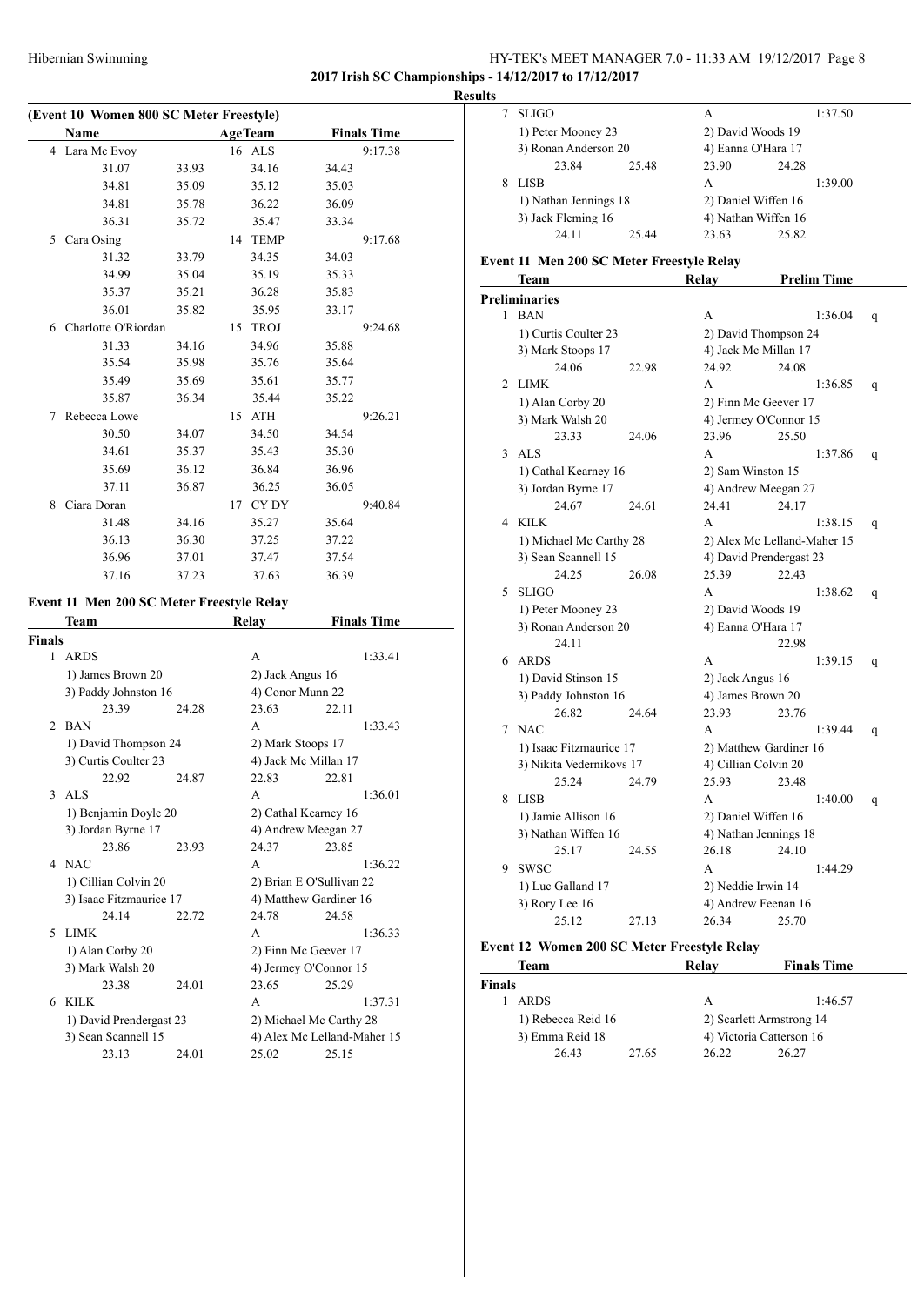### HY-TEK's MEET MANAGER 7.0 - 11:33 AM 19/12/2017 Page 9 **2017 Irish SC Championships - 14/12/2017 to 17/12/2017**

**Results**

# **Finals ... (Event 12 Women 200 SC Meter Freestyle Relay)**

|         | Team                     |       | Relay                     | <b>Finals Time</b> |
|---------|--------------------------|-------|---------------------------|--------------------|
| 2       | ALS                      |       | A                         | 1:49.61            |
|         | 1) Hannah Mc Menamin 20  |       | 2) Sophie Hayman 14       |                    |
|         | 3) Lisa Cooke 20         |       | 4) Caitriona Finlay 19    |                    |
|         | 26.98                    | 28.05 | 27.79                     | 26.79              |
| 3       | TROJ                     |       | A                         | 1:50.72            |
|         | 1) Cara Stapleton 16     |       | 2) Martyna Szmagara 17    |                    |
|         | 3) Sorcha Gueret 17      |       | 4) Charlotte O'Riordan 15 |                    |
|         | 27.01                    | 27.98 | 28.26                     | 27.47              |
| $*4$    | <b>ATH</b>               |       | A                         | 1:50.91            |
|         | 1) *Maeform Borriello 18 |       | 2) Ellen Flaherty 15      |                    |
|         | 3) Rebecca Lowe 15       |       | 4) Laura Johnson 15       |                    |
|         | 27.03                    | 27.79 | 27.49                     | 28.60              |
| $*_{4}$ | KILK                     |       | A                         | 1:50.91            |
|         | 1) Maria Godden 15       |       | 2) Niamh Ahearne 14       |                    |
|         | 3) Lucy Harte 14         |       | 4) Naomi Trait 14         |                    |
|         | 26.94                    | 28.40 | 28.47                     | 27.10              |
| 6       | <b>TEMP</b>              |       | A                         | 1:51.41            |
|         | 1) Ellen Walshe 16       |       | 2) Alie Martin 16         |                    |
|         | 3) Leah Martin 14        |       | 4) Robyn Lynch 15         |                    |
|         | 26.45                    | 28.51 | 28.85                     | 27.60              |
| 7       | <b>SWSC</b>              |       | A                         | 1:53.25            |
|         | 1) Anna Feenan 14        |       | 2) Lydia Punch 15         |                    |
|         | 3) Beth Nolan 15         |       | 4) Sharon Semchiy 16      |                    |
|         | 28.22                    | 29.42 | 28.52                     | 27.09              |
| 8       | DOL                      |       | A                         | 1:53.64            |
|         | 1) Hannah O'Shea 13      |       | 2) Tara Desmond 19        |                    |
|         | 3) Hannah O'Flynn 15     |       | 4) Ellen Cassidy 16       |                    |
|         | 29.22                    | 28.05 | 29.39                     | 26.98              |
|         |                          |       |                           |                    |

# **Event 12 Women 200 SC Meter Freestyle Relay**

|      | Team                     |       | Relay                  | <b>Prelim Time</b>        |   |  |
|------|--------------------------|-------|------------------------|---------------------------|---|--|
|      | <b>Preliminaries</b>     |       |                        |                           |   |  |
|      | $1$ ALS                  |       | A                      | 1:50.59                   | q |  |
|      | 1) Hannah Mc Menamin 20  |       |                        | 2) Sophie Hayman 14       |   |  |
|      | 3) Lisa Cooke 20         |       |                        | 4) Caitriona Finlay 19    |   |  |
|      | 27.02                    | 28.00 | 28.14                  | 27.43                     |   |  |
| $*2$ | <b>ATH</b>               |       | A                      | 1:51.48                   | q |  |
|      | 1) *Maeform Borriello 18 |       | 2) Rebecca Lowe 15     |                           |   |  |
|      | 3) Ellen Flaherty 15     |       | 4) Laura Johnson 15    |                           |   |  |
|      | 27.49                    | 27.94 | 27.44                  | 28.61                     |   |  |
| $*2$ | <b>KILK</b>              |       | A                      | 1:51.48                   | q |  |
|      | 1) Maria Godden 15       |       | 2) Niamh Ahearne 14    |                           |   |  |
|      | 3) Lucy Harte 14         |       | 4) Naomi Trait 14      |                           |   |  |
|      | 26.97                    | 28.04 | 29.16                  | 27.31                     |   |  |
| 4    | TROJ                     |       | A                      | 1:51.60                   | q |  |
|      | 1) Cara Stapleton 16     |       | 2) Martyna Szmagara 17 |                           |   |  |
|      | 3) Sorcha Gueret 17      |       |                        | 4) Charlotte O'Riordan 15 |   |  |
|      | 26.69                    | 27.85 | 29.30                  | 27.76                     |   |  |
| 5    | <b>TEMP</b>              |       | A                      | 1:51.74                   | q |  |
|      | 1) Ellen Walshe 16       |       | 2) Alie Martin 16      |                           |   |  |
|      | 3) Leah Martin 14        |       | 4) Robyn Lynch 15      |                           |   |  |
|      | 26.93                    | 28.66 | 28.28                  | 27.87                     |   |  |
| 6    | <b>ARDS</b>              |       | A                      | 1:51.89                   | q |  |
|      | 1) Scarlett Armstrong 14 |       |                        | 2) Amelia Kane 14         |   |  |
|      | 3) Mia Davison 14        |       | 4) Rebecca Reid 16     |                           |   |  |
|      | 28.21                    | 28.62 | 28.25                  | 26.81                     |   |  |

| ums              |                              |                |    |                   |                        |                    |   |
|------------------|------------------------------|----------------|----|-------------------|------------------------|--------------------|---|
| 7                | SWSC                         |                |    | A                 |                        | 1:53.44            | q |
|                  | 1) Sharon Semchiy 16         |                |    | 2) Lydia Punch 15 |                        |                    |   |
|                  | 3) Anna Feenan 14            |                |    | 4) Beth Nolan 15  |                        |                    |   |
|                  | 27.36                        | 29.31          |    | 28.36             | 28.41                  |                    |   |
|                  | 8 DOL                        |                |    | A                 |                        | 1:53.66            | q |
|                  | 1) Tara Desmond 19           |                |    |                   | 2) Hannah O'Shea 13    |                    |   |
|                  | 3) Ellen Cassidy 16          |                |    |                   | 4) Hannah O'Flynn 15   |                    |   |
|                  | 28.20                        | 29.01          |    | 27.23             | 29.22                  |                    |   |
| 9.               | <b>SLIGO</b>                 |                |    | A                 |                        | 1:54.52            |   |
|                  | 1) Carrie Mc Daid 15         |                |    |                   | 2) Wiktoria Weinert 14 |                    |   |
|                  | 3) Danielle Farrell 14       |                |    | 4) Jade Murphy 20 |                        |                    |   |
|                  | 28.06                        | 29.49          |    | 28.40             | 28.57                  |                    |   |
|                  |                              |                |    |                   |                        |                    |   |
|                  | Event 13 Men 400 SC Meter IM |                |    |                   |                        |                    |   |
|                  | Name                         |                |    | <b>AgeTeam</b>    |                        | <b>Finals Time</b> |   |
| A - Final        |                              |                |    | 17 NCL            |                        |                    |   |
|                  | 1 Cadan Mc Carthy<br>27.78   | 31.46          |    | 33.06             |                        | 4:20.28            |   |
|                  | 36.87                        | 36.73          |    | 31.84             | 32.59<br>29.95         |                    |   |
|                  | 2 Mark Walsh                 |                |    | 20 NCL            |                        | 4:30.15            |   |
|                  |                              |                |    | 35.51             |                        |                    |   |
|                  | 27.77<br>39.86               | 31.86<br>39.93 |    |                   | 35.07<br>29.22         |                    |   |
|                  |                              |                |    | 30.93             |                        |                    |   |
|                  | 3 Ronan Anderson             |                |    | 20 SLIGO          |                        | 4:30.17            |   |
|                  | 27.25                        | 31.73          |    | 33.89             | 33.88                  |                    |   |
|                  | 38.21                        | 39.73          |    | 33.62             | 31.86                  |                    |   |
|                  | 4 Eoin Corby                 |                |    | 15 NCL            |                        | 4:35.51            |   |
|                  | 29.77                        | 34.13          |    | 36.76             | 35.57                  |                    |   |
|                  | 37.02                        | 38.05          |    | 32.63             | 31.58                  |                    |   |
| 5.               | Daniel Wiffen                |                |    | 16 LISB           |                        | 4:39.84            |   |
|                  | 29.78<br>41.92               | 33.68<br>43.47 |    | 34.90             | 35.07                  |                    |   |
|                  |                              |                |    | 30.93             | 30.09                  |                    |   |
|                  | 6 Stephen Byrne              |                | 18 | TALL              |                        | 4:40.21            |   |
|                  | 29.09<br>41.23               | 34.31<br>42.35 |    | 34.53             | 34.15<br>31.27         |                    |   |
|                  | 7 Matthew Gardiner           |                |    | 33.28<br>16 NAC   |                        | 4:49.01            |   |
|                  | 29.61                        | 34.23          |    | 36.60             | 35.83                  |                    |   |
|                  | 41.09                        | 42.49          |    | 34.64             | 34.52                  |                    |   |
| $---$            | Cillian Melly                |                |    | 20 NCL            |                        | DQ                 |   |
|                  | 26.92                        | 31.50          |    | 33.15             | 32.92                  |                    |   |
|                  | 38.12                        | 38.62          |    | 30.89             | 29.77                  |                    |   |
| <b>B</b> - Final |                              |                |    |                   |                        |                    |   |
|                  | 9 Aaron Carroll              |                |    | 15 NCL            |                        | 4:42.77            |   |
|                  | 29.38                        | 33.76          |    | 35.87             | 35.27                  |                    |   |
|                  | 41.39                        | 42.51          |    | 32.80             | 31.79                  |                    |   |
|                  | 10 Odhran Mallon             |                |    | 17 LISB           |                        | 4:45.63            |   |
|                  | 30.55                        | 35.50          |    | 35.83             | 34.99                  |                    |   |
|                  | 42.78                        | 42.75          |    | 32.50             | 30.73                  |                    |   |
| 11 -             | Nathan Wiffen                |                |    | 16 LISB           |                        | 4:47.15            |   |
|                  | 29.72                        | 34.06          |    | 33.45             | 33.05                  |                    |   |
|                  | 45.43                        | 45.82          |    | 33.35             | 32.27                  |                    |   |
| 12               | Jack Fleming                 |                |    | 16 LISB           |                        | 4:50.65            |   |
|                  | 29.92                        | 35.30          |    | 35.78             | 35.59                  |                    |   |
|                  | 41.87                        | 45.18          |    | 33.87             | 33.14                  |                    |   |
|                  | 13 Paul Cox                  |                |    | 15 LISB           |                        | 4:51.26            |   |
|                  | 32.23                        | 36.77          |    | 36.19             | 36.99                  |                    |   |
|                  | 41.15                        | 40.94          |    | 34.53             | 32.46                  |                    |   |
|                  |                              |                |    |                   |                        |                    |   |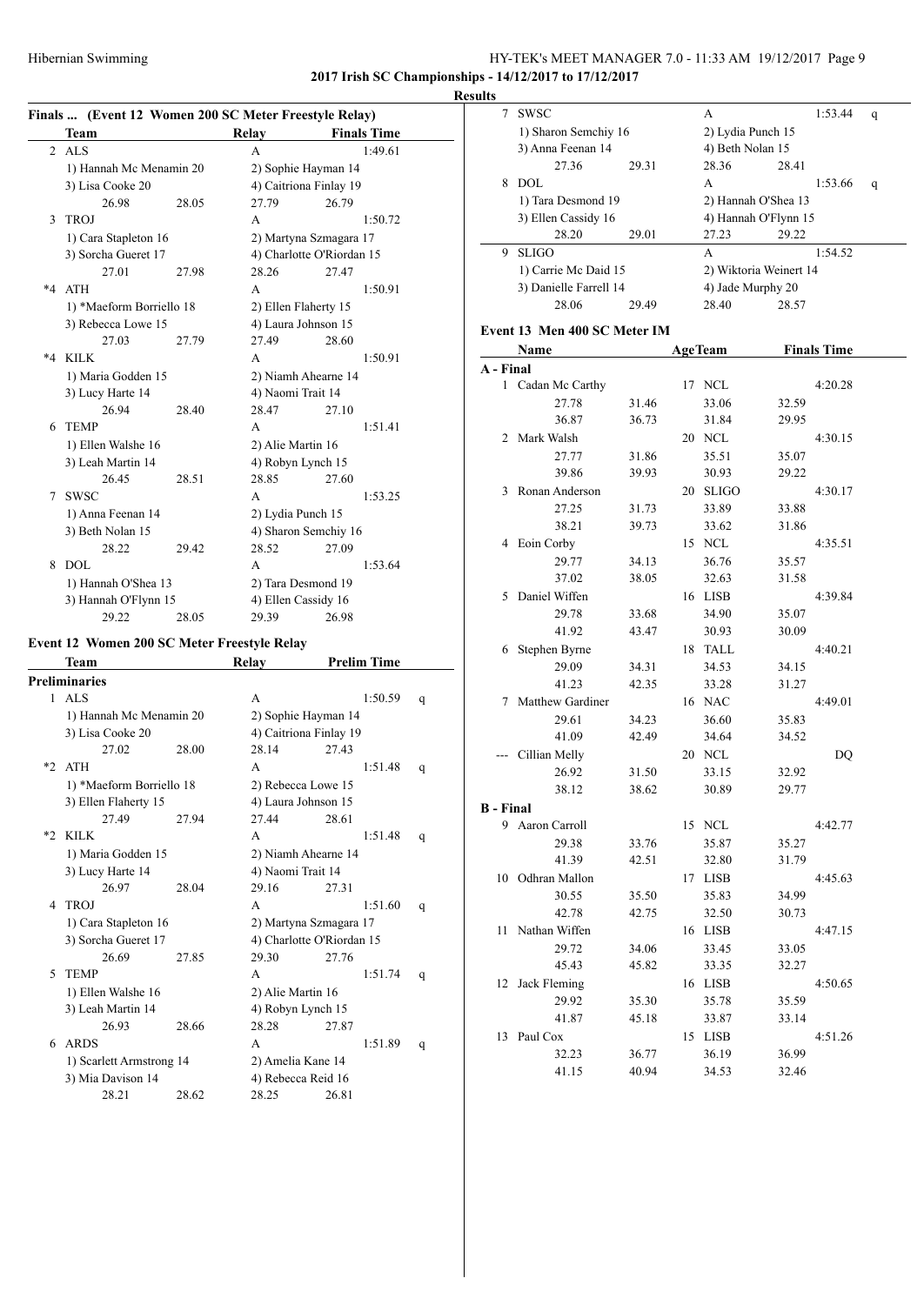# HY-TEK's MEET MANAGER 7.0 - 11:33 AM 19/12/2017 Page 10 **2017 Irish SC Championships - 14/12/2017 to 17/12/2017**

**B - Final ... (Event 13 Men 400 SC Meter IM) Name Age Team Finals Time** 14 Sean Church 15 PORT 4:59.68 31.69 37.32 40.93 39.10 41.42 42.01 34.62 32.59 15 Robin Pfeiffer 14 BL FN 5:03.33 31.68 39.26 38.27 37.20 44.54 44.59 35.06 32.73 16 Adam Nolan 16 TALL 5:04.66 30.93 35.76 40.20 38.32 43.79 43.98 36.14 35.54 **Event 13 Men 400 SC Meter IM Name Age Team Prelim Time Preliminaries** 1 Cadan Mc Carthy 17 NCL 4:26.29 q 28.35 32.53 33.49 33.26 37.66 38.67 31.39 30.94 2 Cillian Melly 20 NCL 4:28.92 q 27.40 32.25 34.54 33.70 38.14 38.36 32.42 32.11 3 Mark Walsh 20 NCL 4:34.08 q 28.32 32.75 35.80 35.26 39.97 40.17 31.43 30.38 4 Eoin Corby 15 NCL 4:35.50 q 29.49 34.44 36.16 34.95 38.57 38.45 32.88 30.56 5 Ronan Anderson 20 SLIGO 4:37.40 q 28.10 32.46 34.89 34.63 39.29 40.14 34.19 33.70 6 Daniel Wiffen 16 LISB 4:40.40 q 29.80 34.18 36.37 35.45 41.70 42.54 30.58 29.78 7 Stephen Byrne 18 TALL 4:45.19 q 29.28 34.94 35.01 35.47 42.04 43.09 33.17 32.19 8 Matthew Gardiner 16 NAC 4:45.66 q 29.92 34.39 36.11 36.04 40.85 42.09 33.72 32.54 9 Odhran Mallon 17 LISB 4:48.35 q 29.84 35.81 36.66 35.39 43.16 42.85 33.54 31.10 10 Jack Fleming 16 LISB 4:48.78 q 30.22 35.49 36.02 35.51 42.79 43.41 33.88 31.46 11 Aaron Carroll 15 NCL 4:48.82 q 29.66 34.35 36.92 35.83 42.72 44.04 33.37 31.93 12 Paul Cox 15 LISB 4:51.88 q 31.55 36.40 36.26 35.62 40.63 41.21 36.25 33.96 13 Nathan Wiffen 16 LISB 4:54.07 q 29.72 34.42 34.46 34.12 45.87 47.07 34.36 34.05 14 Sean Church 15 PORT 5:02.08 q 32.43 37.87 40.84 39.22 42.34 42.87 34.45 32.06

| <b>Results</b> |                                |       |                |       |                    |   |
|----------------|--------------------------------|-------|----------------|-------|--------------------|---|
|                | 15 Adam Nolan                  |       | 16 TALL        |       | 5:02.12            | q |
|                | 31.47                          | 35.61 | 39.01          | 38.05 |                    |   |
|                | 43.71                          | 43.97 | 35.83          | 34.47 |                    |   |
|                | 16 Finlay Stafford             |       | 15 ARDS        |       | 5:02.61            | q |
|                | 30.64                          | 35.49 | 38.28          | 38.17 |                    |   |
|                | 45.60                          | 46.14 | 35.31          | 32.98 |                    |   |
| 17             | Ben David                      |       | 16 BARRA       |       | 5:04.24            |   |
|                | 32.10                          | 37.74 | 37.68          | 37.08 |                    |   |
|                | 46.69                          | 46.25 | 33.54          | 33.16 |                    |   |
| 18             | Robin Pfeiffer                 |       | 14 BL FN       |       | 5:07.30            |   |
|                | 32.51                          | 39.24 | 38.73          | 37.80 |                    |   |
|                | 46.38                          | 44.63 | 34.95          | 33.06 |                    |   |
|                | 19 Aaron Mc Mahon              |       | 15 DOL         |       | 5:07.56            |   |
|                | 31.56                          | 37.15 | 37.96          | 37.59 |                    |   |
|                | 45.77                          | 45.82 | 36.41          | 35.30 |                    |   |
|                | 20 Niklas Leahy                |       | 16 DOL         |       | 5:11.29            |   |
|                | 31.10                          | 36.89 | 41.00          | 39.87 |                    |   |
|                | 44.60                          | 45.67 | 37.18          | 34.98 |                    |   |
| 21             | Jack Bingham                   |       | 15 BANB        |       | 5:11.49            |   |
|                | 32.39                          | 37.96 | 40.46          | 39.91 |                    |   |
|                | 42.59                          | 44.16 | 37.60          | 36.42 |                    |   |
|                | Dylan Griffiths                |       | 15 LISB        |       | DQ                 |   |
|                | 31.19                          | 35.03 | 37.69          | 36.00 |                    |   |
|                | 45.66                          | 44.47 | 31.93          | 30.70 |                    |   |
|                | Sean Scannell                  |       | 15 KILK        |       | DQ                 |   |
|                | 28.18                          | 32.98 | 33.64          | 32.81 |                    |   |
|                | 43.45                          | 43.67 | 32.39          | 31.25 |                    |   |
|                | Fiachra Bevan                  |       | 17 ALS         |       | DQ                 |   |
|                | 30.24                          | 35.56 | 36.88          | 36.58 |                    |   |
|                | 42.99                          | 43.64 | 34.36          | 33.08 |                    |   |
|                | Event 14 Women 400 SC Meter IM |       |                |       |                    |   |
|                | Name                           |       | <b>AgeTeam</b> |       | <b>Finals Time</b> |   |
| A - Final      |                                |       |                |       |                    |   |
|                | 1 Ellen Walshe                 |       | 16 TEMP        |       | 4:45.74            |   |
|                | 30.61                          | 35.06 | 37.95          | 37.14 |                    |   |
|                | 39.29                          | 40.10 | 33.43          | 32.16 |                    |   |
| 2              | Julia Knox                     |       | 14 BANB        |       | 4:52.72            |   |
|                | 30.94                          | 35.45 | 36.62          | 36.31 |                    |   |
|                | 43.13                          | 42.83 | 33.91          | 33.53 |                    |   |
|                | 3 Rebecca Reid                 |       | 16 ARDS        |       | 4:59.71            |   |
|                | 31.59                          | 36.44 | 34.25          | 35.37 |                    |   |
|                | 45.65                          | 45.68 | 35.69          | 35.04 |                    |   |
| 4              | Emma Henderson                 |       | 19 LEA         |       | 5:05.15            |   |
|                | 32.66                          | 37.50 | 37.77          | 36.64 |                    |   |
|                | 44.68                          | 44.96 | 36.89          | 34.05 |                    |   |
|                | 5 Christine Mc Feely           |       | 16 ALS         |       | 5:11.28            |   |
|                | 33.40                          | 38.42 | 39.36          | 38.09 |                    |   |
|                | 44.61                          | 45.45 | 36.97          | 34.98 |                    |   |
|                | 6 Alison Gibbs                 |       | 13 GAL         |       | 5:15.66            |   |
|                | 33.40                          | 38.12 | 40.87          | 39.85 |                    |   |
|                | 45.48                          | 45.31 | 37.54          | 35.09 |                    |   |
| 7              | Emer Kelly                     |       | 18 ASG         |       | 5:16.12            |   |
|                |                                |       |                |       |                    |   |
|                | 31.74                          | 37.68 | 40.20          | 39.84 |                    |   |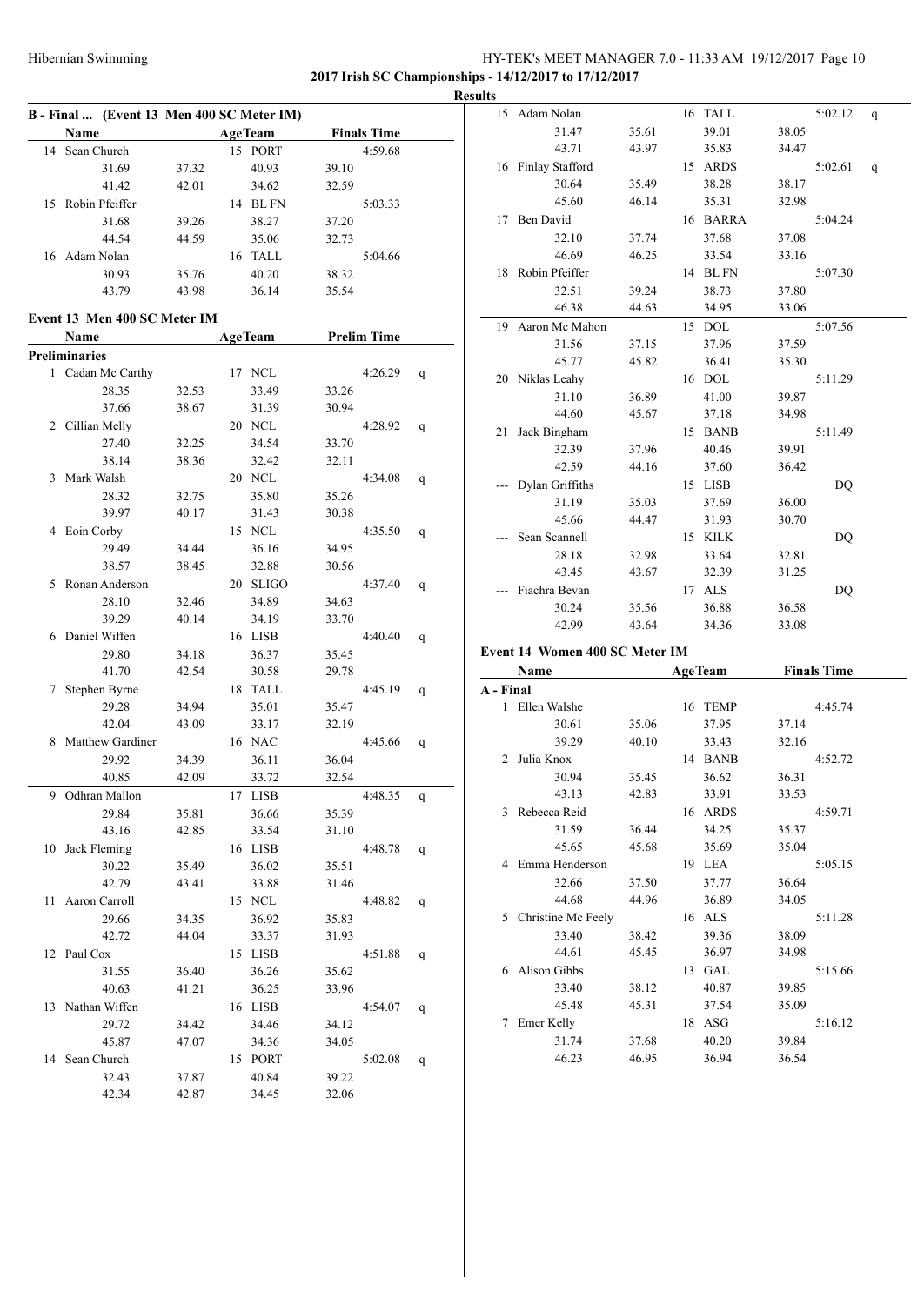# HY-TEK's MEET MANAGER 7.0 - 11:33 AM 19/12/2017 Page 11 **2017 Irish SC Championships - 14/12/2017 to 17/12/2017**

**Results A - Final ... (Event 14 Women 400 SC Meter IM) Name Age Team Finals Time** 8 Caoimhe Daly 14 NRS 5:20.39 33.61 38.96 39.27 38.65 48.64 47.53 37.14 36.59 **B - Final** 9 Leah Martin 14 TEMP 5:13.35 34.01 39.67 39.52 37.17 45.50 45.57 37.97 33.94 10 Florence Tinsley 15 CY BT 5:15.64 32.87 39.73 39.03 38.97 44.83 45.46 38.18 36.57 11 Aoife O'Shea 14 MAL 5:17.59 34.70 40.62 41.02 40.40 43.54 44.15 37.48 35.68 12 Rachel Vaughan 15 KILK 5:18.13 33.58 39.66 40.37 40.60 44.17 46.39 37.09 36.27 13 Hannah O'Shea 13 DOL 5:20.98 33.35 39.27 40.44 39.67 47.91 47.89 36.51 35.94 14 Danielle Farrell 14 SLIGO 5:21.23 34.74 39.64 40.44 39.27 47.45 47.90 37.62 34.17 15 Lizzie Campbell 15 LEA 5:22.38 34.04 38.69 42.98 41.47 44.67 46.02 37.65 36.86 16 Rachel Blemmings 13 BANB 5:28.59 35.31 42.83 42.41 40.53 45.53 45.79 38.37 37.82 **Event 14 Women 400 SC Meter IM Name Age Team Prelim Time Preliminaries** 1 Ellen Walshe 16 TEMP 4:52.24 q 31.54 36.45 38.02 37.56 40.16 41.19 34.32 33.00 2 Julia Knox 14 BANB 4:53.45 q 31.15 34.66 36.61 36.53 42.70 43.08 34.70 34.02 3 Rebecca Reid 16 ARDS 5:00.57 q 32.01 36.54 36.94 36.89 44.55 44.78 34.77 34.09 4 Emer Kelly 18 ASG 5:13.17 q 32.11 37.65 40.74 39.61 45.25 45.65 36.33 35.83 5 Christine Mc Feely 16 ALS 5:13.81 q 33.73 38.88 39.64 38.65 44.91 46.26 36.75 34.99 6 Emma Henderson 19 LEA 5:15.04 q

33.59 39.66 39.15 38.26 45.89 45.87 37.22 35.40 7 Alison Gibbs 13 GAL 5:18.15 q 33.42 38.48 40.32 40.51 45.40 45.81 38.01 36.20 8 Caoimhe Daly 14 NRS 5:19.49 q 34.39 39.25 39.30 38.49 47.43 47.65 37.29 35.69

|           | 9 Leah Martin                       |       | 14 | <b>TEMP</b>    |       | 5:20.08            | q |
|-----------|-------------------------------------|-------|----|----------------|-------|--------------------|---|
|           | 34.80                               | 41.57 |    | 41.22          | 37.83 |                    |   |
|           | 45.08                               | 45.58 |    | 38.04          | 35.96 |                    |   |
|           | 10 Florence Tinsley                 |       |    | 15 CYBT        |       | 5:20.52            | q |
|           | 34.08                               | 40.33 |    | 38.85          | 39.32 |                    |   |
|           | 45.01                               | 46.52 |    | 38.31          | 38.10 |                    |   |
| 11 -      | Hannah O'Shea                       |       |    | 13 DOL         |       | 5:20.73            | q |
|           | 34.32                               | 39.35 |    | 40.45          | 40.88 |                    |   |
|           | 46.39                               | 47.37 |    | 36.20          | 35.77 |                    |   |
|           | 12 Rachel Vaughan                   |       |    | 15 KILK        |       | 5:23.32            | q |
|           | 33.22                               |       |    | 39.83          | 40.89 |                    |   |
|           | 45.15                               | 40.84 |    | 38.66          | 37.46 |                    |   |
|           |                                     | 47.27 |    |                |       |                    |   |
|           | 13 Lizzie Campbell                  |       |    | 15 LEA         |       | 5:25.71            | q |
|           | 33.75                               | 39.56 |    | 44.13          | 41.52 |                    |   |
|           | 45.37                               | 46.53 |    | 37.78          | 37.07 |                    |   |
|           | 14 Danielle Farrell                 |       |    | 14 SLIGO       |       | 5:27.73            | q |
|           | 35.06                               | 40.63 |    | 40.02          | 39.75 |                    |   |
|           | 48.64                               | 48.80 |    | 39.46          | 35.37 |                    |   |
|           | 15 Aoife O'Shea                     |       |    | 14 MAL         |       | 5:27.79            | q |
|           | 34.35                               | 40.37 |    | 43.32          | 42.44 |                    |   |
|           | 45.72                               | 45.94 |    | 39.36          | 36.29 |                    |   |
|           | 16 Rachel Blemmings                 |       |    | 13 BANB        |       | 5:28.04            | q |
|           | 34.85                               | 42.01 |    | 41.98          | 41.14 |                    |   |
|           | 46.01                               | 46.44 |    | 38.53          | 37.08 |                    |   |
|           | 17 Ella Harford                     |       |    | 13 BARRA       |       | 5:30.19            |   |
|           | 35.96                               | 42.51 |    | 41.49          | 41.02 |                    |   |
|           | 45.63                               | 46.01 |    | 39.77          | 37.80 |                    |   |
| 18        | Joyce Hudy                          |       | 17 | <b>SSEAL</b>   |       | 5:31.00            |   |
|           | 34.00                               | 39.34 |    | 41.40          | 41.68 |                    |   |
|           | 48.10                               | 48.97 |    | 39.76          | 37.75 |                    |   |
| 19        | Lydia Punch                         |       | 15 | <b>SWSC</b>    |       | 5:31.19            |   |
|           | 34.87                               | 41.79 |    | 40.09          | 39.49 |                    |   |
|           | 51.22                               | 51.52 |    | 36.71          | 35.50 |                    |   |
|           | 20 Nadine Pollock                   |       |    | 15 LISB        |       | 5:31.79            |   |
|           | 35.72                               | 38.74 |    | 43.24          | 42.09 |                    |   |
|           | 50.44                               | 47.30 |    | 37.44          | 36.82 |                    |   |
|           | Ailbhe Dawson                       |       |    |                |       |                    |   |
| 21        |                                     |       |    | 14 NAC         |       | 5:33.00            |   |
|           | 34.44                               | 38.94 |    | 42.63          | 41.66 |                    |   |
|           | 50.30                               | 50.08 |    | 38.39          | 36.56 |                    |   |
|           | 22 Ciara Doran                      |       |    | 17 CY DY       |       | 5:34.57            |   |
|           | 33.32                               | 38.77 |    | 42.47          | 41.91 |                    |   |
|           | 49.69                               | 52.96 |    | 38.48          | 36.97 |                    |   |
|           | 23 Grace Joyce                      |       | 15 | <b>SHARK</b>   |       | 5:36.73            |   |
|           | 34.56                               | 41.14 |    | 43.27          | 42.13 |                    |   |
|           | 47.03                               | 49.45 |    | 40.54          | 38.61 |                    |   |
|           | 24 Ellen Keane                      |       |    | 22 NAC         |       | 5:42.97            |   |
|           | 35.39                               | 40.37 |    | 43.69          | 44.31 |                    |   |
|           | 47.43                               | 48.64 |    | 42.56          | 40.58 |                    |   |
|           | Amelia Kane                         |       | 14 | <b>ARDS</b>    |       | DQ                 |   |
|           | 31.97                               | 35.68 |    | 37.56          | 36.71 |                    |   |
|           | 42.76                               | 43.52 |    | 34.47          | 33.15 |                    |   |
|           |                                     |       |    |                |       |                    |   |
|           | Event 15 Men 100 SC Meter Freestyle |       |    |                |       |                    |   |
|           | Name                                |       |    | <b>AgeTeam</b> |       | <b>Finals Time</b> |   |
| A - Final |                                     |       |    |                |       |                    |   |
|           | 1 David Prendergast                 |       | 23 | NCD            |       | 49.74              |   |
|           | 23.80                               | 25.94 |    |                |       |                    |   |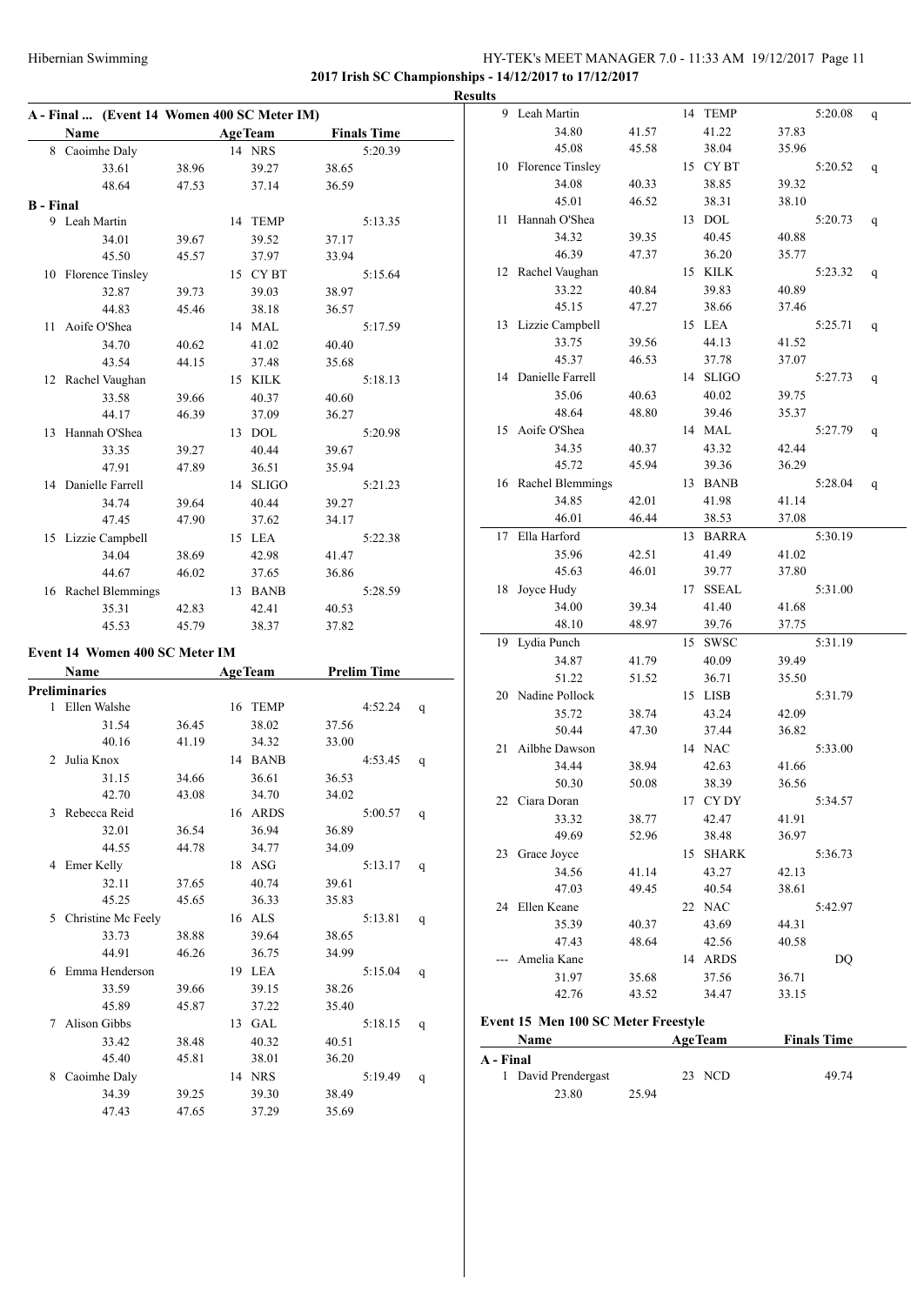# Hibernian Swimming HY-TEK's MEET MANAGER 7.0 - 11:33 AM 19/12/2017 Page 12 **2017 Irish SC Championships - 14/12/2017 to 17/12/2017**

|                  | A - Final  (Event 15 Men 100 SC Meter Freestyle) |       |                |                    |
|------------------|--------------------------------------------------|-------|----------------|--------------------|
|                  | Name                                             |       | <b>AgeTeam</b> | <b>Finals Time</b> |
|                  | 2 Brian E O'Sullivan                             |       | 22 NAC         | 49.79              |
|                  | 23.44                                            | 26.35 |                |                    |
|                  | 3 David Thompson                                 |       | 24 BAN         | 49.81              |
|                  | 23.98                                            | 25.83 |                |                    |
|                  | 4 Jack Mc Millan                                 |       | 17 BAN         | 50.07              |
|                  | 24.56                                            | 25.51 |                |                    |
| 5                | Robert Powell                                    |       | 17 ATH         | 50.12              |
|                  | 23.90                                            | 26.22 |                |                    |
| 6                | Alan Corby                                       |       | 20 NCL         | 50.26              |
|                  | 24.37                                            | 25.89 |                |                    |
| 7                | Rory Mc Evoy                                     |       | 19 NCL         | 50.50              |
|                  | 24.43                                            | 26.07 |                |                    |
| 8.               | James Brown                                      |       | 20 ARDS        | 50.77              |
|                  | 24.63                                            | 26.14 |                |                    |
| <b>B</b> - Final |                                                  |       |                |                    |
|                  | 9 Brian O'Sullivan                               |       | 23 NCD         | 51.62              |
|                  | 24.68                                            | 26.94 |                |                    |
| 10               | Jack Grace                                       |       | 19 LIMK        | 51.99              |
|                  | 24.68                                            | 27.31 |                |                    |
| 11               | Cillian Colvin                                   |       | 20 NAC         | 52.10              |
|                  | 24.86                                            | 27.24 |                |                    |
| 12               | Joseph Mooney                                    |       | 20 NCL         | 52.77              |
|                  | 25.56                                            | 27.21 |                |                    |
|                  | 13 Benjamin Doyle                                |       | 20 NCD         | 53.04              |
|                  | 25.44                                            | 27.60 |                |                    |
|                  | 14 Cathal Kearney                                |       | 16 ALS         | 53.06              |
|                  | 25.38                                            | 27.68 |                |                    |
|                  | 15 Ethan Murtagh                                 |       | 15 TROJ        | 53.58              |
|                  | 25.94                                            | 27.64 |                |                    |
| 16               | Jermey O'Connor                                  |       | 15 NCL         | 54.96              |
|                  | 26.11                                            | 28.85 |                |                    |

# **Event 15 Men 100 SC Meter Freestyle**

|                               | Name                 |       | <b>AgeTeam</b> |         | <b>Prelim Time</b> |   |
|-------------------------------|----------------------|-------|----------------|---------|--------------------|---|
|                               | <b>Preliminaries</b> |       |                |         |                    |   |
| 1                             | David Prendergast    |       |                | 23 NCD  | 49.17              | q |
|                               | 23.44                | 25.73 |                |         |                    |   |
| $\mathfrak{D}_{\mathfrak{p}}$ | Robert Powell        |       |                | 17 ATH  | 49.64              | q |
|                               | 23.99                | 25.65 |                |         |                    |   |
| 3                             | Brian E O'Sullivan   |       |                | 22 NAC  | 50.08              | q |
|                               | 23.92                | 26.16 |                |         |                    |   |
| 4                             | Jack Mc Millan       |       |                | 17 BAN  | 50.16              | q |
|                               | 24.39                | 25.77 |                |         |                    |   |
| 5                             | David Thompson       |       |                | 24 BAN  | 50.40              | q |
|                               | 24.32                | 26.08 |                |         |                    |   |
| 6                             | Rory Mc Evoy         |       |                | 19 NCL  | 50.47              | q |
|                               | 24.19                | 26.28 |                |         |                    |   |
| 7                             | Alan Corby           |       |                | 20 NCL  | 50.82              | q |
|                               | 24.81                | 26.01 |                |         |                    |   |
| 8                             | James Brown          |       |                | 20 ARDS | 51.11              | q |
|                               | 24.47                | 26.64 |                |         |                    |   |
| 9                             | Brian O'Sullivan     |       |                | 23 NCD  | 51.27              | q |
|                               | 24.79                | 26.48 |                |         |                    |   |
| 10                            | Benjamin Doyle       |       |                | 20 NCD  | 51.72              | q |
|                               | 24.68                | 27.04 |                |         |                    |   |

|   | <b>Results</b> |                       |       |          |         |              |
|---|----------------|-----------------------|-------|----------|---------|--------------|
|   | 11             | Jack Grace            |       | 19 LIMK  | 51.93   | q            |
|   |                | 24.56                 | 27.37 |          |         |              |
| - |                | 12 Joseph Mooney      |       | 20 NCL   | 51.98   | $\mathbf{q}$ |
|   |                | 25.02                 | 26.96 |          |         |              |
|   |                | 13 Cillian Colvin     |       | 20 NAC   | 52.07   | $\mathbf{q}$ |
|   |                | 24.65                 | 27.42 |          |         |              |
|   |                | 14 Conor Munn         |       | 22 ARDS  | 52.21   | q            |
|   |                | 25.24                 | 26.97 |          |         |              |
|   |                | 15 Cathal Kearney     |       | 16 ALS   | 52.67   | q            |
|   |                | 25.13                 | 27.54 |          |         |              |
|   |                | 16 Luke Lonergan      |       | 16 WAT   | 53.60   | q            |
|   |                | 25.66                 | 27.94 |          |         |              |
|   | 17             | Jermey O'Connor       |       | 15 NCL   | 54.27   |              |
|   |                | 25.83                 | 28.44 |          |         |              |
|   |                | 18 Ethan Murtagh      |       | 15 TROJ  | 54.29   |              |
|   |                | 26.18                 | 28.11 |          |         |              |
|   |                | 19 Daniel Wiffen      |       | 16 LISB  | 54.58   |              |
|   |                | 26.13                 | 28.45 |          |         |              |
|   |                | 20 Mouric Mc Sharry   |       | 15 MARL  | 54.74   |              |
|   |                | 25.95                 | 28.79 |          |         |              |
|   | 21             | Sam Rennick           |       | 14 CBAR  | 55.20   |              |
|   |                | 26.51                 | 28.69 |          |         |              |
|   |                | 22 Sam Winston        |       | 15 ALS   | 55.37   |              |
|   |                | 26.69                 | 28.68 |          |         |              |
|   |                | 23 Jack Nolan-Whitney |       | 16 NRS   | 55.46   |              |
|   |                | 26.27                 | 29.19 |          |         |              |
|   |                | 24 Denis Kilbride     |       | 16 NRS   | 55.64   |              |
|   |                | 26.58                 | 29.06 |          |         |              |
|   |                | 25 Daniel Collins     |       | 16 ASK   | 55.73   |              |
|   |                | 26.29                 | 29.44 |          |         |              |
|   |                | 26 Luke O'Sullivan    |       | 16 SWSC  | 55.99   |              |
|   |                | 26.78                 | 29.21 |          |         |              |
|   |                | 27 Alex Palmero       |       | 16 ALS   | 56.00   |              |
|   |                | 26.69                 | 29.31 |          |         |              |
|   |                | 28 Shea Rafferty      |       | 16 NY&MN | 56.27   |              |
|   |                | 26.23                 | 30.04 |          |         |              |
|   |                | 29 Finlay Stafford    |       | 15 ARDS  | 56.63   |              |
|   |                | 27.43                 | 29.20 |          |         |              |
|   |                | 30 Dylan Griffiths    |       | 15 LISB  | 56.67   |              |
|   |                | 27.50                 | 29.17 |          |         |              |
|   |                | 31 Ben David          |       | 16 BARRA | 56.93   |              |
|   |                | 27.83                 | 29.10 |          |         |              |
|   |                | 32 Mark Ryan          |       | 16 LIMK  | 57.33   |              |
|   |                | 27.40                 | 29.93 |          |         |              |
|   | 33             | Enrique Rosada Lara   |       | 16 SLBGH | 57.44   |              |
|   |                | 27.96                 | 29.48 |          |         |              |
|   |                | 34 Niall Kelly        |       | 16 CLM   | 58.31   |              |
|   |                | 28.06                 | 30.25 |          |         |              |
|   | 35             | Jack Fleming          |       | 16 LISB  | 58.46   |              |
|   |                | 27.51                 | 30.95 |          |         |              |
|   |                | 36 Ciaran Cope        |       | 15 PORT  | 1:05.05 |              |
|   |                | 30.85                 | 34.20 |          |         |              |
|   | 37             | Adam Johnston         |       | 19 BAN   | 1:36.62 |              |
|   |                | 46.00                 | 50.62 |          |         |              |
|   |                |                       |       |          |         |              |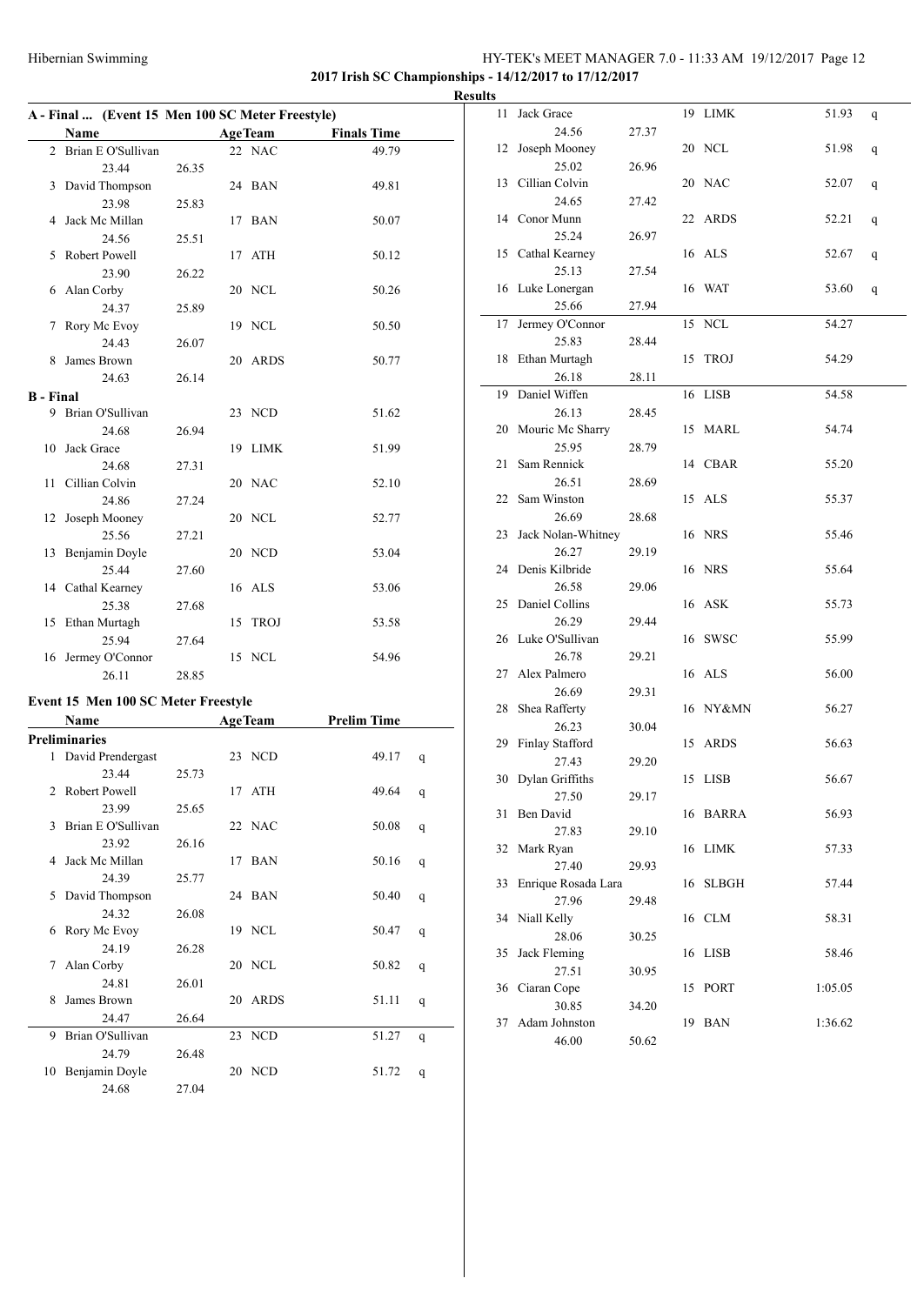### HY-TEK's MEET MANAGER 7.0 - 11:33 AM 19/12/2017 Page 13 **2017 Irish SC Championships - 14/12/2017 to 17/12/2017**

**Results**

|                  | <b>Event 16 Women 100 SC Meter Freestyle</b><br>Name |       |    | <b>AgeTeam</b> | <b>Finals Time</b> |   |
|------------------|------------------------------------------------------|-------|----|----------------|--------------------|---|
|                  |                                                      |       |    |                |                    |   |
| A - Final        |                                                      |       |    |                |                    |   |
|                  | 1 Niamh Kilgallen                                    |       |    | 18 CLM         | 55.12              |   |
|                  | 26.39                                                | 28.73 |    |                |                    |   |
| 2                | Rachel Bethel                                        |       |    | 17 LISB        | 56.22              |   |
|                  | 27.37                                                | 28.85 |    |                |                    |   |
| 3                | *Bethy Firth~                                        |       | 21 | <b>ARDS</b>    | 56.51              |   |
|                  | 27.09                                                | 29.42 |    |                |                    |   |
| 4                | Maria Godden                                         |       | 15 | KILK           | 57.04              |   |
|                  | 27.57                                                | 29.47 |    |                |                    |   |
| 5                | Clodagh Flood                                        |       |    | 20 NCD         | 57.46              |   |
|                  | 27.62                                                | 29.84 |    |                |                    |   |
| 6                | Cara Stapleton                                       |       | 16 | <b>TROJ</b>    | 58.11              |   |
|                  | 28.14                                                | 29.97 |    |                |                    |   |
| 7                | Ellen Cassidy                                        |       |    | 16 DOL         | 58.78              |   |
|                  | 28.07<br>Cara Osing                                  | 30.71 |    | 14 TEMP        |                    |   |
| 8                |                                                      |       |    |                | 59.44              |   |
|                  | 28.91                                                | 30.53 |    |                |                    |   |
| <b>B</b> - Final |                                                      |       |    | 16 ARDS        |                    |   |
|                  | 9 Victoria Catterson                                 |       |    |                | 57.59              |   |
|                  | 28.15                                                | 29.44 |    |                |                    |   |
| 10               | Naomi Trait                                          |       |    | 14 KILK        | 58.68              |   |
|                  | 28.18                                                | 30.50 |    |                |                    |   |
| 11               | Sharon Semchiy                                       |       |    | 16 SWSC        | 58.72              |   |
|                  | 28.31                                                | 30.41 |    |                |                    |   |
| 12               | Stephanie Mc Loughlin                                |       |    | 16 GAL         | 58.99              |   |
|                  | 28.10                                                | 30.89 |    |                |                    |   |
| 13               | Trudie Gillic                                        |       |    | 15 NCD         | 59.09              |   |
|                  | 28.70                                                | 30.39 |    |                |                    |   |
|                  | 14 Rebecca Lowe                                      |       |    | 15 ATH         | 59.12              |   |
|                  | 28.54                                                | 30.58 |    |                |                    |   |
| 15               | Alex Mc Crea                                         |       |    | 16 CYBT        | 59.31              |   |
|                  | 28.68                                                | 30.63 |    |                |                    |   |
|                  | 16 Aoife Leahy                                       |       |    | 15 GAL         | 59.33              |   |
|                  | 28.66                                                | 30.67 |    |                |                    |   |
|                  | Event 16 Women 100 SC Meter Freestyle                |       |    |                |                    |   |
|                  | Name                                                 |       |    | <b>AgeTeam</b> | <b>Prelim Time</b> |   |
|                  | Preliminaries                                        |       |    |                |                    |   |
| 1                | Niamh Kilgallen                                      |       |    | 18 CLM         | 55.67              | q |
|                  | 26.46                                                | 29.21 |    |                |                    |   |
| 2                | *Bethy Firth~                                        |       | 21 | <b>ARDS</b>    | 56.70              | q |
|                  | 27.55                                                | 29.15 |    |                |                    |   |
| 3                | Rachel Bethel                                        |       | 17 | LISB           | 57.03              | q |
|                  | 27.68                                                | 29.35 |    |                |                    |   |
| 4                | Maria Godden                                         |       |    | 15 KILK        | 57.35              | q |
|                  | 27.77                                                | 29.58 |    |                |                    |   |
| 5                | Cara Stapleton                                       |       | 16 | <b>TROJ</b>    | 57.96              | q |
|                  | 28.08                                                | 29.88 |    |                |                    |   |
| 6                | Clodagh Flood                                        |       |    | 20 NCD         | 58.32              | q |
|                  | 27.79                                                | 30.53 |    |                |                    |   |
| 7                | Ellen Cassidy                                        |       | 16 | DOL            | 59.00              | q |
|                  | 28.09                                                | 30.91 |    |                |                    |   |
| 8                | Cara Osing                                           |       | 14 | <b>TEMP</b>    | 59.05              | q |
|                  | 28.65                                                | 30.40 |    |                |                    |   |

| uns |                                |       |    |              |         |   |
|-----|--------------------------------|-------|----|--------------|---------|---|
| 9   | Aoife Leahy                    |       |    | 15 GAL       | 59.33   | q |
|     | 28.73                          | 30.60 |    |              |         |   |
| 10  | Alex Mc Crea                   |       |    | 16 CYBT      | 59.45   | q |
|     | 28.77                          | 30.68 |    |              |         |   |
| 11  | Victoria Catterson             |       |    | 16 ARDS      | 59.51   | q |
|     | 28.73                          | 30.78 |    |              |         |   |
| 12  | Stephanie Mc Loughlin          |       |    | 16 GAL       | 59.54   | q |
|     | 28.30                          | 31.24 |    |              |         |   |
| 13  | Naomi Trait                    |       |    | 14 KILK      | 59.60   | q |
|     | 28.45                          | 31.15 |    |              |         |   |
| 14  | Sharon Semchiy                 |       |    | 16 SWSC      | 59.61   | q |
|     | 28.46                          | 31.15 |    |              |         |   |
| 15  | Trudie Gillic                  |       |    | 15 NCD       | 59.65   | q |
|     | 29.10                          | 30.55 |    |              |         |   |
|     | 16 Rebecca Lowe                |       |    | 15 ATH       | 59.75   | q |
|     | 28.85                          | 30.90 |    |              |         |   |
| 17  | Hannah Mc Menamin              |       |    | 20 ALS       | 59.77   |   |
|     | 28.51                          | 31.26 |    |              |         |   |
|     | 18 Edel Daly                   |       |    | 14 NCL       | 59.81   |   |
|     | 29.21                          | 30.60 |    |              |         |   |
| 19  | Roisin Cahill                  |       |    | 18 ENS       | 59.89   |   |
|     | 28.67                          | 31.22 |    |              |         |   |
| 20  | *Maeform Borriello             |       |    | 18 ATH       | 59.95   |   |
|     | 28.55                          | 31.40 |    |              |         |   |
| 21  | Aisling Nolan                  |       |    | 16 NAC       | 1:00.06 |   |
|     | 29.05                          | 31.01 |    |              |         |   |
|     | 22 Charlotte O'Riordan         |       | 15 | TROJ         | 1:00.19 |   |
|     | 29.18                          | 31.01 |    |              |         |   |
|     | 23 Leah Bethel                 |       |    | 14 LISB      | 1:00.29 |   |
|     | 28.91                          | 31.38 |    |              |         |   |
|     | 24 Kelly Hunter<br>29.19       |       |    | 16 CKSTN     | 1:00.43 |   |
|     |                                | 31.24 |    |              |         |   |
|     | 25 Ellen Flaherty<br>29.14     | 31.31 |    | 15 ATH       | 1:00.45 |   |
|     | 26 Emma Montgomery             |       |    | 15 CYBT      | 1:00.68 |   |
|     | 28.82                          | 31.86 |    |              |         |   |
| 27  | <b>Scarlett Armstrong</b>      |       |    | 14 ARDS      | 1:00.85 |   |
|     | 29.19                          | 31.66 |    |              |         |   |
| 28  | Sophie Hayman                  |       |    | 14 ALS       | 1:01.15 |   |
|     | 28.84                          | 32.31 |    |              |         |   |
|     | 29 Emma Reid                   |       |    | 18 NCD       | 1:01.34 |   |
|     | 28.73                          | 32.61 |    |              |         |   |
|     | 30 Carrie Mc Daid              |       | 15 | <b>SLIGO</b> | 1:01.50 |   |
|     | 29.30                          | 32.20 |    |              |         |   |
| 31  | Ellie Mc Kibbin                |       | 13 | <b>ARDS</b>  | 1:01.54 |   |
|     | 29.45                          | 32.09 |    |              |         |   |
| 32  | Ailbhe Dawson                  |       |    | 14 NAC       | 1:02.74 |   |
|     | 30.06                          | 32.68 |    |              |         |   |
| 33  | Ailbhe Kelly                   |       |    | 19 NAC       | 1:20.64 |   |
|     | 39.44                          | 41.20 |    |              |         |   |
|     |                                |       |    |              |         |   |
|     | 17 Mon 100 CC Motor Drogotatre |       |    |              |         |   |

#### **Event 17 Men 100 SC Meter Breaststroke**

| <b>Name</b>  |       | <b>AgeTeam</b> | <b>Finals Time</b> |  |
|--------------|-------|----------------|--------------------|--|
| A - Final    |       |                |                    |  |
| 1 Liam Doyle |       | 20 NCL         | 1:02.40            |  |
| 29.21        | 33.19 |                |                    |  |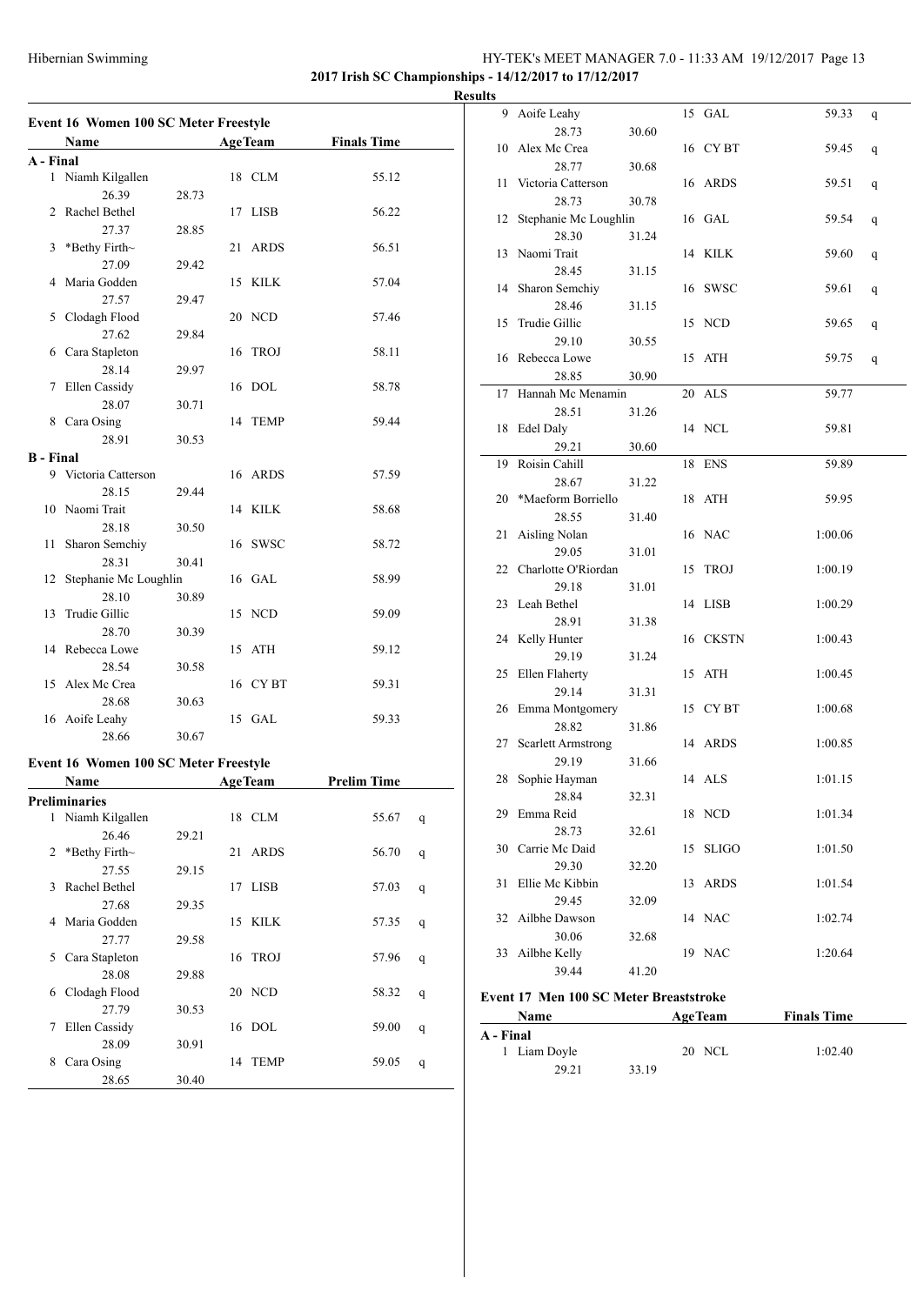### Hibernian Swimming HY-TEK's MEET MANAGER 7.0 - 11:33 AM 19/12/2017 Page 14 **2017 Irish SC Championships - 14/12/2017 to 17/12/2017**

|                  | A - Final  (Event 17 Men 100 SC Meter Breaststroke) |       |    |                |                    |
|------------------|-----------------------------------------------------|-------|----|----------------|--------------------|
|                  | Name                                                |       |    | <b>AgeTeam</b> | <b>Finals Time</b> |
| 2                | *Thomas Fardal                                      |       |    | 20 EGRSD       | 1:02.53            |
|                  | 29.29                                               | 33.24 |    |                |                    |
|                  | 3 James Brown                                       |       |    | 20 ARDS        | 1:02.78            |
|                  | 30.01                                               | 32.77 |    |                |                    |
| 4                | Eoin Corby                                          |       |    | 15 NCL         | 1:04.48            |
|                  | 30.66                                               | 33.82 |    |                |                    |
| 5                | Dan Sweeney                                         |       |    | 24 BAN         | 1:04.75            |
|                  | 30.37                                               | 34.38 |    |                |                    |
| 6.               | Eanna O'Hara                                        |       | 17 | <b>SLIGO</b>   | 1:05.84            |
|                  | 30.76                                               | 35.08 |    |                |                    |
|                  | 7 Uisean Cooke                                      |       |    | 16 LIMK        | 1:06.19            |
|                  | 30.98                                               | 35.21 |    |                |                    |
| 8                | Jack Angus                                          |       |    | 16 ARDS        | 1:06.70            |
|                  | 31.94                                               | 34.76 |    |                |                    |
| <b>B</b> - Final |                                                     |       |    |                |                    |
|                  | 9 Mark Stoops                                       |       |    | 17 BAN         | 1:05.66            |
|                  | 31.10                                               | 34.56 |    |                |                    |
|                  | 10 Ben Woodside                                     |       |    | 14 LARNE       | 1:06.25            |
|                  | 31.70                                               | 34.55 |    |                |                    |
|                  | 11 Odhran Savage                                    |       |    | 18 SPL         | 1:06.50            |
|                  | 31.58                                               | 34.92 |    |                |                    |
|                  | 12 John Donnelly                                    |       |    | 16 SLBGH       | 1:07.01            |
|                  | 31.81                                               | 35.20 |    |                |                    |
|                  | 13 Mouric Mc Sharry                                 |       |    | 15 MARL        | 1:07.06            |
|                  | 31.35                                               | 35.71 |    |                |                    |
|                  | 14 Paul Cox                                         |       |    | 15 LISB        | 1:08.96            |
|                  | 32.52                                               | 36.44 |    |                |                    |
|                  | 15 Diarmuid Sutton                                  |       |    | 15 NCL         | 1:09.10            |
|                  | 32.35                                               | 36.75 |    |                |                    |
| 16               | Andrew Feenan                                       |       | 16 | <b>SWSC</b>    | 1:09.11            |
|                  | 32.06                                               | 37.05 |    |                |                    |

# **Event 17 Men 100 SC Meter Breaststroke**

|                | <b>Name</b>    |       |    | <b>AgeTeam</b> | <b>Prelim Time</b> |   |
|----------------|----------------|-------|----|----------------|--------------------|---|
|                | Preliminaries  |       |    |                |                    |   |
|                | 1 Liam Doyle   |       |    | 20 NCL         | 1:02.08            | q |
|                | 28.62          | 33.46 |    |                |                    |   |
| $\mathfrak{D}$ | *Thomas Fardal |       | 20 | EGRSD          | 1:02.14            | q |
|                | 29.13          | 33.01 |    |                |                    |   |
| $\mathbf{3}$   | James Brown    |       |    | 20 ARDS        | 1:04.96            | q |
|                | 31.17          | 33.79 |    |                |                    |   |
| 4              | Eoin Corby     |       |    | 15 NCL         | 1:05.46            | q |
|                | 30.98          | 34.48 |    |                |                    |   |
| 5              | Eanna O'Hara   |       | 17 | <b>SLIGO</b>   | 1:05.81            | q |
|                | 30.86          | 34.95 |    |                |                    |   |
| 6              | Uisean Cooke   |       |    | 16 LIMK        | 1:06.07            | q |
|                | 30.79          | 35.28 |    |                |                    |   |
| 7              | Dan Sweeney    |       |    | 24 BAN         | 1:06.08            | q |
|                | 31.16          | 34.92 |    |                |                    |   |
| 8              | Jack Angus     |       |    | 16 ARDS        | 1:06.60            | q |
|                | 31.57          | 35.03 |    |                |                    |   |
| 9              | Mark Stoops    |       | 17 | <b>BAN</b>     | 1:06.85            | q |
|                | 31.51          | 35.34 |    |                |                    |   |
| 10             | Ben Woodside   |       |    | 14 LARNE       | 1:06.91            | q |
|                | 31.86          | 35.05 |    |                |                    |   |

|    | <b>Results</b> |                         |       |          |         |   |
|----|----------------|-------------------------|-------|----------|---------|---|
|    |                | 11 Mouric Mc Sharry     |       | 15 MARL  | 1:06.93 | q |
| L, |                | 31.94                   | 34.99 |          |         |   |
|    |                | 12 Odhran Savage        |       | 18 SPL   | 1:07.07 | q |
|    |                | 31.68                   | 35.39 |          |         |   |
|    |                | 13 John Donnelly        |       | 16 SLBGH | 1:07.32 | q |
|    |                | 31.94                   | 35.38 |          |         |   |
|    |                | 14 Paul Cox             |       | 15 LISB  | 1:09.14 | q |
|    |                | 32.39                   | 36.75 |          |         |   |
|    |                | 15 Andrew Feenan        |       | 16 SWSC  | 1:09.20 | q |
|    |                | 31.94                   | 37.26 |          |         |   |
|    |                | 16 Diarmuid Sutton      |       | 15 NCL   | 1:09.73 | q |
|    |                | 32.66                   | 37.07 |          |         |   |
|    |                | 17 Fionn Duffy<br>33.25 |       | 16 GAL   | 1:10.54 |   |
|    |                | 18 Cillian O'Sullivan   | 37.29 | 15 PORT  | 1:10.90 |   |
|    |                | 32.71                   | 38.19 |          |         |   |
|    | 19             | Sean Church             |       | 15 PORT  | 1:10.92 |   |
|    |                | 33.57                   | 37.35 |          |         |   |
|    |                | *20 David Stinson       |       | 15 ARDS  | 1:13.63 |   |
|    |                | 34.36                   | 39.27 |          |         |   |
|    |                | *20 Peter Lamont        |       | 16 DUNN  | 1:13.63 |   |
|    |                | 34.42                   | 39.21 |          |         |   |
|    |                | 22 Ronan Dervan         |       | 16 CBAR  | 1:14.46 |   |
|    |                | 34.30                   | 40.16 |          |         |   |
|    |                | 23 Conor Murray         |       | 19 LIMK  | 1:25.38 |   |
|    |                | 40.08                   | 45.30 |          |         |   |
|    |                | Alex Mc Lelland-Maher   |       | 15 KILK  | DQ      |   |
|    |                | 33.59                   | 38.09 |          |         |   |

#### **Event 18 Women 100 SC Meter Breaststroke**

|                  | Name               |       | <b>AgeTeam</b>     | <b>Finals Time</b> |
|------------------|--------------------|-------|--------------------|--------------------|
| A - Final        |                    |       |                    |                    |
| 1                | Niamh Coyne        |       | 16 NCD             | 1:07.32            |
|                  | 31.83              | 35.49 |                    |                    |
|                  | 2 Niamh Kilgallen  |       | 18 CLM             | 1:07.81            |
|                  | 32.57              | 35.24 |                    |                    |
| 3                | Martyna Szmagara   |       | 17 TROJ            | 1:11.71            |
|                  | 33.63              | 38.08 |                    |                    |
|                  | 4 Zoe Thompson     |       | 16 ARDS            | 1:13.67            |
|                  | 34.45              | 39.22 |                    |                    |
|                  | 5 Jade Murphy      |       | 20 SLIGO           | 1:14.19            |
|                  | 35.16              | 39.03 |                    |                    |
|                  | 6 Mia Davison      |       | 14 ARDS            | 1:14.56            |
|                  | 34.64              | 39.92 |                    |                    |
|                  | 7 Eimear Doyle     |       | 16 WAT             | 1:14.78            |
|                  | 35.23              | 39.55 |                    |                    |
|                  | 8 Lisa Cooke       |       | 20 ALS             | 1:14.85            |
|                  | 35.57              | 39.28 |                    |                    |
| <b>B</b> - Final |                    |       |                    |                    |
| 9                | Sarah Mc Cracken   |       | 18 LISB            | 1:13.84            |
|                  | 34.31              | 39.53 |                    |                    |
|                  | 10 Jena Macdougald |       | 15 OTTER           | 1:16.19            |
|                  | 35.62              | 40.57 |                    |                    |
| 11               | Min Allen          |       | 14 NRS             | 1:16.77            |
|                  | 35.63              | 41.14 |                    |                    |
|                  | 12 Grace Joyce     |       | <b>SHARK</b><br>15 | 1:17.11            |
|                  | 36.49              | 40.62 |                    |                    |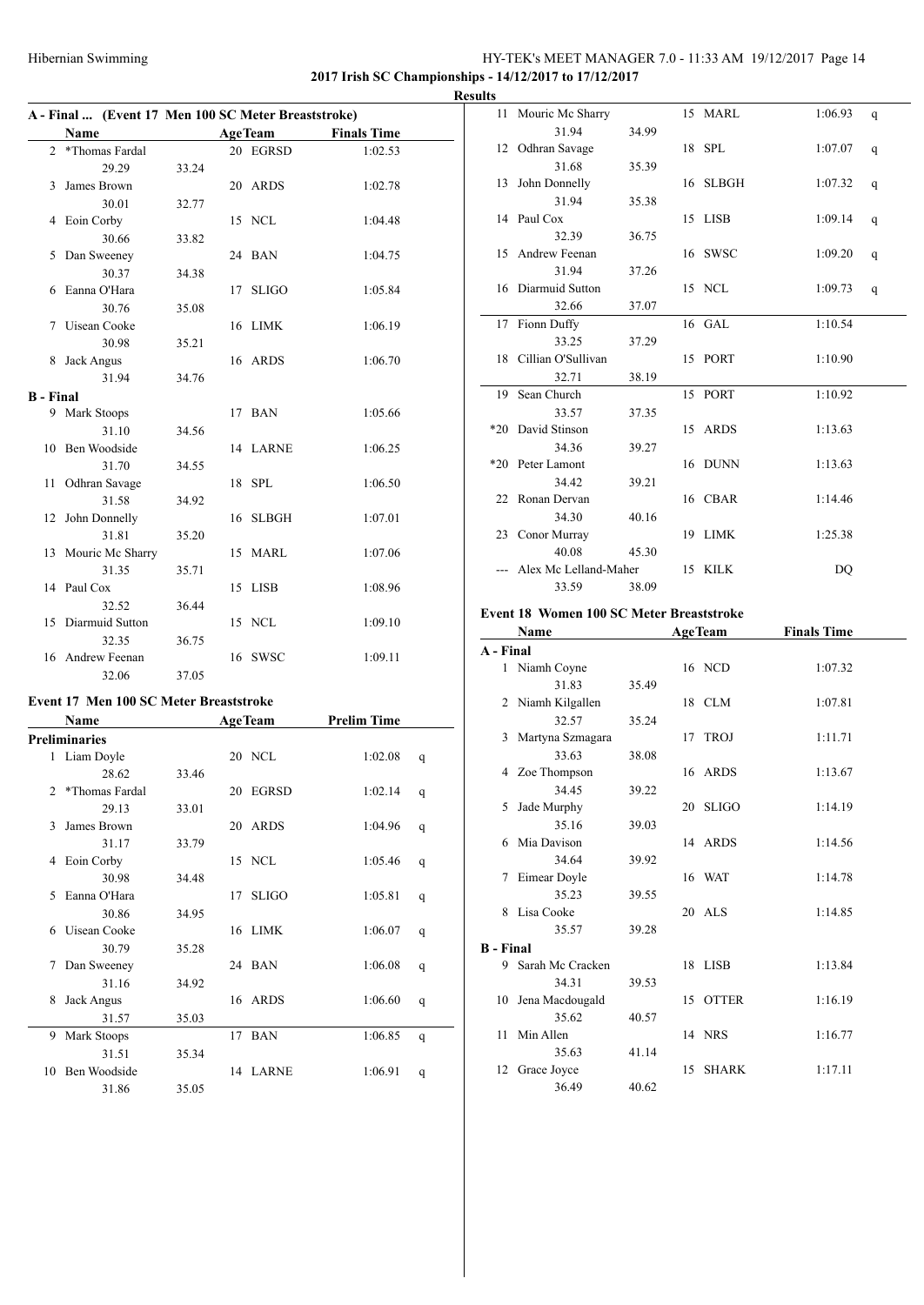### Hibernian Swimming HY-TEK's MEET MANAGER 7.0 - 11:33 AM 19/12/2017 Page 15 **2017 Irish SC Championships - 14/12/2017 to 17/12/2017**

**Results**

| B - Final  (Event 18 Women 100 SC Meter Breaststroke) |       |                |                    |              | 22 Carrie Mc Daid                      |       |                | 15 SLIGO |       | 1:20.13            |
|-------------------------------------------------------|-------|----------------|--------------------|--------------|----------------------------------------|-------|----------------|----------|-------|--------------------|
| Name                                                  |       | AgeTeam        | <b>Finals Time</b> |              | 38.46                                  | 41.67 |                |          |       |                    |
| 13 Beth Nolan                                         |       | 15 SWSC        | 1:17.41            |              | 23 Leah Martin                         |       |                | 14 TEMP  |       | 1:20.67            |
| 36.83                                                 | 40.58 |                |                    |              | 38.29                                  | 42.38 |                |          |       |                    |
| 14 Beth Gardiner                                      |       | 14 NAC         | 1:18.22            |              | 24 Lydia Mees                          |       |                | 15 BANB  |       | 1:22.63            |
| 36.87                                                 | 41.35 |                |                    |              | 39.16                                  | 43.47 |                |          |       |                    |
| 15 Molly Nulty                                        |       | 13 SSEAL       | 1:18.56            |              | Event 19 Women 1500 SC Meter Freestyle |       |                |          |       |                    |
| 37.65                                                 | 40.91 |                |                    |              | Name                                   |       | <b>AgeTeam</b> |          |       | <b>Finals Time</b> |
| 16 Naomi Trait                                        |       | 14 KILK        | 1:18.74            |              | 1 Jessica Gannon                       |       |                | 13 COM   |       | 17:20.13           |
| 37.15                                                 | 41.59 |                |                    |              | 31.38                                  | 33.58 |                | 34.29    | 34.68 |                    |
| Event 18 Women 100 SC Meter Breaststroke              |       |                |                    |              | 34.35                                  | 34.94 |                | 35.09    | 35.05 |                    |
| Name                                                  |       | <b>AgeTeam</b> | <b>Prelim Time</b> |              | 35.03                                  | 35.23 |                | 35.09    | 35.10 |                    |
| <b>Preliminaries</b>                                  |       |                |                    |              | 34.86                                  | 34.95 |                | 34.79    | 34.68 |                    |
| 1 Niamh Kilgallen                                     |       | 18 CLM         | 1:09.41            | $\mathsf{q}$ | 34.86                                  | 35.00 |                | 34.89    | 35.09 |                    |
| 32.94                                                 | 36.47 |                |                    |              | 35.49                                  | 34.79 |                | 35.26    | 35.16 |                    |
| 2 Niamh Coyne                                         |       | 16 NCD         | 1:09.65            | $\mathbf{q}$ | 35.00                                  | 35.03 |                | 34.97    | 34.48 |                    |
| 33.19                                                 | 36.46 |                |                    |              | 34.70                                  | 32.32 |                |          |       |                    |
| 3 Martyna Szmagara                                    |       | 17 TROJ        | 1:12.07            | q            | 2 Edel Daly                            |       |                | 14 NCL   |       | 17:32.07           |
| 34.03                                                 | 38.04 |                |                    |              | 29.89                                  | 34.19 |                | 34.64    | 35.03 |                    |
| 4 Mia Davison                                         |       | 14 ARDS        | 1:14.79            | q            | 34.84                                  | 35.04 |                | 35.33    | 34.98 |                    |
| 34.12                                                 | 40.67 |                |                    |              | 34.97                                  | 35.64 |                | 34.69    | 34.92 |                    |
| 5 Jade Murphy                                         |       | 20 SLIGO       | 1:14.85            | q            | 34.94                                  | 35.05 |                | 34.97    | 35.00 |                    |
| 35.40                                                 | 39.45 |                |                    |              | 35.21                                  | 35.22 |                | 35.43    | 35.58 |                    |
| 6 Eimear Doyle                                        |       | 16 WAT         | 1:14.99            | q            | 34.53                                  | 34.99 |                | 35.70    | 35.55 |                    |
| 35.15                                                 | 39.84 |                |                    |              | 35.96                                  | 36.16 |                | 36.08    | 36.43 |                    |
| 7 Julia Knox                                          |       | 14 BANB        | 1:15.05            | q            | 36.48                                  | 34.63 |                |          |       |                    |
| 36.05                                                 | 39.00 |                |                    |              | 3 Lara Mc Evoy                         |       |                | 16 ALS   |       | 17:36.05           |
| 8 Lisa Cooke                                          |       | 20 ALS         | 1:15.37            | $\mathbf{q}$ | 31.55                                  | 33.89 |                | 34.56    | 34.28 |                    |
| 35.76                                                 | 39.61 |                |                    |              | 34.54                                  | 34.91 |                | 35.21    | 35.00 |                    |
| 9 Zoe Thompson                                        |       | 16 ARDS        | 1:15.46            | $\mathsf{q}$ | 35.13                                  | 35.21 |                | 35.48    | 35.30 |                    |
| 34.96                                                 | 40.50 |                |                    |              | 35.46                                  | 35.64 |                | 36.01    | 35.72 |                    |
| 10 Sarah Mc Cracken                                   |       | 18 LISB        | 1:16.13            | $\mathsf{q}$ | 35.85                                  | 35.62 |                | 35.81    | 35.80 |                    |
| 34.98                                                 | 41.15 |                |                    |              | 35.84                                  | 35.74 |                | 35.72    | 35.90 |                    |
| 11 Jena Macdougald                                    |       | 15 OTTER       | 1:16.63            | $\mathbf{q}$ | 35.90                                  | 35.66 |                | 35.72    | 35.29 |                    |
| 36.17                                                 | 40.46 |                |                    |              | 35.27                                  | 34.04 |                |          |       |                    |
| 12 Min Allen                                          |       | 14 NRS         | 1:17.57            | q            | 4 Sadhbh Bailey                        |       |                | 13 NRS   |       | 18:01.66           |
| 36.18                                                 | 41.39 |                |                    |              | 31.57                                  | 35.14 |                | 35.78    | 35.17 |                    |
| 13 Beth Nolan                                         |       | 15 SWSC        | 1:17.73            | q            | 36.44                                  | 36.17 |                | 36.57    | 36.54 |                    |
| 37.05                                                 | 40.68 |                |                    |              | 36.54                                  | 36.76 |                | 36.46    | 36.79 |                    |
| 14 Naomi Trait                                        |       | 14 KILK        | 1:17.94 $q$        |              | 36.18                                  | 36.33 |                | 36.80    | 36.67 |                    |
| 36.84                                                 | 41.10 |                |                    |              | 36.93                                  | 37.05 |                | 36.08    | 37.09 |                    |
| 15 Beth Gardiner                                      |       | 14 NAC         | 1:18.44            | $\mathsf{q}$ | 37.13                                  | 36.75 |                | 36.71    | 36.20 |                    |
| 36.56                                                 | 41.88 |                |                    |              | 36.59                                  | 35.97 |                | 36.48    | 35.13 |                    |
| 16 Grace Joyce                                        |       | 15 SHARK       | 1:18.59 $q$        |              | 35.02                                  | 32.62 |                |          |       |                    |
| 37.23                                                 | 41.36 |                |                    |              | 5 Erin Mc Connell                      |       |                | 17 BAN   |       | 18:09.80           |
| 17 Molly Nulty                                        |       | 13 SSEAL       | 1:18.64            |              | 31.64                                  | 34.60 |                | 35.74    | 35.87 |                    |
| 36.83                                                 | 41.81 |                |                    |              | 36.04                                  | 36.35 |                | 36.81    | 36.68 |                    |
| 18 Aoife O'Shea                                       |       | 14 MAL         | 1:19.00            |              | 36.95                                  | 36.94 |                | 37.28    | 37.06 |                    |
| 37.49                                                 | 41.51 |                |                    |              | 37.32                                  | 37.12 |                | 36.71    | 37.35 |                    |
| 19 Rachel Vaughan                                     |       | 15 KILK        | 1:19.37            |              | 37.29                                  | 37.49 |                | 37.66    | 37.14 |                    |
| 37.50                                                 | 41.87 |                |                    |              | 35.41                                  | 35.84 |                | 35.56    | 35.90 |                    |
| 20 Robyn Lynch                                        |       | 15 TEMP        | 1:19.39            |              | 35.62                                  | 36.01 |                | 36.72    | 35.86 |                    |
| 38.20                                                 | 41.19 |                |                    |              | 36.26                                  | 36.58 |                |          |       |                    |
| 21 Aoife Bates                                        |       | 15 SHARK       | 1:20.08            |              |                                        |       |                |          |       |                    |
| 38.05                                                 | 42.03 |                |                    |              |                                        |       |                |          |       |                    |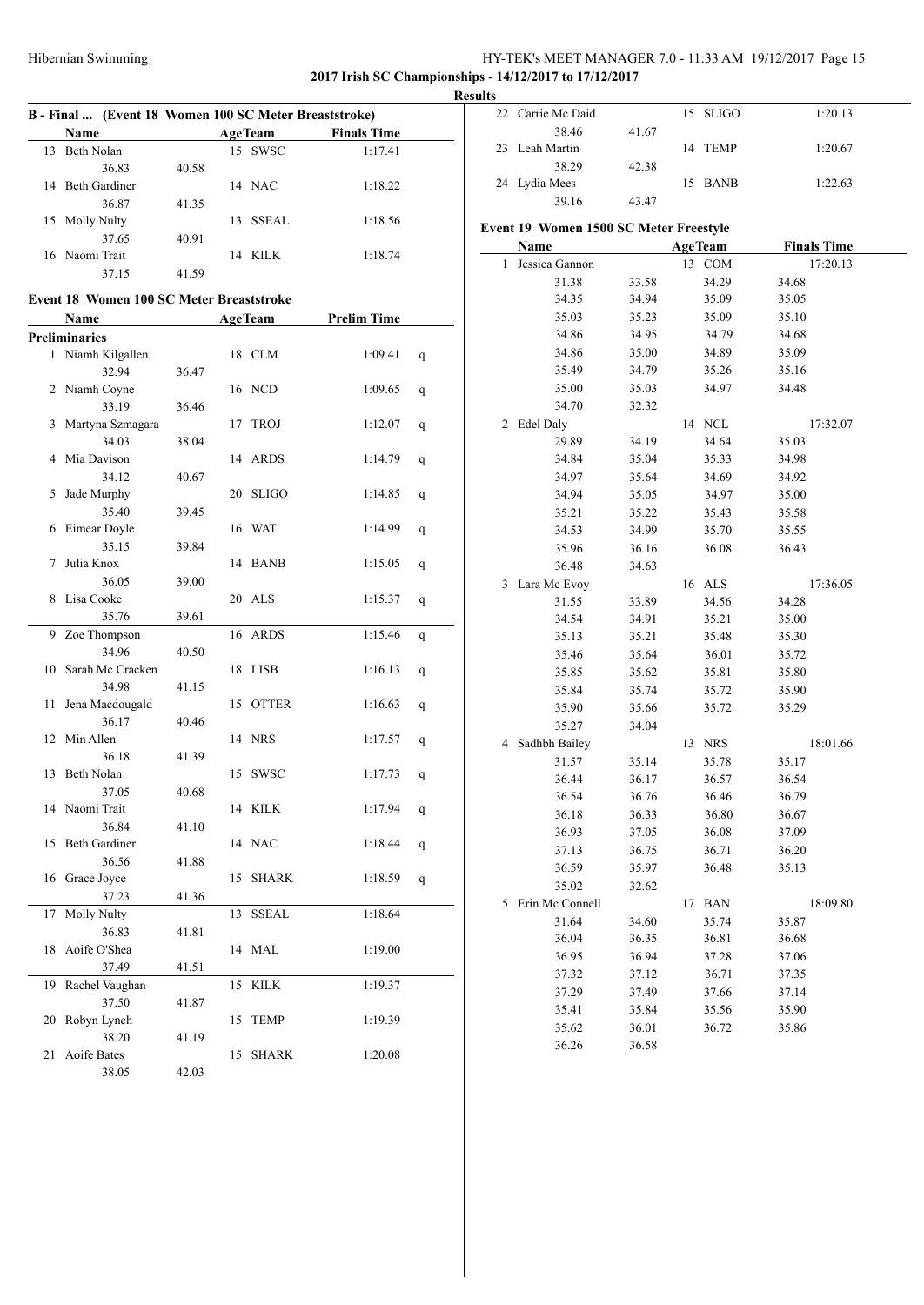### HY-TEK's MEET MANAGER 7.0 - 11:33 AM 19/12/2017 Page 16 **2017 Irish SC Championships - 14/12/2017 to 17/12/2017**

**Results**

| Name              |       | <b>AgeTeam</b> | <b>Finals Time</b> |
|-------------------|-------|----------------|--------------------|
| Laura Taylor<br>6 |       | 17 GLN         | 18:29.51           |
| 31.74             | 34.82 | 35.39          | 35.94              |
| 36.51             | 36.98 | 36.89          | 37.14              |
| 36.91             | 37.21 | 37.08          | 37.17              |
| 37.03             | 37.28 | 37.86          | 37.22              |
| 37.67             | 37.62 | 37.07          | 37.49              |
| 37.27             | 37.46 | 37.35          | 37.64              |
| 37.64             | 37.99 | 37.68          | 38.32              |
| 38.20             | 36.94 |                |                    |
| Ciara Doran<br>7  |       | CY DY<br>17    | 18:42.12           |
| 31.65             | 34.35 | 35.48          | 36.46              |
| 37.03             | 37.47 | 37.67          | 37.95              |
| 37.80             | 38.56 | 37.78          | 38.32              |
| 37.54             | 36.57 | 37.26          | 37.72              |
| 37.98             | 36.82 | 38.37          | 38.12              |
| 38.39             | 38.21 | 38.13          | 38.01              |
| 38.22             | 38.28 | 38.15          | 38.75              |
| 38.26             | 36.82 |                |                    |

#### **Event 20 Men 50 SC Meter Butterfly**

|        | <b>Name</b>        |    | <b>AgeTeam</b> | <b>Finals Time</b> |  |
|--------|--------------------|----|----------------|--------------------|--|
| Finals |                    |    |                |                    |  |
|        | Brian E O'Sullivan |    | 22 NAC         | 24.32              |  |
|        | 2 Conor Munn       |    | 22 ARDS        | 24.40              |  |
| 3      | Michael Hewitt     |    | 17 CYBT        | 24.91              |  |
|        | Benjamin Doyle     |    | 20 NCD         | 24.92              |  |
|        | Cillian Colvin     |    | 20 NAC         | 25.77              |  |
|        | Finn Mc Geever     |    | 17 NCL         | 25.78              |  |
|        | Nathan Jennings    | 18 | <b>LISB</b>    | 25.79              |  |
| 8      | Cillian Melly      | 20 | <b>NCL</b>     | 26.78              |  |
|        |                    |    |                |                    |  |

#### **Event 20 Men 50 SC Meter Butterfly**

|                | Name                  |    | <b>AgeTeam</b> | <b>Prelim Time</b> |   |
|----------------|-----------------------|----|----------------|--------------------|---|
|                | <b>Preliminaries</b>  |    |                |                    |   |
| 1              | Brian E O'Sullivan    |    | 22 NAC         | 24.34              | q |
| $\mathfrak{D}$ | Michael Hewitt        | 17 | <b>CYBT</b>    | 24.84              | q |
| 3              | Benjamin Doyle        | 20 | <b>NCD</b>     | 25.11              | q |
| 4              | Cillian Melly         | 20 | <b>NCL</b>     | 25.14              | q |
| 5              | Conor Munn            | 22 | <b>ARDS</b>    | 25.36              | q |
| 6              | Robert Powell         | 17 | <b>ATH</b>     | 25.64              | q |
| 7              | Alan Corby            | 20 | <b>NCL</b>     | 25.69              | q |
| 8              | Cillian Colvin        | 20 | <b>NAC</b>     | 25.86              | q |
| 9              | Nathan Jennings       | 18 | <b>LISB</b>    | 25.99              |   |
| 10             | Finn Mc Geever        | 17 | <b>NCL</b>     | 26.24              |   |
| 11             | Ethan Murtagh         | 15 | <b>TROJ</b>    | 26.26              |   |
| 12             | <b>Andrew Carey</b>   | 18 | <b>ATH</b>     | 26.32              |   |
| 13             | Callum Ashton         | 18 | <b>SHARK</b>   | 26.61              |   |
| 14             | James Symons          | 20 | <b>GAL</b>     | 26.62              |   |
| 15             | Jermey O'Connor       | 15 | <b>NCL</b>     | 26.71              |   |
| 16             | Kasparas Juskus       | 17 | <b>ALS</b>     | 26.83              |   |
| 17             | Sean Gray             | 17 | <b>ARDS</b>    | 26.86              |   |
| 18             | Cian O'Keeffe Tighe   | 17 | <b>PORT</b>    | 27.17              |   |
| 19             | Jack Grace            | 19 | <b>LIMK</b>    | 27.21              |   |
| 20             | Alex Mc Lelland-Maher | 15 | <b>KILK</b>    | 27.23              |   |
| 21             | Fionn Duffy           |    | 16 GAL         | 27.37              |   |

| 22    | Jack Nolan-Whitney       |    | 16 NRS       | 27.61 |
|-------|--------------------------|----|--------------|-------|
| 23    | Sam Rennick              |    | 14 CBAR      | 28.07 |
| 24    | David Kearney            | 16 | KFSHR        | 28.20 |
| 25    | Joshua Fortune           |    | 16 SLIGO     | 28.29 |
| 26    | John Donnelly            | 16 | <b>SLBGH</b> | 28.42 |
| 27    | Maxym Balashchuk         |    | 16 NAC       | 28.51 |
| 28    | Paul Higgins             | 14 | <b>SWSC</b>  | 28.54 |
| 29    | Diarmuid Sutton          | 15 | <b>NCL</b>   | 28.88 |
| 30    | Nathan Wiffen            | 16 | <b>LISB</b>  | 29.00 |
| 31    | Iarlaith Hayes / Breheny | 16 | KGD          | 29.03 |
| 32    | Dylan Griffiths          | 15 | <b>LISB</b>  | 29.05 |
| 33    | Alex Palmero             |    | 16 ALS       | 29.18 |
| 34    | Dylan O'Donovan          | 15 | ASG          | 29.31 |
| 35    | Zakhar Kashich           | 15 | TALL         | 29.32 |
| 36    | Adam Nolan               | 16 | TALL         | 29.39 |
| 37    | Jack Bingham             | 15 | <b>BANB</b>  | 29.42 |
| 38    | Niklas Leahy             | 16 | <b>DOL</b>   | 29.60 |
| 39    | Luke O'Sullivan          | 16 | <b>SWSC</b>  | 29.72 |
| 40    | James Evans              | 15 | <b>ALS</b>   | 29.78 |
| 41    | Ethan Comerford          | 16 | <b>CURRA</b> | 29.99 |
| 42    | Aidan Cook               | 13 | <b>KILK</b>  | 30.00 |
| 43    | Cullan Ross              | 15 | <b>PORT</b>  | 30.06 |
| 44    | Shane Mc Ateer           |    | 15 NEN       | 30.11 |
| 45    | Rory Grady               |    | 14 CBAR      | 30.12 |
| 46    | Zac O'Connor             |    | 13 LIMK      | 30.18 |
| 47    | Sebastian Kaczynski      |    | 15 CLNM      | 30.22 |
| *48   | Martin Fiala             |    | 13 BMENA     | 30.35 |
| *48   | Brogan Mc Aviney         | 14 | <b>KILK</b>  | 30.35 |
| *48   | Michael Cregg            | 15 | <b>GLN</b>   | 30.35 |
| 51    | Denis Moskalenko         | 15 | <b>CLNM</b>  | 30.41 |
| 52    | Mark Ryan                | 16 | <b>LIMK</b>  | 30.42 |
| $*53$ | Adam Lamont              | 15 | <b>BMENA</b> | 30.58 |
| $*53$ | Evan Welby               | 16 | <b>SHARK</b> | 30.58 |
| 55    | Anthony Maher            | 16 | <b>SLIGO</b> | 30.71 |
| 56    | Ben Willmott             | 14 | <b>SPL</b>   | 30.74 |
|       | 57 Cillian O'Sullivan    |    | 15 PORT      | 30.80 |
| 58    | Sean Church              | 15 | <b>PORT</b>  | 30.89 |
| 59    | Jack Donnelly            | 16 | <b>BMENA</b> | 30.90 |
| 60    | Ben Phelan               | 14 | <b>GLN</b>   | 31.11 |
| 61    | Ciaran Cope              | 15 | PORT         | 31.15 |
| 62    | Seadhna Ryan             | 15 | LONG         | 31.21 |
| 63    | Daniel Madigan           | 15 | LONG         | 31.29 |
| 64    | Kieran Breheny           | 16 | C FIN        | 31.31 |
| 65    | Diarmuid O'Donnell       | 14 | <b>LONG</b>  | 31.41 |
| 66    | Patrick Harmon           | 15 | ADSC         | 31.54 |
| 67    | Sean Johnston            | 14 | <b>NAC</b>   | 31.89 |

#### **Event 21 Women 50 SC Meter Butterfly**

|        | <b>Name</b>      |    | <b>AgeTeam</b> | <b>Finals Time</b> |  |
|--------|------------------|----|----------------|--------------------|--|
| Finals |                  |    |                |                    |  |
|        | Emma Reid        |    | 18 NCD         | 27.16              |  |
|        | 2 Ellen Walshe   |    | 16 TEMP        | 27.55              |  |
|        | 3 Clodagh Flood  |    | 20 NCD         | 28.33              |  |
|        | 4 Cara Stapleton |    | 16 TROJ        | 29.50              |  |
|        | 5 Alex Mc Crea   |    | 16 CYBT        | 29.77              |  |
| 6.     | Tara Desmond     | 19 | DOL            | 29.92              |  |
|        | Sarah Davidson   | 18 | <b>BAN</b>     | 30.09              |  |
| 8      | Martyna Szmagara | 17 | <b>TROJ</b>    | 30.15              |  |
|        |                  |    |                |                    |  |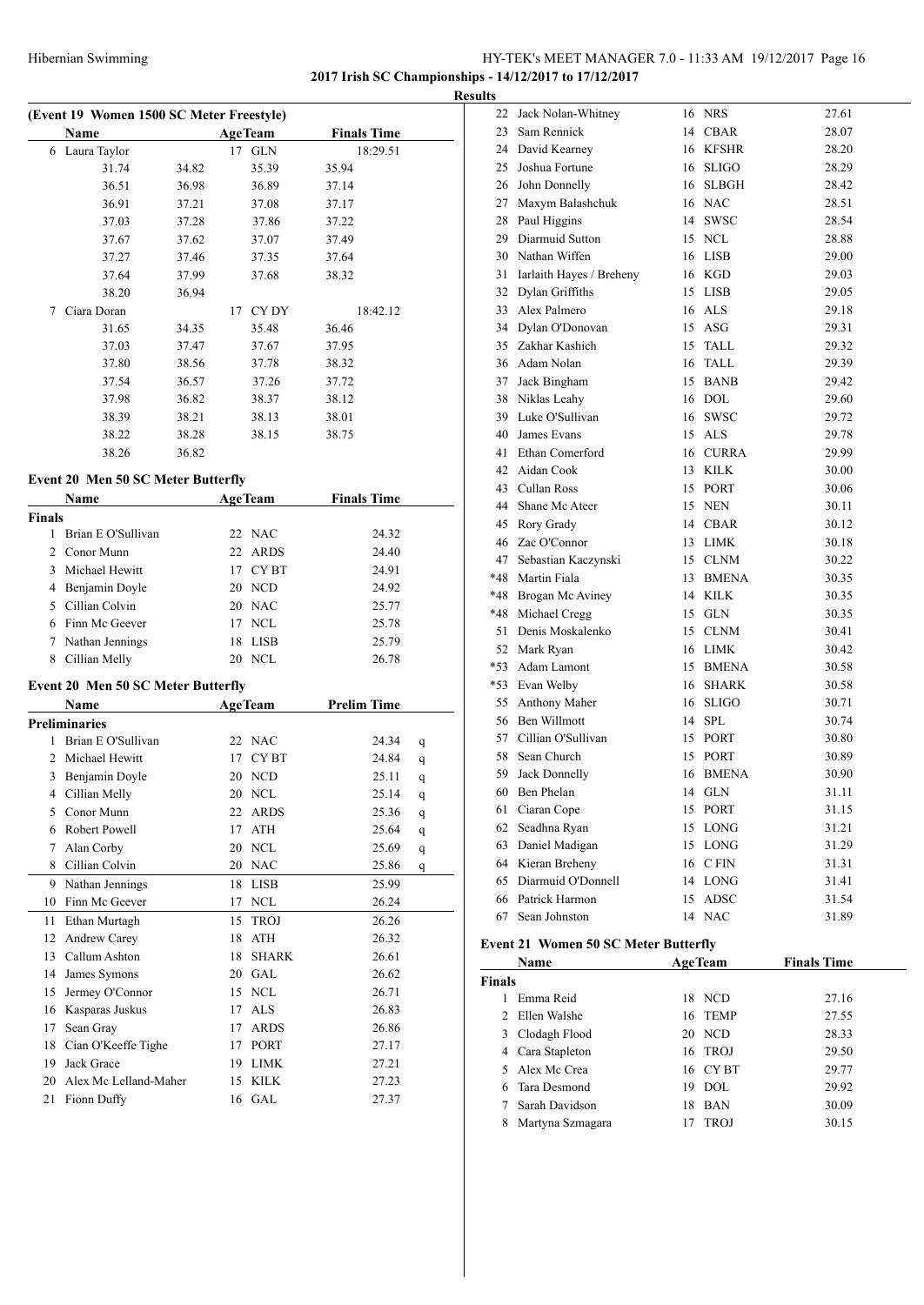**Results**

|    | <b>Event 21 Women 50 SC Meter Butterfly</b> |    |                |                    |   |
|----|---------------------------------------------|----|----------------|--------------------|---|
|    | Name                                        |    | <b>AgeTeam</b> | <b>Prelim Time</b> |   |
|    | <b>Preliminaries</b>                        |    |                |                    |   |
| 1  | Emma Reid                                   | 18 | <b>NCD</b>     | 27.26              | q |
| 2  | Ellen Walshe                                | 16 | <b>TEMP</b>    | 27.67              | q |
|    | 3 Clodagh Flood                             |    | 20 NCD         | 28.87              | q |
|    | 4 Martyna Szmagara                          |    | 17 TROJ        | 29.53              | q |
|    | 5 Cara Stapleton                            | 16 | <b>TROJ</b>    | 29.70              | q |
| 6  | Tara Desmond                                |    | 19 DOL         | 29.88              | q |
| 7  | Alex Mc Crea                                |    | 16 CYBT        | 29.92              | q |
| 8  | Sarah Davidson                              | 18 | BAN            | 30.03              | q |
| 9  | Sarah Kelly                                 | 20 | GAL            | 30.08              |   |
| 10 | Ellie Mc Kibbin                             | 13 | ARDS           | 30.19              |   |
| 11 | Hannah Mc Menamin                           |    | 20 ALS         | 30.29              |   |
| 12 | Mia Davison                                 | 14 | <b>ARDS</b>    | 30.45              |   |
| 13 | Robyn Lynch                                 | 15 | <b>TEMP</b>    | 30.49              |   |
| 14 | Kelly Hunter                                | 16 | <b>CKSTN</b>   | 30.50              |   |
| 15 | Sophie Blewitt                              |    | 18 LIMK        | 30.64              |   |
| 16 | Aoife Leahy                                 |    | 15 GAL         | 30.78              |   |
| 17 | Aoife Moore                                 |    | 15 ECAV        | 30.80              |   |
| 18 | Sharon Semchiy                              |    | 16 SWSC        | 30.81              |   |
| 19 | Brogán O'Hara                               |    | 19 LEA         | 30.85              |   |
| 20 | Thomasin Mc Kenna                           |    | 14 ESB         | 31.11              |   |
| 21 | Emma Fagan                                  |    | 14 ALS         | 31.14              |   |
|    | 22 Ciara Williams                           |    | 13 NAC         | 31.15              |   |
| 23 | Lucy Harte                                  |    | 14 KILK        | 31.18              |   |
| 24 | Ailbhe Mulhall                              |    | 14 GAL         | 31.23              |   |
| 25 | Ellen Flaherty                              | 15 | <b>ATH</b>     | 31.31              |   |
| 26 | Zara Loftus                                 |    | 16 CLM         | 31.39              |   |
| 27 | Isabelle Gibbs                              |    | 15 GAL         | 31.41              |   |
| 28 | Laura Johnson                               |    | 15 ATH         | 31.44              |   |
| 29 | Laura Killen                                |    | 14 CLNM        | 31.47              |   |
|    | 30 Caoimhe Daly                             |    | 14 NRS         | 31.58              |   |
| 31 | Grace Joyce                                 | 15 | <b>SHARK</b>   | 31.61              |   |
|    | 32 Pippa Mulhall                            | 15 | TROJ           | 31.74              |   |
| 33 | Aoife Murray                                |    | 13 GLN         | 31.75              |   |
|    | 34 Nadine Pollock                           | 15 | <b>LISB</b>    | 31.78              |   |
| 35 | <b>Beth Gardiner</b>                        |    | 14 NAC         | 31.90              |   |
|    | 36 Anna Feenan                              |    | 14 SWSC        | 31.94              |   |
| 37 | Alice Cross                                 |    | 15 CYBT        | 32.09              |   |
| 38 | Kate Maloney                                |    | 14 ESB         | 32.11              |   |
| 39 | Ellen Keane                                 | 22 | $\rm NAC$      | 32.20              |   |
| 40 | Orla Quinn                                  | 13 | <b>LVADY</b>   | 32.27              |   |
| 41 | Keri Hoey                                   |    | 14 BMENA       | 32.32              |   |
| 42 | *Niamh Lang                                 |    | 13 DURE        | 32.63              |   |
| 43 | <b>Molly Nulty</b>                          | 13 | <b>SSEAL</b>   | 32.68              |   |
| 44 | Danielle Farrell                            | 14 | <b>SLIGO</b>   | 32.86              |   |
| 45 | Lucy Bracken                                | 13 | ASG            | 32.88              |   |
| 46 | Naoise O'Donnell                            | 14 | <b>SHARK</b>   | 32.91              |   |
| 47 | Rachel Vaughan                              | 15 | <b>KILK</b>    | 33.19              |   |
| 48 | Ruby Markey                                 | 13 | <b>ALS</b>     | 33.41              |   |
| 49 | Sorcha Treanor                              | 14 | CLM            | 33.49              |   |
| 50 | Aoife Gore                                  | 15 | <b>WAT</b>     | 33.54              |   |
| 51 | Lizzie Campbell                             | 15 | LEA            | 33.76              |   |
| 52 | Maria Lyons                                 | 15 | <b>SLIGO</b>   | 33.81              |   |
| 53 | Lydia Punch                                 | 15 | <b>SWSC</b>    | 33.89              |   |
|    |                                             |    |                |                    |   |

| A - Final<br>1 ARDS<br>A<br>1) James Brown M20<br>2) Conor Munn M22<br>3) Emma Reid W<br>4) Rebecca Reid W16<br>23.67<br>26.07<br>22.47<br><b>ATH</b><br>A<br>2<br>1) Robert Powell M17<br>2) Ellen Flaherty W15<br>4) Andrew Carey M18<br>3) Rebecca Lowe W15<br>23.23<br>26.41<br>27.18<br><b>BAN</b><br>3<br>A | 1:38.26<br>26.05<br>1:40.13<br>23.31<br>1:41.07 |  |  |  |  |
|-------------------------------------------------------------------------------------------------------------------------------------------------------------------------------------------------------------------------------------------------------------------------------------------------------------------|-------------------------------------------------|--|--|--|--|
|                                                                                                                                                                                                                                                                                                                   |                                                 |  |  |  |  |
|                                                                                                                                                                                                                                                                                                                   |                                                 |  |  |  |  |
|                                                                                                                                                                                                                                                                                                                   |                                                 |  |  |  |  |
|                                                                                                                                                                                                                                                                                                                   |                                                 |  |  |  |  |
|                                                                                                                                                                                                                                                                                                                   |                                                 |  |  |  |  |
|                                                                                                                                                                                                                                                                                                                   |                                                 |  |  |  |  |
|                                                                                                                                                                                                                                                                                                                   |                                                 |  |  |  |  |
|                                                                                                                                                                                                                                                                                                                   |                                                 |  |  |  |  |
|                                                                                                                                                                                                                                                                                                                   |                                                 |  |  |  |  |
|                                                                                                                                                                                                                                                                                                                   |                                                 |  |  |  |  |
| 1) Jack Mc Millan M17<br>2) David Thompson M24                                                                                                                                                                                                                                                                    |                                                 |  |  |  |  |
| 4) Sarah Davidson W18<br>3) Gemma Kane W19                                                                                                                                                                                                                                                                        |                                                 |  |  |  |  |
| 23.63<br>27.35<br>22.54                                                                                                                                                                                                                                                                                           | 27.55                                           |  |  |  |  |
| LIMK<br>A<br>4                                                                                                                                                                                                                                                                                                    | 1:41.38                                         |  |  |  |  |
| 2) Sophie Blewitt W18                                                                                                                                                                                                                                                                                             |                                                 |  |  |  |  |
| 4) Edel Daly W<br>3) Joseph Mooney M                                                                                                                                                                                                                                                                              |                                                 |  |  |  |  |
| 23.52<br>23.88<br>26.93                                                                                                                                                                                                                                                                                           | 27.05                                           |  |  |  |  |
| <b>ALS</b><br>5<br>A                                                                                                                                                                                                                                                                                              | 1:41.51                                         |  |  |  |  |
| 1) Benjamin Doyle M                                                                                                                                                                                                                                                                                               | 2) Andrew Meegan M27                            |  |  |  |  |
| 3) Caitriona Finlay W19                                                                                                                                                                                                                                                                                           | 4) Hannah Mc Menamin W20                        |  |  |  |  |
| 23.72<br>27.00<br>24.13                                                                                                                                                                                                                                                                                           | 26.66                                           |  |  |  |  |
| 6 NAC<br>A                                                                                                                                                                                                                                                                                                        | 1:41.82                                         |  |  |  |  |
| 1) Brian E O'Sullivan M22                                                                                                                                                                                                                                                                                         | 2) Cillian Colvin M20                           |  |  |  |  |
| 3) Aisling Nolan W16<br>4) Ciara Williams W13                                                                                                                                                                                                                                                                     |                                                 |  |  |  |  |
| 23.34<br>27.99<br>23.37                                                                                                                                                                                                                                                                                           | 27.12                                           |  |  |  |  |
| <b>SLIGO</b><br>A<br>7                                                                                                                                                                                                                                                                                            | 1:42.70                                         |  |  |  |  |
| 1) Peter Mooney M23<br>2) Danielle Farrell W14                                                                                                                                                                                                                                                                    |                                                 |  |  |  |  |
| 3) Carrie Mc Daid W15<br>4) Ronan Anderson M20                                                                                                                                                                                                                                                                    |                                                 |  |  |  |  |
| 23.51<br>27.16<br>28.22                                                                                                                                                                                                                                                                                           | 23.81                                           |  |  |  |  |
| <b>TALL</b><br>8<br>A                                                                                                                                                                                                                                                                                             | 1:44.16                                         |  |  |  |  |
| 1) Joseph Cassidy M27<br>2) Niamh Coyne W                                                                                                                                                                                                                                                                         |                                                 |  |  |  |  |
| 3) Caoimhe Egan W17<br>4) Stephen Byrne M18                                                                                                                                                                                                                                                                       |                                                 |  |  |  |  |
| 27.72<br>25.11<br>27.65                                                                                                                                                                                                                                                                                           | 23.68                                           |  |  |  |  |
| Event 22 Mixed 200 SC Meter Freestyle Relay                                                                                                                                                                                                                                                                       |                                                 |  |  |  |  |
| Team<br>Relay                                                                                                                                                                                                                                                                                                     | <b>Prelim Time</b>                              |  |  |  |  |

| Team                 |                | Relav                                                                                                                                                              | <b>Prelim Time</b>    |                                                                                                                                                   |  |  |  |
|----------------------|----------------|--------------------------------------------------------------------------------------------------------------------------------------------------------------------|-----------------------|---------------------------------------------------------------------------------------------------------------------------------------------------|--|--|--|
| <b>Preliminaries</b> |                |                                                                                                                                                                    |                       |                                                                                                                                                   |  |  |  |
| <b>ARDS</b>          |                | A                                                                                                                                                                  | 1:41.18               | q                                                                                                                                                 |  |  |  |
|                      |                |                                                                                                                                                                    |                       |                                                                                                                                                   |  |  |  |
|                      |                |                                                                                                                                                                    |                       |                                                                                                                                                   |  |  |  |
| 23.90                | 23.73          | 27.25                                                                                                                                                              | 26.30                 |                                                                                                                                                   |  |  |  |
| <b>ATH</b>           |                | A                                                                                                                                                                  | 1:41.45               | q                                                                                                                                                 |  |  |  |
|                      |                |                                                                                                                                                                    |                       |                                                                                                                                                   |  |  |  |
|                      |                |                                                                                                                                                                    |                       |                                                                                                                                                   |  |  |  |
| 23.47                | 27.63          | 27.10                                                                                                                                                              | 23.25                 |                                                                                                                                                   |  |  |  |
| 3 NAC                |                | A                                                                                                                                                                  | 1:42.17               | q                                                                                                                                                 |  |  |  |
|                      |                |                                                                                                                                                                    | 2) Cillian Colvin M20 |                                                                                                                                                   |  |  |  |
|                      |                |                                                                                                                                                                    |                       |                                                                                                                                                   |  |  |  |
| 23.09                | 23.64          | 27.98                                                                                                                                                              | 27.46                 |                                                                                                                                                   |  |  |  |
| <b>LIMK</b>          |                | A                                                                                                                                                                  | 1:42.41               | q                                                                                                                                                 |  |  |  |
|                      |                |                                                                                                                                                                    |                       |                                                                                                                                                   |  |  |  |
|                      | 4) Edel Daly W |                                                                                                                                                                    |                       |                                                                                                                                                   |  |  |  |
| 23.47                | 27.43          | 23.86                                                                                                                                                              | 27.65                 |                                                                                                                                                   |  |  |  |
|                      |                | 1) Conor Munn M22<br>3) Rebecca Reid W16<br>1) Robert Powell M17<br>3) Rebecca Lowe W15<br>1) Brian E O'Sullivan M22<br>3) Aisling Nolan W16<br>3) Joseph Mooney M |                       | 2) James Brown M20<br>4) Victoria Catterson W16<br>2) Ellen Flaherty W15<br>4) Andrew Carey M18<br>4) Ciara Williams W13<br>2) Sophie Blewitt W18 |  |  |  |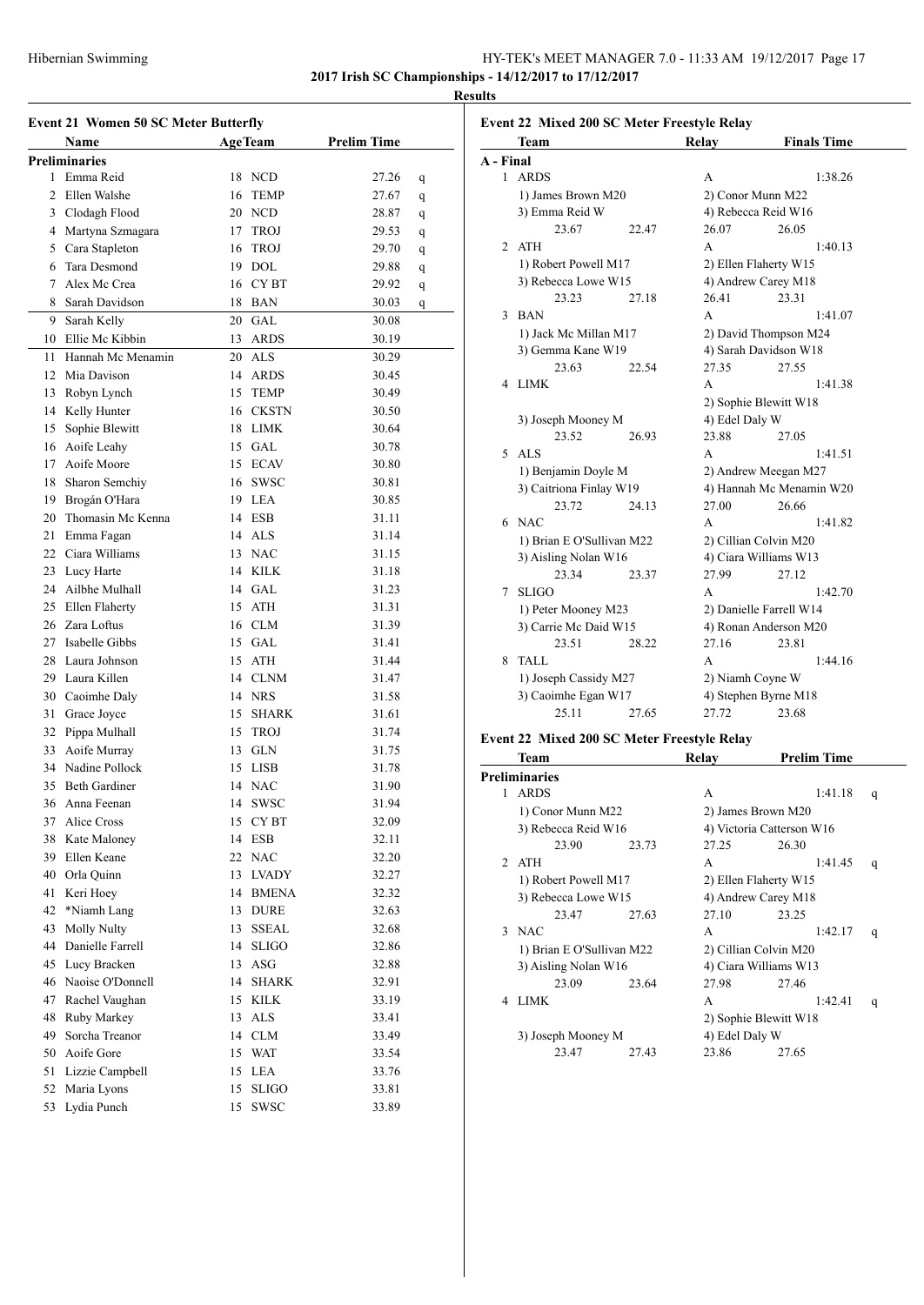#### HY-TEK's MEET MANAGER 7.0 - 11:33 AM 19/12/2017 Page 18 **2017 Irish SC Championships - 14/12/2017 to 17/12/2017**

29.36 35.17

31.56 34.07

30.91 35.22

30.45 36.50

30.93 36.66

31.27 36.38

30.65 37.33

31.53 36.67

31.51 36.69

31.32 36.90

30.96 37.34

31.22 37.20

31.26 37.20

31.63 36.84

31.67 36.91

32.75 35.90

**Results**<br>10 Sh

|    | Hibernian Swimming               |       |                                            | 2017 Irish SC Champions                                                            |   |  |  |  |
|----|----------------------------------|-------|--------------------------------------------|------------------------------------------------------------------------------------|---|--|--|--|
|    | Team                             |       | <b>Relay</b>                               | Preliminaries  (Event 22 Mixed 200 SC Meter Freestyle Relay)<br><b>Prelim Time</b> |   |  |  |  |
| 5  | <b>BAN</b>                       |       | A                                          | 1:42.96                                                                            | q |  |  |  |
|    | 1) Gemma Kane W19                |       |                                            | 2) Jack Mc Millan M17                                                              |   |  |  |  |
|    | 3) Sarah Davidson W18            |       |                                            | 4) David Thompson M24                                                              |   |  |  |  |
|    | 27.81                            | 23.21 | 28.22                                      | 23.72                                                                              |   |  |  |  |
| 6  | <b>SLIGO</b>                     |       | A                                          | 1:43.24                                                                            | q |  |  |  |
|    | 1) Peter Mooney M23              |       |                                            | 2) Danielle Farrell W14                                                            |   |  |  |  |
|    | 3) Carrie Mc Daid W15            |       |                                            | 4) Ronan Anderson M20                                                              |   |  |  |  |
|    | 23.38                            | 28.40 | 27.66                                      | 23.80                                                                              |   |  |  |  |
| 7  | <b>ALS</b>                       |       | A                                          | 1:43.98                                                                            | q |  |  |  |
|    | 1) Caitriona Finlay W19          |       | 2) Cathal Kearney M16<br>4) Lisa Cooke W20 |                                                                                    |   |  |  |  |
|    | 3) Andrew Meegan M27<br>27.48    | 24.39 | 24.13                                      | 27.98                                                                              |   |  |  |  |
| 8  | <b>TALL</b>                      |       | A                                          | 1:45.85                                                                            | q |  |  |  |
|    | 1) Joseph Cassidy M27            |       |                                            | 2) Stephen Byrne M18                                                               |   |  |  |  |
|    | 3) Caoimhe Egan W17              |       | 4) Niamh Coyne W                           |                                                                                    |   |  |  |  |
|    | 25.33                            | 28.23 | 27.92                                      | 24.37                                                                              |   |  |  |  |
| 9. | SWSC                             |       | A                                          | 1:47.02                                                                            |   |  |  |  |
|    | 1) Luc Galland M17               |       |                                            | 2) Luke O'Sullivan M16                                                             |   |  |  |  |
|    | 3) Beth Nolan W15                |       |                                            | 4) Sharon Semchiy W16                                                              |   |  |  |  |
|    | 24.93                            | 26.08 | 28.40                                      | 27.61                                                                              |   |  |  |  |
| 10 | <b>DOL</b>                       |       | A                                          | 1:47.82                                                                            |   |  |  |  |
|    | 1) Aaron Mc Mahon M15            |       |                                            | 2) Ellen Cassidy W16                                                               |   |  |  |  |
|    | 3) Tara Desmond W19              |       | 4) Niklas Leahy M16                        |                                                                                    |   |  |  |  |
|    | 26.97                            | 27.25 | 27.22                                      | 26.38                                                                              |   |  |  |  |
| 11 | <b>NRS</b>                       |       | A                                          | 1:48.20                                                                            |   |  |  |  |
|    | 1) Jack Nolan-Whitney M16        |       |                                            | 2) Denis Kilbride M16                                                              |   |  |  |  |
|    | 3) Min Allen W14                 |       |                                            | 4) Sadhbh Bailey W13                                                               |   |  |  |  |
|    | 25.87                            | 25.82 | 28.34                                      | 28.17                                                                              |   |  |  |  |
|    | 12 CLNM                          |       | A                                          | 1:55.79                                                                            |   |  |  |  |
|    | 1) Sebastian Kaczynski M15       |       |                                            | 2) Ellen Buckley W16                                                               |   |  |  |  |
|    | 3) Denis Moskalenko M15<br>28.28 | 30.31 | 27.57                                      | 4) Laura Killen W14<br>29.63                                                       |   |  |  |  |
|    |                                  |       |                                            |                                                                                    |   |  |  |  |
|    | Event 23 Women 100 SC Meter IM   |       |                                            |                                                                                    |   |  |  |  |
|    | Name                             |       |                                            | AgeTeam Finals Time                                                                |   |  |  |  |
| 1  | A - Final<br>Rebecca Reid        |       |                                            |                                                                                    |   |  |  |  |
|    |                                  |       | 16 ARDS                                    | 1:02.93                                                                            |   |  |  |  |
|    | 28.97<br>2 Ellen Walshe          | 33.96 | 16 TEMP                                    | 1:03.27                                                                            |   |  |  |  |
|    |                                  |       |                                            |                                                                                    |   |  |  |  |

29.80 33.47

28.78 34.54

29.81 33.86

30.84 33.32

30.67 36.06

30.60 36.61

30.26 37.16

31.01 34.89

**B - Final**

3 \*Bethy Firth~ 21 ARDS 1:03.32

4 Aisling Haughey 22 ALS 1:03.67

5 Niamh Coyne 16 NCD 1:04.16

6 Emer Kelly 18 ASG 1:06.73

7 Hannah Mc Menamin 20 ALS 1:07.21

8 Julia Knox 14 BANB 1:07.42

9 Caitriona Finlay 19 ALS 1:05.90

|    | 10 Sharon Semchiy              |       | 16 SWSC        | 1:07.34            |   |
|----|--------------------------------|-------|----------------|--------------------|---|
|    | 30.60                          | 36.74 |                |                    |   |
| 11 | Jena Macdougald                |       | 15 OTTER       | 1:07.98            |   |
|    | 30.94                          | 37.04 |                |                    |   |
|    | 12 Naomi Trait                 |       | 14 KILK        | 1:08.03            |   |
|    | 31.50                          | 36.53 |                |                    |   |
|    | 13 Cara Stapleton              |       | 16 TROJ        | 1:08.12            |   |
|    | 31.87                          | 36.25 |                |                    |   |
|    | 14 Robyn Lynch                 |       | 15 TEMP        | 1:08.16            |   |
|    | 31.69                          | 36.47 |                |                    |   |
|    | 15 Martyna Szmagara            |       | 17 TROJ        | 1:08.42            |   |
|    | 31.75                          | 36.67 |                |                    |   |
|    | 16 Sophie Blewitt              |       | 18 LIMK        | 1:08.51            |   |
|    | 31.43                          | 37.08 |                |                    |   |
|    | Event 23 Women 100 SC Meter IM |       |                |                    |   |
|    | Name                           |       | <b>AgeTeam</b> | <b>Prelim Time</b> |   |
|    | Preliminaries                  |       |                |                    |   |
|    | 1 Rebecca Reid                 |       | 16 ARDS        | 1:04.16            | q |
|    | 29.06                          | 35.10 |                |                    |   |
| 2  | *Bethy Firth $\sim$            |       | 21 ARDS        | 1:04.18            | q |
|    | 29.23                          | 34.95 |                |                    |   |
| 3  | Aisling Haughey                |       | 22 ALS         | 1:04.37            | q |
|    | 29.84                          | 34.53 |                |                    |   |
| 4  | Ellen Walshe                   |       | 16 TEMP        | 1:04.53            | q |

5 Niamh Coyne 16 NCD 1:05.63 q

6 Julia Knox 14 BANB 1:06.13 q

7 Emer Kelly 18 ASG 1:06.95 q

8 Hannah Mc Menamin 20 ALS 1:07.59 q

9 Caitriona Finlay 19 ALS 1:07.65 q

10 Jena Macdougald 15 OTTER 1:07.98 q

\*11 Robyn Lynch 15 TEMP 1:08.20 q

\*11 Cara Stapleton 16 TROJ 1:08.20 q

13 Martyna Szmagara 17 TROJ 1:08.22 q

14 Sharon Semchiy 16 SWSC 1:08.30 q

15 Ellen Cassidy 16 DOL 1:08.42 q

16 Naomi Trait 14 KILK 1:08.46 q

17 Sophie Blewitt 18 LIMK 1:08.47

18 Caoimhe Egan 17 TALL 1:08.58

19 Zoe Thompson 16 ARDS 1:08.65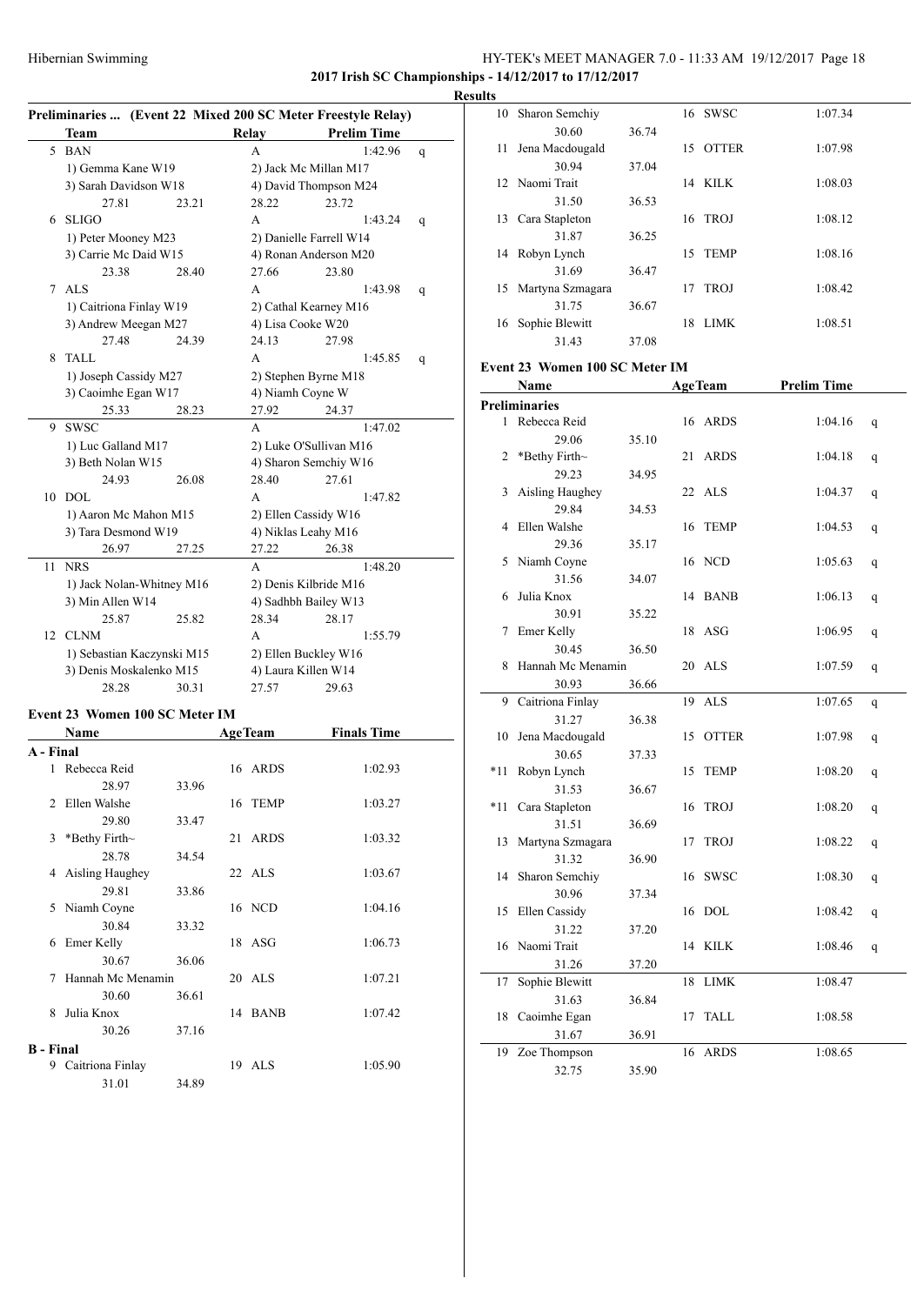#### HY-TEK's MEET MANAGER 7.0 - 11:33 AM 19/12/2017 Page 19 **2017 Irish SC Championships - 14/12/2017 to 17/12/2017**

**Preliminaries ... (Event 23 Women 100 SC Meter IM) Name Age Team Prelim Time** 20 Stephanie Mc Loughlin 16 GAL 1:08.77 32.69 36.08 21 Mia Davison 14 ARDS 1:08.86 31.98 36.88 \*22 Florence Tinsley 15 CY BT 1:08.95 30.49 38.46 \*22 Niamh Ahearne 14 KILK 1:08.95 31.01 37.94 24 Carrie Mc Daid 15 SLIGO 1:09.01 31.48 37.53 25 Elé Donegan 14 LEA 1:09.18 31.59 37.59 26 Emma Henderson 19 LEA 1:09.21 31.43 37.78 27 Kelly Hunter 16 CKSTN 1:09.37 31.91 37.46 28 Ellen Flaherty 15 ATH 1:09.59 31.89 37.70 29 Lisa Cooke 20 ALS 1:09.63 32.75 36.88 30 Sarah Mc Cracken 18 LISB 1:09.88 32.23 37.65 31 Isabelle Gibbs 15 GAL 1:10.26 31.15 39.11 32 Grace Joyce 15 SHARK 1:10.45 33.16 37.29 33 Joyce Hudy 17 SSEAL 1:10.98 34.18 36.80 34 Naoíse Mc Bride 15 TALL 1:11.16 32.17 38.99 35 Alex Mc Crea 16 CY BT 1:11.49 34.14 37.35 36 Rachel Vaughan 15 KILK 1:11.72 33.27 38.45 37 Anna Feenan 14 SWSC 1:11.76 32.02 39.74 38 Alison Gibbs 13 GAL 1:11.82 33.38 38.44 \*39 Caoimhe Daly 14 NRS 1:11.84 32.84 39.00 \*39 Nadine Pollock 15 LISB 1:11.84 32.49 39.35 41 Emma Montgomery 15 CY BT 1:11.94 32.99 38.95 42 Aoife O'Shea 14 MAL 1:11.97 34.14 37.83 43 Dara Tuinstra 14 ASG 1:12.43 33.52 38.91 44 Ailbhe Mulhall 14 GAL 1:12.65 33.18 39.47 45 Ciara Williams 13 NAC 1:12.73 33.54 39.19 46 Aimee Kelly 14 SHARK 1:12.93 33.03 39.90 47 Laura Johnson 15 ATH 1:13.11 32.91 40.20

|    | <b>Results</b>   |                              |       |    |                |                    |  |
|----|------------------|------------------------------|-------|----|----------------|--------------------|--|
|    |                  | 48 Aoife Moore               |       |    | 15 ECAV        | 1:13.29            |  |
| E, |                  | 33.18                        | 40.11 |    |                |                    |  |
|    |                  | 49 Lucy Bracken              |       |    | $13$ ASG       | 1:13.41            |  |
|    |                  | 33.93                        | 39.48 |    |                |                    |  |
|    |                  | 50 Thomasin Mc Kenna         |       |    | 14 ESB         | 1:13.45            |  |
|    |                  | 32.70                        | 40.75 |    |                |                    |  |
|    |                  | 51 Hannah Shorten            |       |    | 14 ESB         | 1:13.68            |  |
|    |                  | 33.82                        | 39.86 |    |                |                    |  |
|    |                  | 52 Laura Killen              |       |    | 14 CLNM        | 1:13.91            |  |
|    |                  | 33.22                        | 40.69 |    |                |                    |  |
|    |                  | 53 Megan Kilgallen           |       |    | 15 CLM         | 1:13.92            |  |
|    |                  | 33.57                        | 40.35 |    |                |                    |  |
|    |                  | 54 Lydia Mees<br>34.88       |       |    | 15 BANB        | 1:14.18            |  |
|    |                  | 55 Karla Cunningham          | 39.30 |    | 14 MULL        | 1:14.69            |  |
|    |                  | 33.79                        | 40.90 |    |                |                    |  |
|    |                  | 56 Iona Ashton               |       |    | 14 SHARK       | 1:14.93            |  |
|    |                  | 33.17                        | 41.76 |    |                |                    |  |
|    |                  | 57 Shannon Baird             |       |    | 14 BMENA       | 1:15.09            |  |
|    |                  | 35.40                        | 39.69 |    |                |                    |  |
|    |                  | 58 Aoife Murray              |       |    | 13 GLN         | 1:15.40            |  |
|    |                  | 34.89                        | 40.51 |    |                |                    |  |
|    |                  | Event 24 Men 100 SC Meter IM |       |    |                |                    |  |
|    |                  | Name                         |       |    |                | <b>Finals Time</b> |  |
|    | A - Final        |                              |       |    | <b>AgeTeam</b> |                    |  |
|    |                  | 1 Brian E O'Sullivan         |       |    | 22 NAC         | 55.31              |  |
|    |                  | 24.99                        | 30.32 |    |                |                    |  |
|    |                  | 2 James Brown                |       |    | 20 ARDS        | 55.47              |  |
|    |                  | 25.21                        | 30.26 |    |                |                    |  |
|    |                  | 3 Alan Corby                 |       |    | 20 NCL         | 56.10              |  |
|    |                  | 25.79                        | 30.31 |    |                |                    |  |
|    |                  | 4 Ronan Anderson             |       |    |                |                    |  |
|    |                  |                              |       |    | 20 SLIGO       | 59.60              |  |
|    |                  | 26.61                        | 32.99 |    |                |                    |  |
|    |                  | 5 Peter Mooney               |       |    | 23 SLIGO       | 59.94              |  |
|    |                  | 27.91                        | 32.03 |    |                |                    |  |
|    |                  | 6 Nathan Turner              |       |    | 18 ALS         | 1:00.01            |  |
|    |                  | 27.98                        | 32.03 |    |                |                    |  |
|    |                  | 7 Jack Angus                 |       |    | 16 ARDS        | 1:00.33            |  |
|    |                  | 28.24                        | 32.09 |    |                |                    |  |
|    |                  | 8 Conor Munn                 |       |    | 22 ARDS        | 1:00.41            |  |
|    |                  | 27.30                        | 33.11 |    |                |                    |  |
|    | <b>B</b> - Final |                              |       |    |                |                    |  |
|    |                  | 9 Eoin Corby                 |       |    | 15 NCL         | 59.78              |  |
|    |                  | 28.77                        | 31.01 |    |                |                    |  |
|    |                  | 10 Eanna O'Hara              |       | 17 | <b>SLIGO</b>   | 1:00.09            |  |
|    | 11               | 28.08                        | 32.01 |    | 18 SPL         |                    |  |
|    |                  | Odhran Savage<br>29.17       |       |    |                | 1:00.20            |  |
|    |                  |                              | 31.03 |    | 18 LISB        | 1:00.95            |  |
|    |                  | 12 Nathan Jennings<br>27.47  | 33.48 |    |                |                    |  |
|    |                  | 13 Callum Ashton             |       |    | 18 SHARK       | 1:01.09            |  |

14 Jamie Allison 16 LISB 1:01.48

15 Mark Stoops 17 BAN 1:01.72

27.83 33.65

29.07 32.65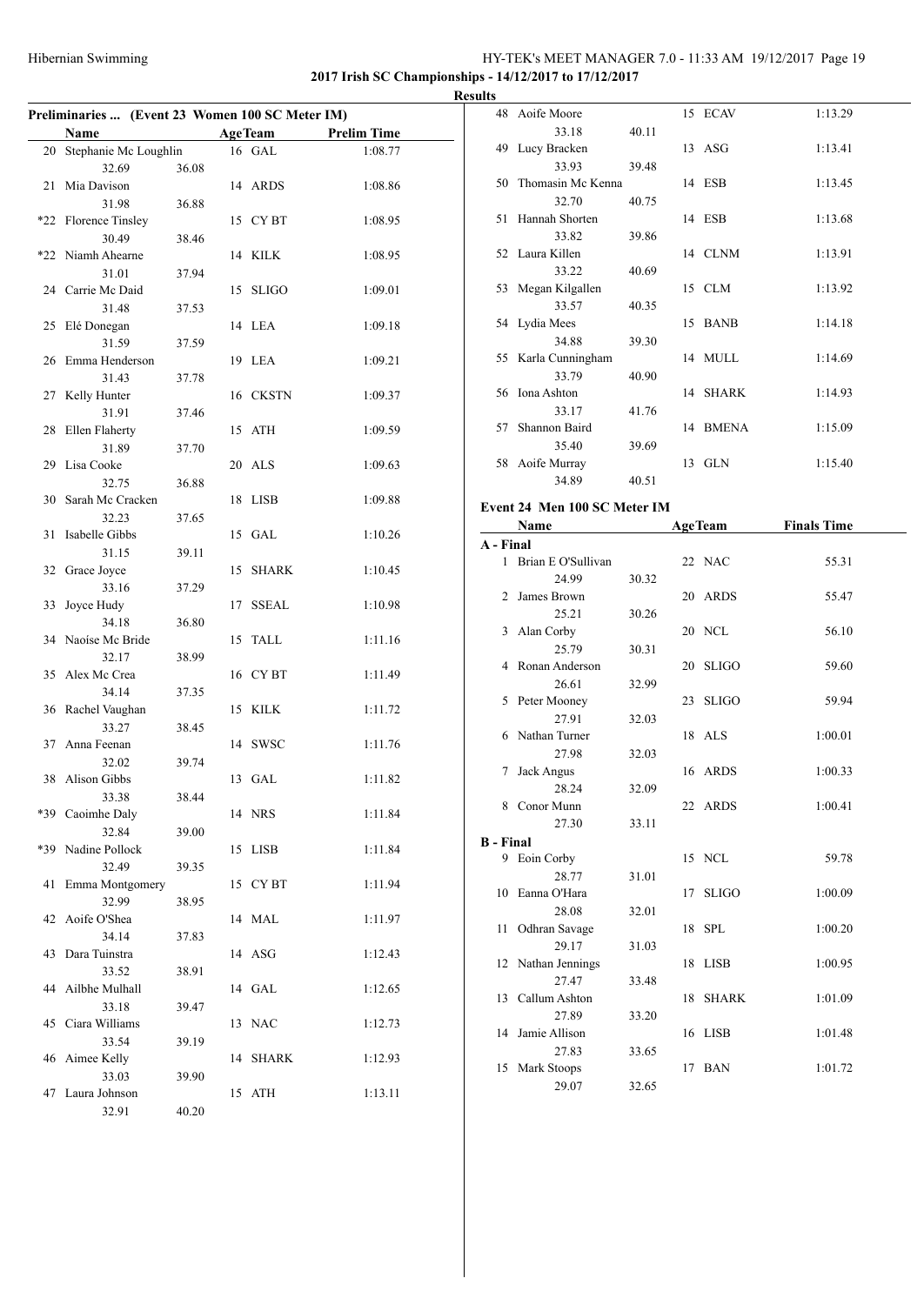### HY-TEK's MEET MANAGER 7.0 - 11:33 AM 19/12/2017 Page 20 **2017 Irish SC Championships - 14/12/2017 to 17/12/2017**

**B - Final ... (Event 24 Men 100 SC Meter IM) Name Age Team Finals Time** 16 Mouric Mc Sharry 15 MARL 1:01.94 28.96 32.98 **Event 24 Men 100 SC Meter IM Name Age Team Prelim Time Preliminaries** 1 Brian E O'Sullivan 22 NAC 55.28 q 24.96 30.32 2 Alan Corby 20 NCL 58.86 q 26.56 32.30 3 James Brown 20 ARDS 59.04 q 25.96 33.08 4 Ronan Anderson 20 SLIGO 59.57 q 26.60 32.97 5 Jack Angus 16 ARDS 59.81 q 27.97 31.84 6 Conor Munn 22 ARDS 1:00.41 q 27.30 33.11 7 Nathan Turner 18 ALS 1:00.47 q 27.63 32.84 8 Peter Mooney 23 SLIGO 1:00.52 q 28.29 32.23 9 Odhran Savage 18 SPL 1:00.80 q 28.72 32.08 \*10 Stephen Byrne 18 TALL 1:00.81 q 27.63 33.18 \*10 Callum Ashton 18 SHARK 1:00.81 q 27.62 33.19 12 Eanna O'Hara 17 SLIGO 1:00.95 q 28.44 32.51 13 Nathan Jennings 18 LISB 1:01.10 q 26.94 34.16 14 Eoin Corby 15 NCL 1:01.21 q 29.62 31.59 15 Mouric Mc Sharry 15 MARL 1:01.51 q 28.78 32.73 16 Jamie Allison 16 LISB 1:01.68 q 27.77 33.91 17 Mark Stoops 17 BAN 1:01.73 28.97 32.76 18 Jack Grace 19 LIMK 1:01.75 29.21 32.54 19 Matthew Gardiner 16 NAC 1:02.45 28.21 34.24 20 Ryan Lewis 18 LARNE 1:02.70 28.55 34.15 21 Paul Cox 15 LISB 1:02.83 29.75 33.08 22 John Donnelly 16 SLBGH 1:03.09 29.76 33.33 23 Cian O'Keeffe Tighe 17 PORT 1:03.12 29.05 34.07 24 Sam Rennick 14 CBAR 1:03.27 29.07 34.20

|                | <b>Results</b> |                                   |       |    |             |         |
|----------------|----------------|-----------------------------------|-------|----|-------------|---------|
|                |                | 25 Sam Winston<br>28.24           | 35.62 |    | 15 ALS      | 1:03.86 |
| Ī.             |                | 26 Isaac Fitzmaurice              |       |    | 17 NAC      | 1:03.97 |
|                |                | 29.87<br>27 Diarmuid Sutton       | 34.10 |    | 15 NCL      | 1:03.99 |
|                |                | 30.69<br>28 Fionn Duffy           | 33.30 |    | 16 GAL      | 1:04.14 |
|                |                | 30.02                             | 34.12 |    |             |         |
|                |                | 29 Ethan Murtagh<br>29.44         | 34.85 |    | 15 TROJ     | 1:04.29 |
|                |                | 30 Odhran O'Hara                  |       |    | 14 SLIGO    | 1:04.61 |
|                |                | 30.57<br>31 Niall Kelly           | 34.04 |    | 16 CLM      | 1:05.28 |
|                |                | 30.30<br>32 Andrew Feenan         | 34.98 |    | 16 SWSC     | 1:05.39 |
|                |                | 30.65<br>33 Ben David             | 34.74 |    | 16 BARRA    | 1:06.38 |
|                |                | 30.42                             | 35.96 |    |             |         |
|                |                | 34 Robin Pfeiffer<br>30.86        | 35.87 |    | 14 BL FN    | 1:06.73 |
|                |                | 35 Aran Keating<br>30.26          |       |    | 15 PORT     | 1:07.05 |
|                |                | 36 Joshua Fortune                 | 36.79 |    | 16 SLIGO    | 1:07.19 |
|                |                | 30.79<br>37 Ryan Hornet           | 36.40 |    | 16 SHARK    | 1:07.33 |
|                |                | 31.41<br>38 Adam Nolan            | 35.92 |    | 16 TALL     | 1:07.46 |
|                |                | 29.81                             | 37.65 |    |             |         |
|                |                | 39 Aaron Mc Mahon<br>30.77        | 36.76 |    | 15 DOL      | 1:07.53 |
|                |                | 40 Michael Mc Andrew<br>32.06     | 35.67 |    | 16 SHARK    | 1:07.73 |
|                | 41             | Iarlaith Hayes / Breheny<br>31.48 | 36.30 |    | 16 KGD      | 1:07.78 |
|                |                | 42 Cillian O'Sullivan             |       |    | 15 PORT     | 1:07.84 |
|                |                | 32.27<br>43 Zakhar Kashich        | 35.57 |    | 15 TALL     | 1:07.95 |
|                |                | 32.17<br>44 Evan Welby            | 35.78 |    | 16 SHARK    | 1:08.05 |
| $\overline{a}$ |                | 30.98                             | 37.07 |    |             |         |
|                |                | 45 Eoin Mullan<br>31.30           | 36.91 |    | 14 BMNY     | 1:08.21 |
|                |                | 46 Ben Purcell<br>30.88           | 37.44 |    | 16 ENS      | 1:08.32 |
|                | 47             | Noah Coleman                      |       | 15 | <b>SWSC</b> | 1:08.37 |
|                | 48             | 30.67<br>Dylan O'Donovan          | 37.70 | 15 | ASG         | 1:08.62 |
|                | 49             | 32.17<br>Anthony Maher            | 36.45 |    | 16 SLIGO    | 1:09.15 |
|                |                | 32.95                             | 36.20 |    |             |         |
|                | 50             | Rory Grady<br>32.16               | 37.42 |    | 14 CBAR     | 1:09.58 |
|                | 51             | Ethan Breslin<br>33.06            | 36.54 |    | 15 CLM      | 1:09.60 |
|                | 52             | Joshua Haugh                      |       |    | 16 MULL     | 1:09.86 |
|                | 53             | 31.34<br><b>Billy Clarke</b>      | 38.52 |    | 16 SHARK    | 1:10.01 |
|                |                | 33.15                             | 36.86 |    |             |         |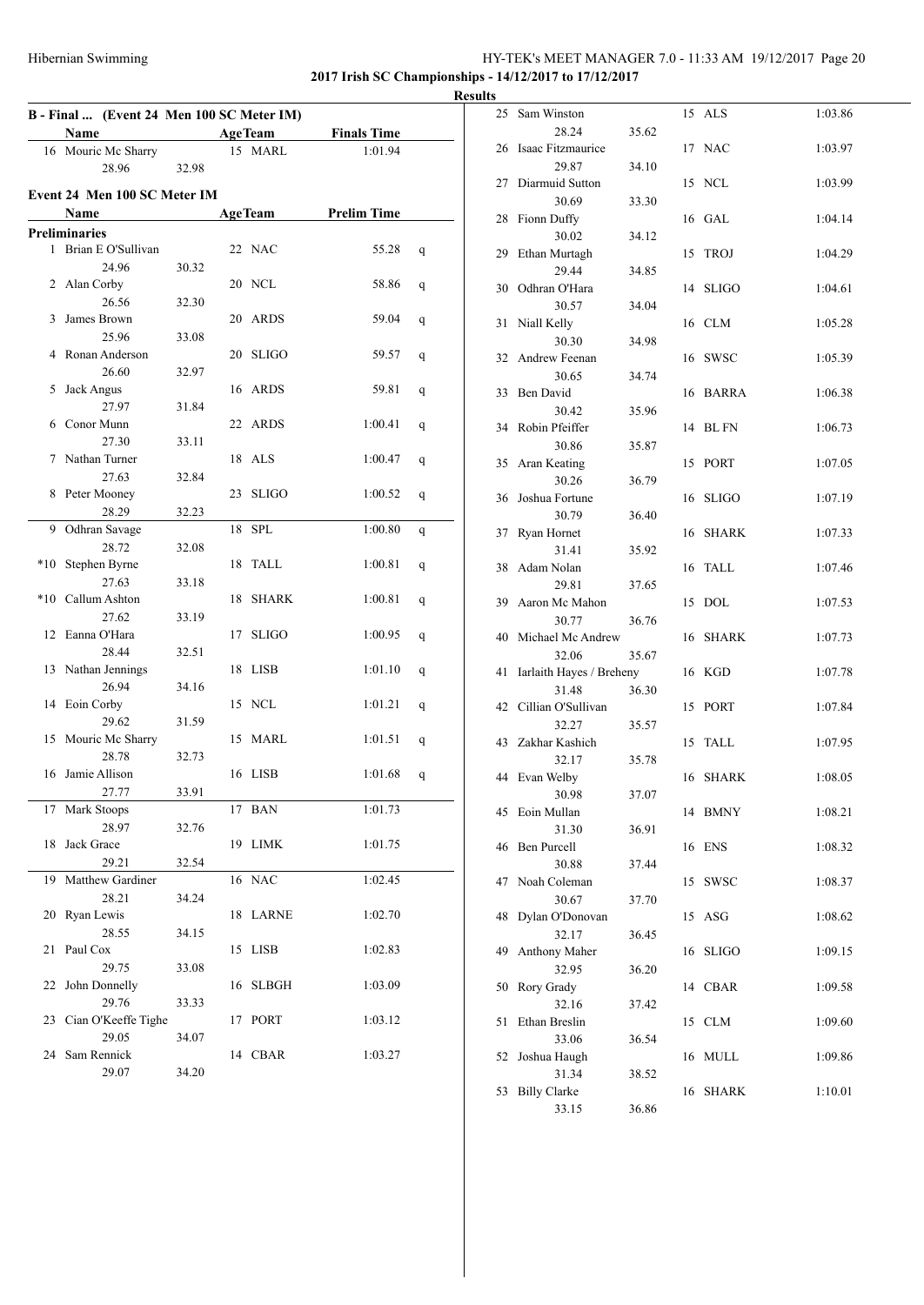# HY-TEK's MEET MANAGER 7.0 - 11:33 AM 19/12/2017 Page 21

**2017 Irish SC Championships - 14/12/2017 to 17/12/2017**

|                  |                                               |       |                |          |       |                    | <b>Results</b> |                                       |       |                |       |                    |   |
|------------------|-----------------------------------------------|-------|----------------|----------|-------|--------------------|----------------|---------------------------------------|-------|----------------|-------|--------------------|---|
|                  | Preliminaries  (Event 24 Men 100 SC Meter IM) |       |                |          |       |                    |                | 16 Erin Mc Connell                    |       | 17 BAN         |       | 4:43.68            |   |
|                  | Name                                          |       | <b>AgeTeam</b> |          |       | <b>Prelim Time</b> |                | 31.27                                 | 34.89 | 36.20          | 36.43 |                    |   |
|                  | 54 Daniel Madigan                             |       |                | 15 LONG  |       | 1:10.08            |                | 36.62                                 | 36.07 | 36.56          | 35.64 |                    |   |
|                  | 32.74                                         | 37.34 |                |          |       |                    |                | Event 25 Women 400 SC Meter Freestyle |       |                |       |                    |   |
|                  | 55 Conor Foley                                |       |                | 13 DOL   |       | 1:10.68            |                | Name                                  |       | <b>AgeTeam</b> |       | <b>Prelim Time</b> |   |
|                  | 32.66                                         | 38.02 |                |          |       |                    |                | <b>Preliminaries</b>                  |       |                |       |                    |   |
|                  | 56 Sean Church                                |       |                | 15 PORT  |       | 1:12.97            |                | 1 Julia Knox                          |       | 14 BANB        |       | 4:22.15            |   |
|                  | 34.32                                         | 38.65 |                |          |       |                    |                | 30.16                                 | 32.69 | 33.55          | 33.68 |                    |   |
|                  | Event 25 Women 400 SC Meter Freestyle         |       |                |          |       |                    |                | 33.60                                 | 33.73 | 32.75          | 31.99 |                    |   |
|                  | Name                                          |       | <b>AgeTeam</b> |          |       | <b>Finals Time</b> |                | 2 Victoria Catterson                  |       | 16 ARDS        |       | 4:29.10            |   |
| A - Final        |                                               |       |                |          |       |                    |                | 31.18                                 | 34.31 | 34.45          | 34.66 |                    |   |
|                  | 1 Victoria Catterson                          |       |                | 16 ARDS  |       | 4:15.11            |                | 34.31                                 | 33.05 | 33.81          | 33.33 |                    |   |
|                  | 29.01                                         | 31.63 |                | 32.47    | 32.84 |                    |                | 3 Cara Osing                          |       | 14 TEMP        |       | 4:31.32            |   |
|                  | 32.74                                         | 32.41 |                | 32.47    | 31.54 |                    |                | 31.08                                 | 34.18 | 34.78          | 34.43 |                    |   |
|                  | 2 Julia Knox                                  |       |                | 14 BANB  |       | 4:19.62            |                | 35.10                                 | 34.43 | 34.18          | 33.14 |                    |   |
|                  | 29.85                                         | 32.30 |                | 33.06    | 33.12 |                    |                | 4 Jessica Gannon                      |       | 13 COM         |       | 4:32.85            |   |
|                  | 33.10                                         | 33.40 |                | 32.46    | 32.33 |                    |                | 31.20                                 | 33.87 | 34.62          | 34.84 |                    |   |
|                  | 3 Cara Osing                                  |       |                | 14 TEMP  |       | 4:25.90            |                | 35.14                                 | 35.04 | 34.77          | 33.37 |                    |   |
|                  | 31.15                                         | 33.35 |                | 33.58    | 34.20 |                    |                | 5 Rebecca Lowe                        |       | 15 ATH         |       | 4:33.05            |   |
|                  | 33.89                                         | 34.54 |                | 33.58    | 31.61 |                    |                | 31.06                                 | 33.95 | 34.60          | 34.75 |                    |   |
|                  | 4 Edel Daly                                   |       |                | 14 NCL   |       | 4:26.95            |                | 34.94                                 | 34.73 | 34.70          | 34.32 |                    |   |
|                  | 30.47                                         | 33.84 |                | 34.44    | 34.08 |                    |                | 6 Edel Daly                           |       | 14 NCL         |       | 4:33.65            |   |
|                  | 34.21                                         | 34.60 |                | 33.34    | 31.97 |                    |                | 31.04                                 | 34.66 | 34.78          | 35.30 |                    |   |
|                  | 5 Rebecca Lowe                                |       |                | 15 ATH   |       | 4:28.02            |                | 34.66                                 | 35.50 | 34.81          | 32.90 |                    |   |
|                  | 30.51                                         | 33.23 |                | 33.93    | 34.12 |                    |                | 7 Charlotte O'Riordan                 |       | 15 TROJ        |       | 4:33.67            |   |
|                  | 34.28                                         | 34.49 |                | 34.16    | 33.30 |                    |                | 31.52                                 | 34.26 | 34.75          | 35.18 |                    |   |
|                  | 6 Jessica Gannon                              |       |                | 13 COM   |       | 4:29.54            |                | 34.93                                 | 35.00 | 34.36          | 33.67 |                    |   |
|                  | 31.41                                         | 34.06 |                | 34.01    | 34.02 |                    |                | 8 Roisin Cahill                       |       | 18 ENS         |       | 4:33.91            |   |
|                  | 33.93                                         | 34.43 |                | 34.20    | 33.48 |                    |                | 30.18                                 | 32.80 | 33.74          | 34.73 |                    |   |
|                  | 7 Charlotte O'Riordan                         |       |                | 15 TROJ  |       | 4:30.97            |                | 35.02                                 | 35.74 | 36.28          | 35.42 |                    |   |
|                  | 30.76                                         | 33.61 |                | 34.06    | 34.50 |                    |                | 9 Stephanie Mc Loughlin               |       | 16 GAL         |       | 4:36.69            |   |
|                  | 34.88                                         | 34.80 |                | 34.52    | 33.84 |                    |                | 31.77                                 | 34.54 | 34.12          | 35.06 |                    |   |
|                  | 8 Roisin Cahill                               |       |                | 18 ENS   |       | 4:33.33            |                | 34.82                                 | 35.00 | 35.77          | 35.61 |                    |   |
|                  | 30.43                                         | 32.96 |                | 33.87    | 34.29 |                    |                | 10 *Maeform Borriello                 |       | 18 ATH         |       | 4:36.90            |   |
|                  | 35.08                                         | 35.53 |                | 36.08    | 35.09 |                    |                | 30.36                                 | 34.14 | 34.56          | 35.13 |                    |   |
| <b>B</b> - Final |                                               |       |                |          |       |                    |                | 35.24                                 | 35.83 | 36.08          | 35.56 |                    |   |
|                  | 9 Stephanie Mc Loughlin                       |       |                | 16 GAL   |       | 4:28.87            |                | 11 Emma Henderson                     |       | 19 LEA         |       | 4:40.03            |   |
|                  | 30.61                                         | 33.91 |                | 34.44    | 34.22 |                    |                | 31.29                                 | 34.02 | 35.35          | 35.77 |                    |   |
|                  | 33.19                                         | 34.22 |                | 34.78    | 33.50 |                    |                | 36.02                                 | 35.95 | 36.43          | 35.20 |                    |   |
|                  | 10 *Maeform Borriello                         |       |                | 18 ATH   |       | 4:29.28            |                | 12 Beth Gardiner                      |       | 14 NAC         |       | 4:40.39            |   |
|                  | 30.65                                         | 34.33 |                | 34.46    | 34.64 |                    |                | 31.42                                 | 34.37 | 35.40          | 36.10 |                    |   |
|                  | 34.15                                         | 34.10 |                | 33.91    | 33.04 |                    |                | 36.36                                 | 35.92 | 36.02          | 34.80 |                    |   |
|                  | 11 Emma Henderson                             |       |                | 19 LEA   |       | 4:33.61            |                | 13 Danielle Farrell                   |       | 14 SLIGO       |       | 4:41.68            |   |
|                  | 30.46                                         | 33.04 |                | 34.26    | 34.67 |                    |                | 31.41                                 | 34.60 | 36.12          | 36.63 |                    |   |
|                  | 34.86                                         | 35.25 |                | 35.91    | 35.16 |                    |                | 36.34                                 | 36.53 | 35.64          | 34.41 |                    |   |
|                  | 12 Beth Gardiner                              |       |                | 14 NAC   |       | 4:38.66            |                | 14 Erin Mc Connell                    |       | 17 BAN         |       | 4:42.42            |   |
|                  | 31.93                                         | 34.60 |                | 35.22    | 35.94 |                    |                | 31.40                                 | 34.96 | 36.08          | 35.90 |                    |   |
|                  | 35.07                                         | 35.68 |                | 35.58    | 34.64 |                    |                | 35.55                                 | 36.17 | 36.64          | 35.72 |                    |   |
|                  | 13 Alison Gibbs                               |       |                | 13 GAL   |       | 4:40.37            |                | 15 Karla Cunningham                   |       | 14 MULL        |       | 4:43.60            |   |
|                  | 31.99                                         | 34.89 |                | 35.33    | 35.66 |                    |                | 31.88                                 | 34.39 | 36.04          | 36.37 |                    |   |
|                  | 35.66                                         | 36.03 |                | 36.07    | 34.74 |                    |                | 36.29                                 | 36.63 | 36.69          | 35.31 |                    |   |
|                  | 14 Danielle Farrell                           |       |                | 14 SLIGO |       | 4:41.15            |                | 16 Alison Gibbs                       |       | 13 GAL         |       | 4:43.82            | q |
|                  | 31.16                                         | 34.43 |                | 36.29    | 36.32 |                    |                | 32.34                                 | 35.59 | 36.05          | 36.18 |                    |   |
|                  | 36.46                                         | 36.53 |                | 36.05    | 33.91 |                    |                | 36.21                                 | 36.42 | 36.14          | 34.89 |                    |   |
|                  | 15 Karla Cunningham                           |       |                | 14 MULL  |       | 4:41.64            |                |                                       |       |                |       |                    |   |
|                  | 31.49                                         | 34.39 |                | 35.15    | 36.15 |                    |                |                                       |       |                |       |                    |   |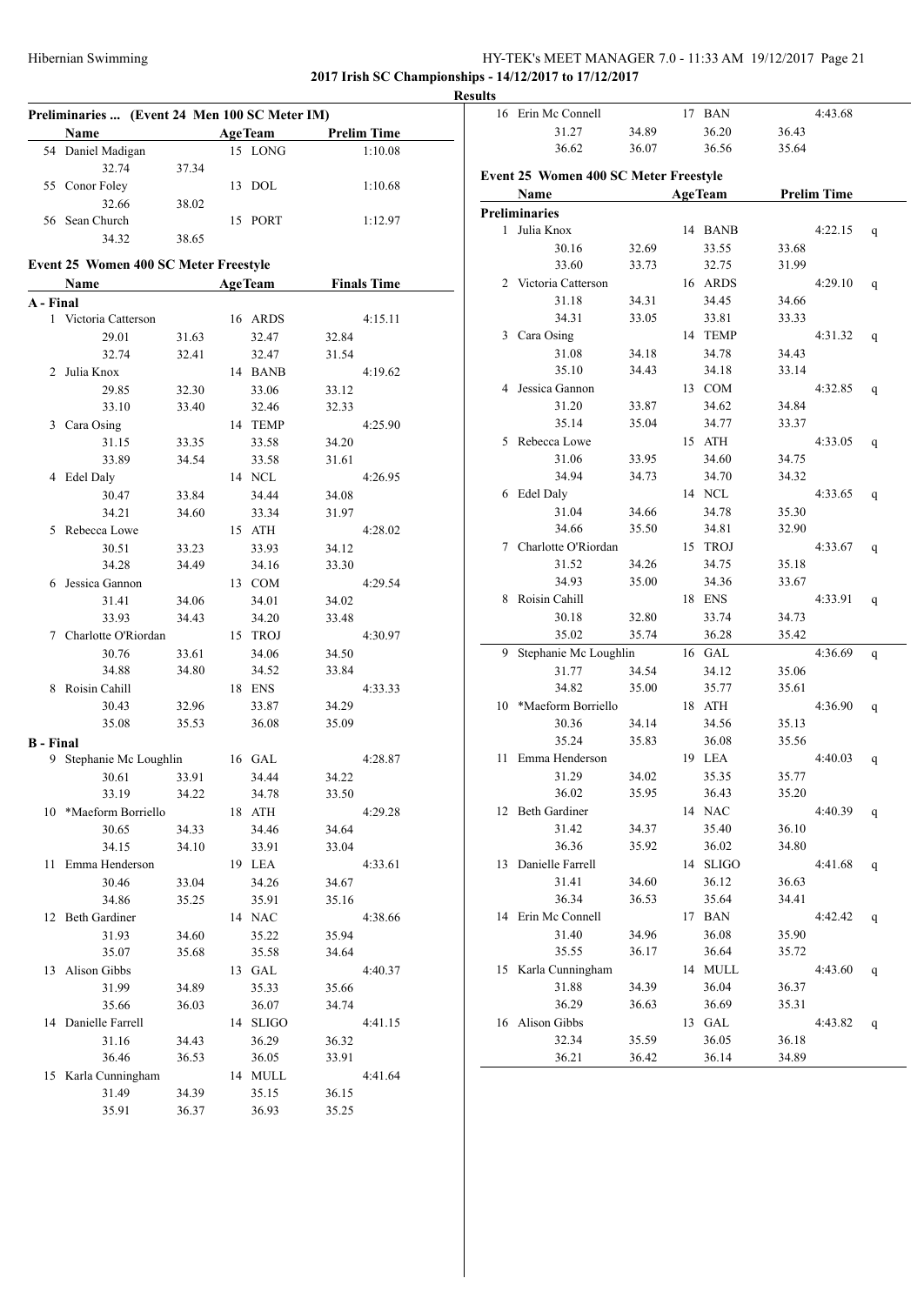### Hibernian Swimming HY-TEK's MEET MANAGER 7.0 - 11:33 AM 19/12/2017 Page 22 **2017 Irish SC Championships - 14/12/2017 to 17/12/2017**

**Preliminaries ... (Event 25 Women 400 SC Meter Freestyle) Name Age Team Prelim Time** 17 Rachel Vaughan 15 KILK 4:45.05 32.40 34.91 36.30 36.39 36.75 36.49 36.16 35.65 18 Dara Tuinstra 14 ASG 4:46.78 32.10 35.01 36.24 36.31 37.12 37.47 37.19 35.34 19 Ciara Doran 17 CY DY 4:46.90 31.48 34.28 35.39 36.22 36.66 37.74 38.09 37.04 20 Leah Martin 14 TEMP 4:47.87 32.63 35.98 37.05 37.03 36.96 37.07 35.65 35.50 21 Aine O'Neill 15 NAC 4:48.72 32.44 35.36 36.26 37.20 36.73 37.48 37.32 35.93 22 Emma Montgomery 15 CY BT 4:49.42 31.21 35.56 36.47 36.77 37.00 37.40 37.45 37.56 23 Aoife Kearney 13 ALS 4:50.49 32.90 35.81 36.26 36.78 37.13 37.24 37.37 37.00 24 Laura Johnson 15 ATH 4:53.58 32.50 35.85 36.96 37.19 37.57 37.78 38.09 37.64 25 Nadine Pollock 15 LISB 5:01.51 32.34 36.44 38.00 38.49 38.45 39.33 39.52 38.94 **Event 26 Men 400 SC Meter Freestyle Name Age Team Finals Time A - Final** 1 Jack Mc Millan 17 BAN 3:47.09 26.01 28.18 28.80 29.12 28.85 28.99 29.14 28.00 2 Finn Mc Geever 17 NCL 3:54.25 26.80 29.83 30.47 30.40 30.14 30.18 29.08 27.35 3 Andrew Meegan 27 ALS 3:54.50 27.05 29.12 29.58 29.82 29.50 29.70 30.64 29.09 4 Nathan Turner 18 ALS 3:56.32 27.50 29.24 30.24 29.84 30.20 30.09 30.23 28.98 5 Mark Walsh 20 NCL 3:59.81 26.71 29.73 30.49 30.84 30.73 30.64 30.64 30.03 6 Daniel Wiffen 16 LISB 4:00.21 27.89 29.94 29.71 30.26 30.86 31.01 30.81 29.73 7 Jordan Byrne 17 ALS 4:00.60 27.21 29.55 30.37 30.65 30.67 30.96 31.29 29.90 8 Joseph Mooney 20 NCL 4:03.61 27.09 29.81 30.49 30.55 30.94 30.74 31.89 32.10

| <b>Results</b>   |                                     |       |                |       |                    |   |
|------------------|-------------------------------------|-------|----------------|-------|--------------------|---|
| <b>B</b> - Final |                                     |       |                |       |                    |   |
|                  | 9 Cadan Mc Carthy                   |       | 17 NCL         |       | 4:00.22            |   |
|                  | 27.61                               | 30.00 | 30.54          | 30.68 |                    |   |
|                  | 30.17                               | 30.76 | 30.41          | 30.05 |                    |   |
|                  | 10 Cian O'Keeffe Tighe              |       | 17 PORT        |       | 4:03.56            |   |
|                  | 28.12                               | 30.51 | 31.00          | 30.91 |                    |   |
|                  | 31.02                               | 31.25 | 31.09          | 29.66 |                    |   |
|                  | 11 Cathal Kearney                   |       | 16 ALS         |       | 4:04.44            |   |
|                  | 27.20                               | 30.73 | 31.18          | 31.40 |                    |   |
|                  | 31.31                               | 31.38 | 31.36          | 29.88 |                    |   |
|                  | 12 Dylan Griffiths                  |       | 15 LISB        |       | 4:07.89            |   |
|                  | 27.91                               | 30.40 | 31.13          | 31.25 |                    |   |
|                  | 31.68                               | 31.97 | 31.85          | 31.70 |                    |   |
|                  | 13 Denis Kilbride                   |       | 16 NRS         |       | 4:09.06            |   |
|                  | 27.77                               | 30.86 | 31.78          | 32.10 |                    |   |
|                  | 32.13                               | 32.09 | 32.11          | 30.22 |                    |   |
|                  | 14 Connor Doyle                     |       | 17 DOL         |       | 4:15.85            |   |
|                  | 28.86                               | 31.20 | 31.59          | 32.49 |                    |   |
|                  | 32.79                               | 33.32 | 33.33          | 32.27 |                    |   |
|                  | 15 Enrique Rosada Lara              |       | 16 SLBGH       |       | 4:19.83            |   |
|                  | 29.44                               | 31.73 | 32.58          | 33.12 |                    |   |
|                  | 33.32                               | 33.42 | 33.30          | 32.92 |                    |   |
|                  | 16 Riley Moynihan                   |       | 15 MAL         |       | 4:20.18            |   |
|                  | 28.74                               | 31.36 | 32.99          | 33.72 |                    |   |
|                  | 33.50                               | 34.12 | 34.36          | 31.39 |                    |   |
|                  | Event 26 Men 400 SC Meter Freestyle |       |                |       |                    |   |
|                  | Name                                |       | <b>AgeTeam</b> |       | <b>Prelim Time</b> |   |
|                  | <b>Preliminaries</b>                |       |                |       |                    |   |
| 1                | Andrew Meegan                       |       | 27 ALS         |       | 3:57.23            | q |
|                  | 27.30                               | 29.23 | 29.56          | 29.97 |                    |   |
|                  | 30.46                               | 30.81 | 30.39          | 29.51 |                    |   |
|                  | $\mathbf{v}$ and $\mathbf{v}$       |       |                |       |                    |   |

|                | 30.40           | <b>30.81</b> |    | 30.39       | 29.31 |         |   |
|----------------|-----------------|--------------|----|-------------|-------|---------|---|
| $\mathfrak{D}$ | Jack Mc Millan  |              | 17 | <b>BAN</b>  |       | 3:59.47 | q |
|                | 27.00           | 28.95        |    | 29.15       | 30.13 |         |   |
|                | 31.35           | 31.22        |    | 31.10       | 30.57 |         |   |
| $\mathcal{L}$  | Finn Mc Geever  |              | 17 | <b>NCL</b>  |       | 4:00.54 | q |
|                | 26.94           | 30.05        |    | 30.74       | 30.67 |         |   |
|                | 30.76           | 30.49        |    | 30.55       | 30.34 |         |   |
| 4              | Jordan Byrne    |              | 17 | <b>ALS</b>  |       | 4:01.77 | q |
|                | 27.78           | 29.89        |    | 30.33       | 30.87 |         |   |
|                | 30.26           | 30.77        |    | 31.23       | 30.64 |         |   |
| 5              | Joseph Mooney   |              | 20 | <b>NCL</b>  |       | 4:02.19 | q |
|                | 27.26           | 29.97        |    | 30.37       | 30.73 |         |   |
|                | 31.54           | 31.79        |    | 30.98       | 29.55 |         |   |
| 6              | Daniel Wiffen   |              | 16 | <b>LISB</b> |       | 4:02.30 | q |
|                | 27.69           | 29.51        |    | 30.23       | 31.44 |         |   |
|                | 31.05           | 31.22        |    | 31.16       | 30.00 |         |   |
| 7              | Nathan Turner   |              | 18 | <b>ALS</b>  |       | 4:02.68 | q |
|                | 27.42           | 29.95        |    | 30.25       | 31.08 |         |   |
|                | 31.41           | 31.21        |    | 31.33       | 30.03 |         |   |
| 8              | Mark Walsh      |              | 20 | <b>NCL</b>  |       | 4:03.03 | q |
|                | 27.48           | 29.95        |    | 30.51       | 30.91 |         |   |
|                | 30.63           | 30.76        |    | 31.53       | 31.26 |         |   |
| 9              | Cadan Mc Carthy |              | 17 | <b>NCL</b>  |       | 4:05.70 | q |
|                | 27.53           | 29.80        |    | 30.31       | 31.08 |         |   |

31.11 31.82 32.16 31.89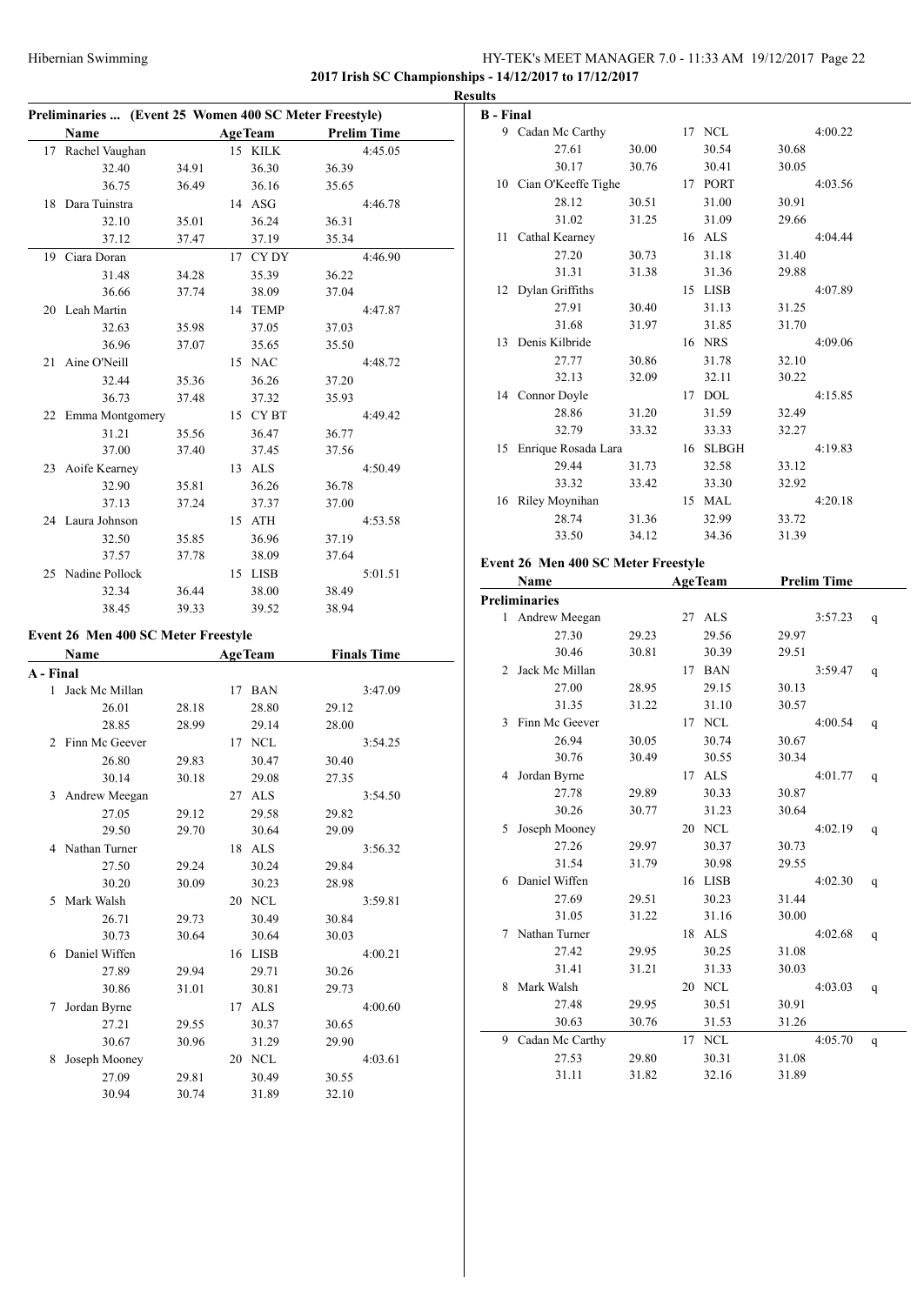#### HY-TEK's MEET MANAGER 7.0 - 11:33 AM 19/12/2017 Page 23 **2017 Irish SC Championships - 14/12/2017 to 17/12/2017**

**Preliminaries ... (Event 26 Men 400 SC Meter Freestyle) Name Age Team Prelim Time** 10 Cian O'Keeffe Tighe 17 PORT 4:07.53 q 27.51 29.82 31.29 31.49 31.57 31.96 32.00 31.89 11 Cathal Kearney 16 ALS 4:10.43 q 27.93 31.41 32.28 32.63 31.44 31.77 31.82 31.15 12 Denis Kilbride 16 NRS 4:12.20 q 27.49 30.49 31.71 32.38 32.67 32.86 32.86 31.74 13 Dylan Griffiths 15 LISB 4:12.95 q 28.83 31.45 31.76 32.18 31.77 31.91 32.87 32.18 14 Connor Doyle 17 DOL 4:14.89 q 28.22 30.29 30.87 32.13 32.63 33.18 33.84 33.73 15 Lui Hurson 17 LARNE 4:16.77 q 27.92 30.79 31.63 32.46 33.35 33.77 33.64 33.21 16 Jack Fleming 16 LISB 4:17.48 q 27.53 30.71 32.17 33.17 33.38 33.60 33.84 33.08 17 Luke O'Sullivan 16 SWSC 4:18.94 28.54 31.69 32.41 33.01 33.04 33.65 33.83 32.77 18 Riley Moynihan 15 MAL 4:19.31 28.91 31.74 33.20 34.02 33.33 33.24 33.51 31.36 19 Enrique Rosada Lara 16 SLBGH 4:22.29 29.31 30.94 31.97 33.27 33.94 34.63 34.54 33.69 20 Sean Church 15 PORT 4:23.64 29.55 31.96 33.00 33.90 33.96 33.85 34.14 33.28 21 Alex Palmero 16 ALS 4:24.15 30.72 33.66 33.34 32.31 33.44 33.53 33.32 33.83 22 Ben David 16 BARRA 4:26.61 28.61 31.88 33.36 34.32 34.61 35.15 34.96 33.72 23 Flynn Ryan 15 LEA 4:30.21 29.64 32.48 33.87 34.20 34.72 35.14 35.30 34.86 24 Sam Rennick 14 CBAR 4:59.14 31.27 37.59 39.05 39.17 39.70 38.22 38.13 36.01 **Event 27 Women 100 SC Meter Butterfly**

# **Name Age Team Finals Time**

| гуание            |       | дее геаш | гинану типе |  |
|-------------------|-------|----------|-------------|--|
| A - Final         |       |          |             |  |
| Ellen Walshe      |       | 16 TEMP  | 59.59       |  |
| 29.10             | 30.49 |          |             |  |
| 2 Niamh Kilgallen |       | 18 CLM   | 1:00.03     |  |
| 28.38             | 31.65 |          |             |  |
| Emma Reid<br>3    |       | 18 NCD   | 1:00.61     |  |
| 28.35             | 32.26 |          |             |  |
|                   |       |          |             |  |

| <b>Results</b>   |                   |       |          |         |  |
|------------------|-------------------|-------|----------|---------|--|
|                  | 4 Clodagh Flood   |       | 20 NCD   | 1:00.87 |  |
|                  | 28.28             | 32.59 |          |         |  |
|                  | *5 Lily Barrett   |       | 20 ENS   | 1:04.12 |  |
|                  | 30.11             | 34.01 |          |         |  |
|                  | *5 Sarah Kelly    |       | 20 GAL   | 1:04.12 |  |
|                  | 30.35             | 33.77 |          |         |  |
|                  | 7 Alex Mc Crea    |       | 16 CYBT  | 1:04.79 |  |
|                  | 30.55             | 34.24 |          |         |  |
|                  | 8 Elé Donegan     |       | 14 LEA   | 1:06.53 |  |
|                  | 31.57             | 34.96 |          |         |  |
| <b>B</b> - Final |                   |       |          |         |  |
|                  | 9 Robyn Lynch     |       | 15 TEMP  | 1:06.66 |  |
|                  | 31.39             | 35.27 |          |         |  |
|                  | 10 Caoimhe Daly   |       | 14 NRS   | 1:07.17 |  |
|                  | 31.95             | 35.22 |          |         |  |
|                  | 11 Mia Davison    |       | 14 ARDS  | 1:08.35 |  |
|                  | 30.61             | 37.74 |          |         |  |
|                  | 12 Aoife Murray   |       | 13 GLN   | 1:08.39 |  |
|                  | 31.84             | 36.55 |          |         |  |
|                  | 13 Aoife Bates    |       | 15 SHARK | 1:08.50 |  |
|                  | 32.44             | 36.06 |          |         |  |
|                  | 14 Aoife Moore    |       | 15 ECAV  | 1:09.52 |  |
|                  | 32.41             | 37.11 |          |         |  |
|                  | 15 Grace Joyce    |       | 15 SHARK | 1:09.60 |  |
|                  | 32.67             | 36.93 |          |         |  |
|                  | 16 Ailbhe Mulhall |       | 14 GAL   | 1:10.03 |  |
|                  | 32.94             | 37.09 |          |         |  |

#### **Event 27 Women 100 SC Meter Butterfly**

|    | Name                 | <b>AgeTeam</b> |    |             | <b>Prelim Time</b> |   |  |
|----|----------------------|----------------|----|-------------|--------------------|---|--|
|    | <b>Preliminaries</b> |                |    |             |                    |   |  |
|    | 1 Ellen Walshe       |                |    | 16 TEMP     | 1:01.14            | q |  |
|    | 28.69                | 32.45          |    |             |                    |   |  |
| 2  | Niamh Kilgallen      |                |    | 18 CLM      | 1:01.67            | q |  |
|    | 29.02                | 32.65          |    |             |                    |   |  |
| 3  | Clodagh Flood        |                |    | 20 NCD      | 1:02.17            | q |  |
|    | 29.17                | 33.00          |    |             |                    |   |  |
| 4  | Emma Reid            |                |    | 18 NCD      | 1:02.71            | q |  |
|    | 29.54                | 33.17          |    |             |                    |   |  |
| 5  | Lily Barrett         |                |    | 20 ENS      | 1:04.10            | q |  |
|    | 29.97                | 34.13          |    |             |                    |   |  |
| 6  | Sarah Kelly          |                |    | 20 GAL      | 1:04.45            | q |  |
|    | 30.32                | 34.13          |    |             |                    |   |  |
| 7  | Caoimhe Quinn        |                |    | 15 ALS      | 1:04.47            | q |  |
|    | 30.48                | 33.99          |    |             |                    |   |  |
| 8  | Ellie Mc Kibbin      |                |    | 13 ARDS     | 1:06.29            | q |  |
|    | 30.52                | 35.77          |    |             |                    |   |  |
|    | 9 Alex Mc Crea       |                |    | 16 CYBT     | 1:06.72            | q |  |
|    | 31.15                | 35.57          |    |             |                    |   |  |
| 10 | Elé Donegan          |                |    | 14 LEA      | 1:07.05            | q |  |
|    | 31.61                | 35.44          |    |             |                    |   |  |
| 11 | Robyn Lynch          |                | 15 | <b>TEMP</b> | 1:07.21            | q |  |
|    | 31.33                | 35.88          |    |             |                    |   |  |
|    | 12 Caoimhe Daly      |                |    | 14 NRS      | 1:08.41            | q |  |
|    | 32.13                | 36.28          |    |             |                    |   |  |
| 13 | Mia Davison          |                |    | 14 ARDS     | 1:08.52            | q |  |
|    | 31.59                | 36.93          |    |             |                    |   |  |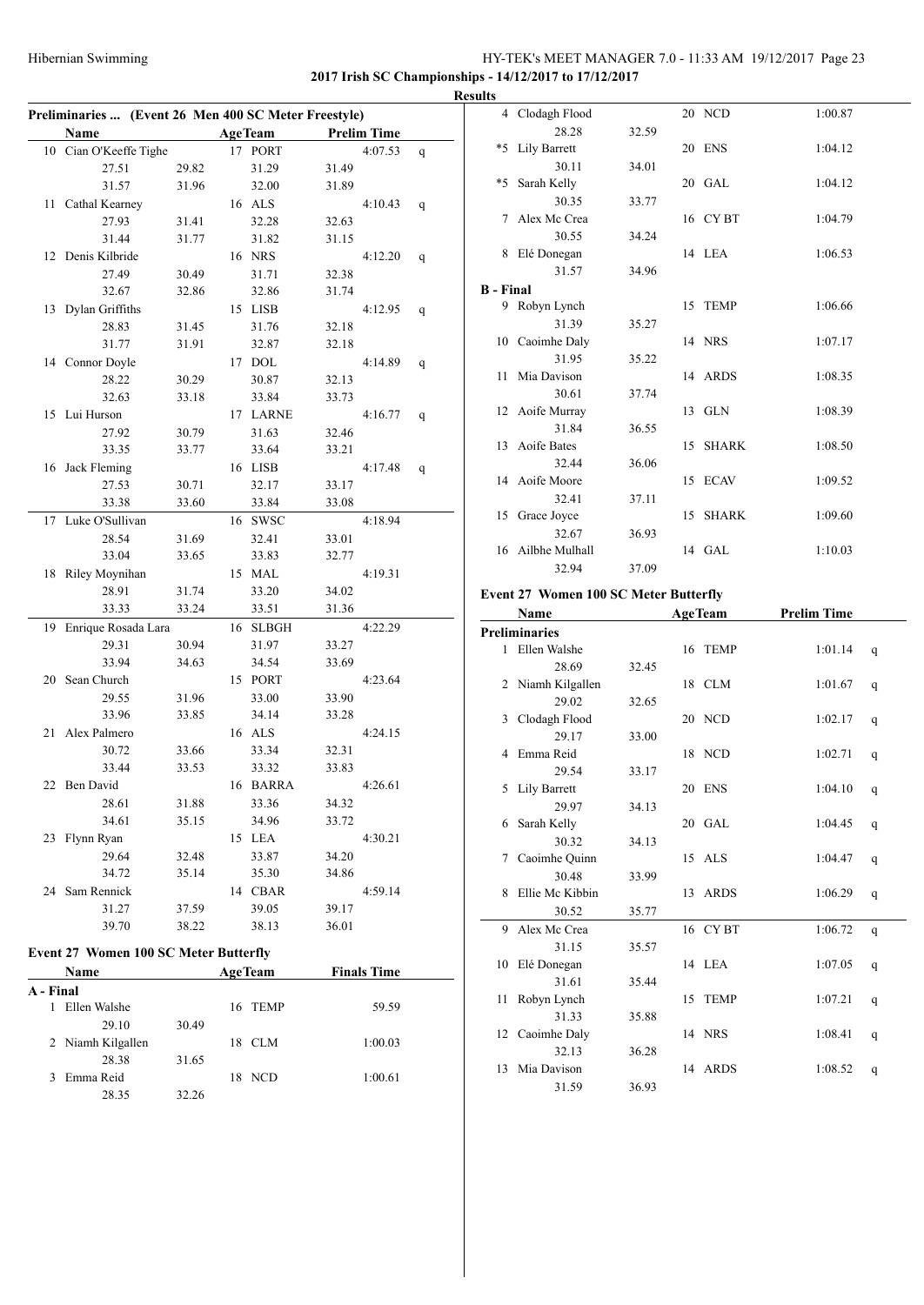### Hibernian Swimming HY-TEK's MEET MANAGER 7.0 - 11:33 AM 19/12/2017 Page 24 **2017 Irish SC Championships - 14/12/2017 to 17/12/2017**

**Results**

| Preliminaries  (Event 27 Women 100 SC Meter Butterfly) |                      |       |    |                |                    |   |  |
|--------------------------------------------------------|----------------------|-------|----|----------------|--------------------|---|--|
|                                                        | Name                 |       |    | <b>AgeTeam</b> | <b>Prelim Time</b> |   |  |
| 14                                                     | Aoife Murray         |       |    | 13 GLN         | 1:08.72            | q |  |
|                                                        | 32.18                | 36.54 |    |                |                    |   |  |
| 15.                                                    | Aoife Bates          |       |    | 15 SHARK       | 1:08.93            | q |  |
|                                                        | 32.75                | 36.18 |    |                |                    |   |  |
| 16                                                     | Grace Joyce          |       | 15 | <b>SHARK</b>   | 1:09.73            | q |  |
|                                                        | 32.52                | 37.21 |    |                |                    |   |  |
| 17                                                     | Aoife Moore          |       |    | 15 ECAV        | 1:09.95            |   |  |
|                                                        | 32.25                | 37.70 |    |                |                    |   |  |
| 18.                                                    | <b>Beth Gardiner</b> |       |    | 14 NAC         | 1:10.61            |   |  |
|                                                        | 33.37                | 37.24 |    |                |                    |   |  |
| 19                                                     | Ailbhe Mulhall       |       |    | 14 GAL         | 1:10.71            |   |  |
|                                                        | 33.32                | 37.39 |    |                |                    |   |  |
| 20                                                     | Lucy Harte           |       |    | 14 KILK        | 1:10.87            |   |  |
|                                                        | 33.01                | 37.86 |    |                |                    |   |  |
| 21                                                     | Nadine Pollock       |       |    | 15 LISB        | 1:11.10            |   |  |
|                                                        | 33.32                | 37.78 |    |                |                    |   |  |
| $22 -$                                                 | Alice Cross          |       |    | 15 CYBT        | 1:12.38            |   |  |
|                                                        | 32.74                | 39.64 |    |                |                    |   |  |

# **Event 28 Men 100 SC Meter Butterfly**

|                  | <b>Name</b>           |       |    | <b>AgeTeam</b> | <b>Finals Time</b> |
|------------------|-----------------------|-------|----|----------------|--------------------|
| A - Final        |                       |       |    |                |                    |
| $\mathbf{1}$     | Cillian Melly         |       |    | 20 NCL         | 54.74              |
|                  | 25.67                 | 29.07 |    |                |                    |
| 2                | Benjamin Doyle        |       |    | 20 NCD         | 54.98              |
|                  | 25.70                 | 29.28 |    |                |                    |
| 3                | Michael Hewitt        |       |    | 17 CYBT        | 55.40              |
|                  | 25.71                 | 29.69 |    |                |                    |
| 4                | Finn Mc Geever        |       |    | 17 NCL         | 55.63              |
|                  | 26.39                 | 29.24 |    |                |                    |
| 5                | Nathan Jennings       |       | 18 | <b>LISB</b>    | 56.69              |
|                  | 26.67                 | 30.02 |    |                |                    |
| 6                | Ethan Murtagh         |       | 15 | <b>TROJ</b>    | 57.26              |
|                  | 26.79                 | 30.47 |    |                |                    |
| 7                | Callum Ashton         |       | 18 | <b>SHARK</b>   | 58.12              |
|                  | 27.17                 | 30.95 |    |                |                    |
| 8                | Jermey O'Connor       |       |    | 15 NCL         | 58.26              |
|                  | 27.29                 | 30.97 |    |                |                    |
| <b>B</b> - Final |                       |       |    |                |                    |
|                  | 9 Sean Gray           |       |    | 17 ARDS        | 58.03              |
|                  | 27.28                 | 30.75 |    |                |                    |
| 10               | Alex Mc Lelland-Maher |       |    | 15 KILK        | 59.00              |
|                  | 28.11                 | 30.89 |    |                |                    |
| 11               | Fionn Duffy           |       |    | 16 GAL         | 59.58              |
|                  | 28.33                 | 31.25 |    |                |                    |
| 12               | Jack Nolan-Whitney    |       |    | 16 NRS         | 59.73              |
|                  | 28.18                 | 31.55 |    |                |                    |
| $*13$            | Jamie Allison         |       |    | 16 LISB        | 1:00.20            |
|                  | 28.15                 | 32.05 |    |                |                    |
| $*13$            | Kasparas Juskus       |       |    | 17 ALS         | 1:00.20            |
|                  | 27.48                 | 32.72 |    |                |                    |
| 15               | Finlay Stafford       |       |    | 15 ARDS        | 1:00.44            |
|                  | 28.42                 | 32.02 |    |                |                    |
| 16               | Shea Rafferty         |       |    | 16 NY&MN       | 1:01.23            |
|                  | 28.09                 | 33.14 |    |                |                    |

| Event 28 Men 100 SC Meter Butterfly |                          |       |    |                |                    |   |  |
|-------------------------------------|--------------------------|-------|----|----------------|--------------------|---|--|
|                                     | Name                     |       |    | <b>AgeTeam</b> | <b>Prelim Time</b> |   |  |
|                                     | <b>Preliminaries</b>     |       |    |                |                    |   |  |
|                                     | 1 Benjamin Doyle         |       |    | 20 NCD         | 54.88              | q |  |
|                                     | 25.66                    | 29.22 |    |                |                    |   |  |
|                                     | 2 Cillian Melly          |       |    | 20 NCL         | 55.44              | q |  |
|                                     | 25.95                    | 29.49 |    |                |                    |   |  |
|                                     | 3 Michael Hewitt         |       |    | 17 CYBT        | 56.04              | q |  |
|                                     | 26.19                    | 29.85 |    |                |                    |   |  |
|                                     | 4 Finn Mc Geever         |       |    | 17 NCL         | 56.31              | q |  |
|                                     | 26.40                    | 29.91 |    |                |                    |   |  |
|                                     | 5 Robert Powell          |       |    | 17 ATH         | 57.01              | q |  |
|                                     | 26.24                    | 30.77 |    |                |                    |   |  |
|                                     | 6 Ethan Murtagh          |       |    | 15 TROJ        | 57.68              | q |  |
|                                     | 27.07                    | 30.61 |    |                |                    |   |  |
|                                     | 7 Andrew Carey           |       | 18 | ATH            | 57.81              | q |  |
|                                     | 26.70                    | 31.11 |    |                |                    |   |  |
|                                     | 8 Nathan Jennings        |       | 18 | LISB           | 57.90              | q |  |
|                                     | 26.87                    | 31.03 |    |                |                    |   |  |
|                                     | 9 Callum Ashton          |       | 18 | <b>SHARK</b>   | 58.14              | q |  |
|                                     | 26.97                    | 31.17 |    |                |                    |   |  |
| 10                                  | Jermey O'Connor          |       |    | 15 NCL         | 58.35              | q |  |
|                                     | 27.14                    | 31.21 |    |                |                    |   |  |
| 11                                  | Sean Gray                |       |    | 17 ARDS        | 59.01              | q |  |
|                                     | 27.50                    | 31.51 |    |                |                    |   |  |
| 12                                  | Jack Nolan-Whitney       |       |    | 16 NRS         | 59.30              | q |  |
|                                     | 27.52                    | 31.78 |    |                |                    |   |  |
|                                     | 13 Alex Mc Lelland-Maher |       |    | 15 KILK        | 59.51              | q |  |
|                                     | 28.12                    | 31.39 |    |                |                    |   |  |
|                                     | 14 Kasparas Juskus       |       |    | 17 ALS         | 59.58              |   |  |
|                                     | 27.59                    | 31.99 |    |                |                    | q |  |
| 15                                  | Shea Rafferty            |       |    | 16 NY&MN       | 1:00.18            |   |  |
|                                     | 27.41                    | 32.77 |    |                |                    | q |  |
|                                     | 16 Paddy Johnston        |       | 16 | ARDS           | 1:00.20            |   |  |
|                                     | 27.73                    | 32.47 |    |                |                    | q |  |
| 17                                  | Jamie Allison            |       |    | 16 LISB        | 1:00.33            |   |  |
|                                     | 28.04                    | 32.29 |    |                |                    |   |  |
| 18                                  | Fionn Duffy              |       |    | 16 GAL         | 1:00.57            |   |  |
|                                     | 28.20                    | 32.37 |    |                |                    |   |  |
|                                     | 19 Finlay Stafford       |       |    | 15 ARDS        | 1:01.05            |   |  |
|                                     | 28.86                    | 32.19 |    |                |                    |   |  |
| 20                                  | Sam Rennick              |       |    | 14 CBAR        | 1:01.90            |   |  |
|                                     | 28.37                    |       |    |                |                    |   |  |
| 21                                  | Maxym Balashchuk         | 33.53 |    | 16 NAC         | 1:03.09            |   |  |
|                                     | 29.37                    |       |    |                |                    |   |  |
|                                     |                          | 33.72 |    |                |                    |   |  |
| 22                                  | Joshua Fortune           |       |    | 16 SLIGO       | 1:03.26            |   |  |
|                                     | 30.17                    | 33.09 |    |                |                    |   |  |
| 23                                  | Luke O'Sullivan          |       |    | 16 SWSC        | 1:03.76            |   |  |
|                                     | 30.20                    | 33.56 |    |                |                    |   |  |
| 24                                  | Paul Higgins             |       | 14 | <b>SWSC</b>    | 1:04.11            |   |  |
|                                     | 29.53                    | 34.58 |    |                |                    |   |  |
| 25                                  | Jack Bingham             |       |    | 15 BANB        | 1:04.32            |   |  |
|                                     | 30.25                    | 34.07 |    |                |                    |   |  |
|                                     | 26 Denis Kilbride        |       |    | 16 NRS         | 1:04.50            |   |  |
|                                     | 30.63                    | 33.87 |    |                |                    |   |  |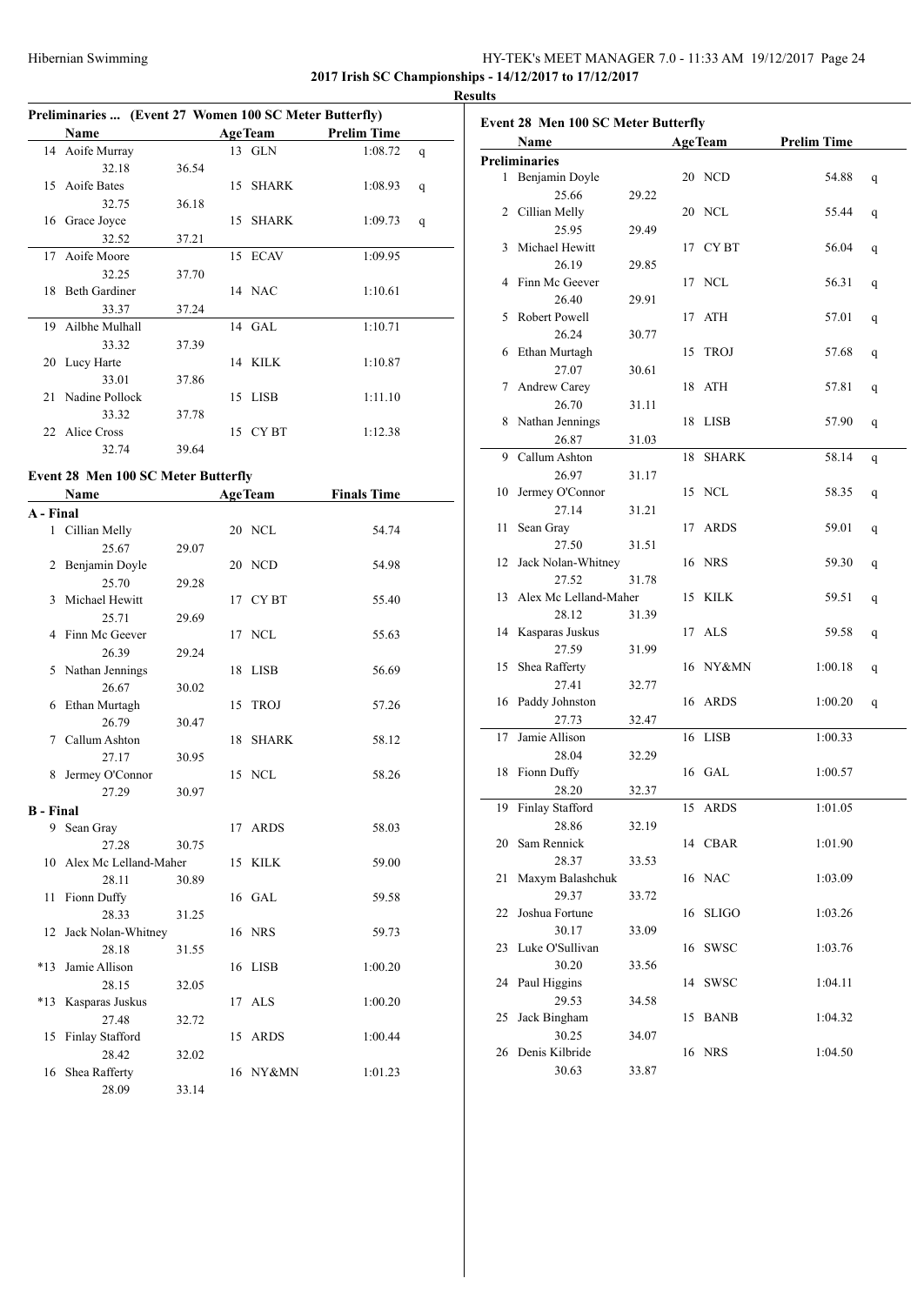# HY-TEK's MEET MANAGER 7.0 - 11:33 AM 19/12/2017 Page 25

**2017 Irish SC Championships - 14/12/2017 to 17/12/2017**

|                  |                                                      |    |                |                               | Resul |
|------------------|------------------------------------------------------|----|----------------|-------------------------------|-------|
|                  | Preliminaries  (Event 28 Men 100 SC Meter Butterfly) |    |                |                               |       |
|                  | Name                                                 |    | <b>AgeTeam</b> | <b>Prelim Time</b><br>1:05.40 |       |
| 27               | Eoin Mullan                                          |    | 14 BMNY        |                               |       |
|                  | 30.58<br>34.82<br>28 Nathan Wiffen                   |    | 16 LISB        |                               |       |
|                  | 30.06<br>35.77                                       |    |                | 1:05.83                       |       |
|                  | 29 Dylan Griffiths                                   |    | 15 LISB        | 1:07.89                       |       |
|                  | 31.05<br>36.84                                       |    |                |                               |       |
|                  | 30 Conor Murray                                      |    | 19 LIMK        | 1:19.38                       |       |
|                  | 35.85<br>43.53                                       |    |                |                               |       |
|                  |                                                      |    |                |                               |       |
|                  | Event 29 Women 50 SC Meter Freestyle                 |    |                |                               |       |
|                  | <b>Example 2</b> AgeTeam<br>Name                     |    |                | <b>Finals Time</b>            |       |
| A - Final        |                                                      |    |                |                               |       |
|                  | 1 Niamh Kilgallen                                    |    | 18 CLM         | 25.90                         |       |
| $\overline{c}$   | *Bethy Firth~                                        | 21 | <b>ARDS</b>    | 26.47                         |       |
| 3                | Emma Reid                                            |    | 18 NCD         | 26.73                         |       |
|                  | 4 Maria Godden                                       |    | 15 KILK        | 26.84                         |       |
|                  | 5 Cara Stapleton                                     |    | 16 TROJ        | 26.86                         |       |
|                  | 6 Aisling Haughey                                    |    | 22 ALS         | 26.97                         |       |
|                  | 7 Sharon Semchiy                                     |    | 16 SWSC        | 27.09                         |       |
|                  | 8 Hannah Mc Menamin                                  |    | 20 ALS         | 27.31                         |       |
| <b>B</b> - Final |                                                      |    |                |                               |       |
|                  | 9 Alex Mc Crea                                       |    | 16 CYBT        | 26.71                         |       |
|                  | 10 Emer Kelly                                        |    | 18 ASG         | 27.17                         |       |
| 11               | Kelly Hunter                                         |    | 16 CKSTN       | 27.37                         |       |
|                  | 12 Trudie Gillic                                     |    | 15 NCD         | 27.47                         |       |
| 13               | Ellen Flaherty                                       |    | 15 ATH         | 27.51                         |       |
|                  | 14 Aoife Leahy                                       |    | 15 GAL         | 27.81                         |       |
|                  | 15 Naomi Trait                                       |    | 14 KILK        | 27.95                         |       |
|                  | 16 Cara Osing                                        | 14 | <b>TEMP</b>    | 28.03                         |       |
|                  | <b>Event 29 Women 50 SC Meter Freestyle</b>          |    |                |                               |       |
|                  | Name                                                 |    | <b>AgeTeam</b> | <b>Prelim Time</b>            |       |
|                  | <b>Preliminaries</b>                                 |    |                |                               |       |
|                  | 1 Niamh Kilgallen                                    |    | 18 CLM         | 25.97                         | q     |
| $\overline{2}$   | *Bethy Firth~                                        | 21 | ARDS           | 26.50                         | q     |
|                  | 3 Cara Stapleton                                     |    | 16 TROJ        | 26.82                         | q     |
|                  | 4 Emma Reid                                          |    | 18 NCD         | 26.91                         | q     |
| 5                | Aisling Haughey                                      | 22 | ALS            | 26.93                         | q     |
| 6                | Sharon Semchiy                                       | 16 | SWSC           | 26.98                         | q     |
| 7                | Maria Godden                                         | 15 | KILK           | 27.01                         | q     |
| 8                | Hannah Mc Menamin                                    |    | 20 ALS         | 27.21                         | q     |
| 9                | Emer Kelly                                           | 18 | ASG            | 27.26                         | q     |
| 10               | Alex Mc Crea                                         |    | 16 CYBT        | 27.31                         | q     |
| 11               | Trudie Gillic                                        |    | 15 NCD         | 27.45                         | q     |
| $*12$            | Kelly Hunter                                         |    | 16 CKSTN       | 27.57                         | q     |
| $*12$            | Ellen Flaherty                                       |    | 15 ATH         | 27.57                         | q     |
| 14               | Naomi Trait                                          |    | 14 KILK        | 27.66                         | q     |
| 15               | Cara Osing                                           | 14 | <b>TEMP</b>    | 27.78                         | q     |
| 16               | Aoife Leahy                                          |    | 15 GAL         | 27.83                         | q     |
| 17               | Leah Bethel                                          |    | 14 LISB        | 27.87                         |       |
| 18               | Edel Daly                                            |    | 14 NCL         | 28.13                         |       |
| 19               | Carrie Mc Daid                                       | 15 | <b>SLIGO</b>   | 28.19                         |       |
|                  | *20 Charlotte O'Riordan                              | 15 | <b>TROJ</b>    | 28.20                         |       |
|                  | *20 Ciara Williams                                   | 13 | <b>NAC</b>     | 28.20                         |       |
|                  | 22 Scarlett Armstrong                                |    | 14 ARDS        | 28.23                         |       |

|                  | 23 Niamh Ahearne                   |                | 14 KILK        | 28.27              |   |
|------------------|------------------------------------|----------------|----------------|--------------------|---|
|                  | 24 Sophie Hayman                   |                | 14 ALS         | 28.37              |   |
|                  | 25 Ailbhe Dawson                   |                | 14 NAC         | 28.42              |   |
|                  | 26 Kate Morris                     |                | 19 GLN         | 28.46              |   |
|                  | 27 Sorcha Gueret                   |                | 17 TROJ        | 28.57              |   |
|                  | 28 Emma Montgomery                 |                | 15 CYBT        | 28.74              |   |
|                  | Event 30 Men 50 SC Meter Freestyle |                |                |                    |   |
|                  | Name                               |                | <b>AgeTeam</b> | <b>Finals Time</b> |   |
| A - Final        |                                    |                |                |                    |   |
|                  | 1 David Thompson                   |                | 24 BAN         | 22.80              |   |
|                  | 2 Conor Munn                       |                | 22 ARDS        | 22.84              |   |
|                  | 3 Robert Powell                    |                | 17 ATH         | 23.00              |   |
|                  | 4 Brian E O'Sullivan               |                | 22 NAC         | 23.03              |   |
|                  | 5 Alan Corby                       |                | 20 NCL         | 23.13              |   |
|                  | 6 David Prendergast                |                | 23 NCD         | 23.14              |   |
|                  | 7 Brian O'Sullivan                 |                | 23 NCD         | 23.34              |   |
|                  | 8 Peter Mooney                     |                | 23 SLIGO       | 23.48              |   |
|                  |                                    |                |                |                    |   |
| <b>B</b> - Final | 9 Jack Grace                       |                | 19 LIMK        | 23.78              |   |
|                  | 10 Dan Sweeney                     |                | 24 BAN         | 23.84              |   |
|                  | 11 Andrew Carey                    |                | 18 ATH         | 24.00              |   |
|                  | 12 Cillian Colvin                  |                |                |                    |   |
|                  |                                    |                | 20 NAC         | 24.12              |   |
|                  | 13 Michael Mc Carthy               |                | 28 KILK        | 24.42              |   |
|                  | 14 Cathal Kearney                  |                | 16 ALS         | 24.74              |   |
|                  | 15 Luke Lonergan                   |                | 16 WAT         | 24.93              |   |
|                  | 16 Ethan Murtagh                   |                | 15 TROJ        | 25.48              |   |
|                  | Event 30 Men 50 SC Meter Freestyle |                |                |                    |   |
|                  |                                    |                |                |                    |   |
|                  | Name                               | <b>AgeTeam</b> |                | <b>Prelim Time</b> |   |
|                  | <b>Preliminaries</b>               |                |                |                    |   |
|                  | 1 David Prendergast                |                | 23 NCD         | 23.00              | q |
|                  | 2 David Thompson                   |                | 24 BAN         | 23.02              | q |
|                  | 3 Conor Munn                       |                | 22 ARDS        | 23.03              | q |
|                  | *4 Brian E O'Sullivan              |                | 22 NAC         | 23.19              | q |
|                  | *4 Alan Corby                      |                | 20 NCL         | 23.19              | q |
| 6                | Brian O'Sullivan                   |                | 23 NCD         | 23.30              | q |
| 7                | Peter Mooney                       | 23             | <b>SLIGO</b>   | 23.49              | q |
| 8                | Robert Powell                      | 17             | <b>ATH</b>     | 23.58              | q |
| 9                | Jack Grace                         | 19             | LIMK           | 23.64              | q |
| 10               | *Thomas Fardal                     | 20             | EGRSD          | 23.71              | q |
| 11               | Andrew Carey                       | 18             | <b>ATH</b>     | 23.75              | q |
|                  | 12 Dan Sweeney                     |                | 24 BAN         | 23.93              | q |
|                  | 13 Cillian Colvin                  |                | 20 NAC         | 24.00              | q |
|                  | 14 Michael Mc Carthy               |                | 28 KILK        | 24.25              | q |
| 15               | Cathal Kearney                     | 16             | <b>ALS</b>     | 24.57              | q |
| 16               | Luke Lonergan                      |                | 16 WAT         | 24.74              | q |
| 17               | Ethan Murtagh                      | 15             | <b>TROJ</b>    | 25.13              |   |
| 18               | Jamie Allison                      |                | 16 LISB        | 25.18              |   |
| 19               | Sam Winston                        | 15             | <b>ALS</b>     | 25.28              |   |
| 20               | Mouric Mc Sharry                   | 15             | <b>MARL</b>    | 25.39              |   |
| 21               | John Donnelly                      | 16             | <b>SLBGH</b>   | 25.53              |   |
| 22               | Jermey O'Connor                    | 15             | <b>NCL</b>     | 25.70              |   |
| 23               | Andrew Feenan                      | 16             | <b>SWSC</b>    | 25.82              |   |
|                  | 24 Alex Palmero                    | 16             | ALS            | 25.95              |   |
| 25               | Diarmuid Sutton                    | 15             | <b>NCL</b>     | 26.05              |   |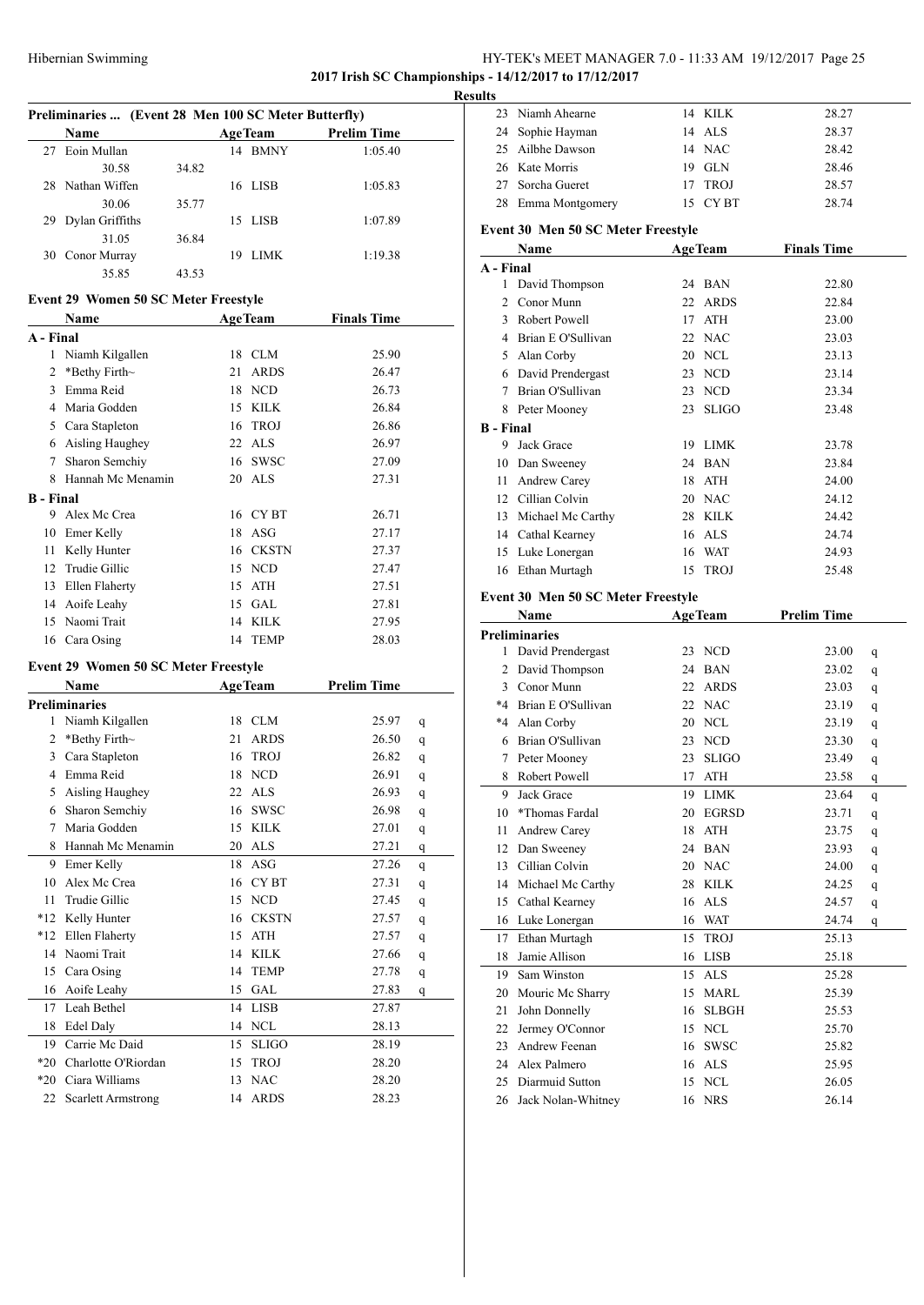# HY-TEK's MEET MANAGER 7.0 - 11:33 AM 19/12/2017 Page 26 **2017 Irish SC Championships - 14/12/2017 to 17/12/2017**

**Preliminaries ... (Event 30 Men 50 SC Meter Freestyle) Name Age Team Prelim Time** 27 Denis Kilbride 16 NRS 26.15 28 Maxym Balashchuk 16 NAC 26.49 29 Sam Rennick 14 CBAR 26.58 30 Adam Johnston 19 BAN 44.27 **Event 31 Women 200 SC Meter Backstroke Name Age Team Finals Time A - Final** 1 Maria Godden 15 KILK 2:10.46 31.52 32.77 33.03 33.14 2 Ellen Cassidy 16 DOL 2:14.66 31.62 33.57 34.74 34.73 3 Caoimhe Quinn 15 ALS 2:16.82 32.19 34.87 35.17 34.59 4 Ellen Walshe 16 TEMP 2:17.70 33.16 35.59 34.87 34.08 5 Rebecca Reid 16 ARDS 2:20.24 32.66 35.29 36.03 36.26 6 Scarlett Armstrong 14 ARDS 2:22.76 33.03 35.65 36.85 37.23 7 Florence Tinsley 15 CY BT 2:22.90 33.07 35.66 36.76 37.41 8 Emma Henderson 19 LEA 2:24.54 34.19 36.49 37.41 36.45 **B - Final** 9 Niamh Ahearne 14 KILK 2:21.18 32.83 36.01 36.03 36.31 10 Alie Martin 16 TEMP 2:22.08 33.08 35.79 36.77 36.44 11 Isabelle Gibbs 15 GAL 2:22.31 33.21 36.29 36.88 35.93 12 Aoife Leahy 15 GAL 2:22.42 33.97 36.44 36.34 35.67 13 Sophie Williams 17 TMORE 2:22.88 32.97 36.11 37.23 36.57 14 Lara Mc Evoy 16 ALS 2:23.11 33.00 35.96 37.46 36.69 15 Aoife Kearney 13 ALS 2:25.20 33.51 36.40 37.60 37.69 16 Emma Fagan 14 ALS 2:26.72 33.86 36.60 38.32 37.94 **Event 31 Women 200 SC Meter Backstroke Name Age Team Prelim Time Preliminaries** 1 Maria Godden 15 KILK 2:12.87 q 31.42 33.45 33.85 34.15 2 Ellen Cassidy 16 DOL 2:16.14 q 31.92 34.08 34.89 35.25 3 Caoimhe Quinn 15 ALS 2:17.42 q

32.66 34.84 35.03 34.89 4 Ellen Walshe 16 TEMP 2:20.93 q 32.87 36.32 36.03 35.71 5 Rebecca Reid 16 ARDS 2:22.15 q 32.68 35.77 36.73 36.97

| <b>Results</b> |                      |       |    |              |       |         |   |
|----------------|----------------------|-------|----|--------------|-------|---------|---|
|                | 6 Scarlett Armstrong |       |    | 14 ARDS      |       | 2:23.08 | q |
|                | 34.05                | 36.50 |    | 36.88        | 35.65 |         |   |
| 7              | Florence Tinsley     |       |    | 15 CYBT      |       | 2:23.25 | q |
|                | 32.96                | 36.04 |    | 37.08        | 37.17 |         |   |
| 8              | Emma Henderson       |       |    | 19 LEA       |       | 2:23.38 | q |
|                | 33.46                | 36.48 |    | 37.07        | 36.37 |         |   |
| 9              | Sophie Williams      |       | 17 | <b>TMORE</b> |       | 2:23.39 | q |
|                | 33.20                | 36.14 |    | 37.10        | 36.95 |         |   |
| 10             | Isabelle Gibbs       |       |    | 15 GAL       |       | 2:23.90 | q |
|                | 33.27                | 36.44 |    | 37.88        | 36.31 |         |   |
| 11             | Emma Fagan           |       |    | 14 ALS       |       | 2:24.23 | q |
|                | 33.71                | 37.18 |    | 37.05        | 36.29 |         |   |
| 12             | Lara Mc Evoy         |       |    | 16 ALS       |       | 2:24.70 | q |
|                | 33.00                | 36.56 |    | 37.67        | 37.47 |         |   |
| 13             | Niamh Ahearne        |       |    | 14 KILK      |       | 2:24.92 | q |
|                | 33.09                | 36.25 |    | 37.70        | 37.88 |         |   |
| 14             | Aoife Leahy          |       |    | 15 GAL       |       | 2:25.05 | q |
|                | 33.74                | 36.88 |    | 37.57        | 36.86 |         |   |
| 15             | Aoife Kearney        |       |    | 13 ALS       |       | 2:25.23 | q |
|                | 33.96                | 36.07 |    | 37.88        | 37.32 |         |   |
| 16             | Alie Martin          |       |    | 16 TEMP      |       | 2:25.24 | q |
|                | 33.25                | 36.22 |    | 38.43        | 37.34 |         |   |
| 17             | Aimee Kelly          |       |    | 14 SHARK     |       | 2:25.58 |   |
|                | 34.76                | 37.64 |    | 37.85        | 35.33 |         |   |
| 18             | Sophie Hayman        |       |    | 14 ALS       |       | 2:25.66 |   |
|                | 34.86                | 36.75 |    | 37.08        | 36.97 |         |   |
| 19             | Beth Nolan           |       |    | 15 SWSC      |       | 2:25.73 |   |
|                | 33.53                | 36.73 |    | 38.15        | 37.32 |         |   |
| 20             | Iona Ashton          |       |    | 14 SHARK     |       | 2:27.66 |   |
|                | 34.17                | 37.54 |    | 38.31        | 37.64 |         |   |
| 21             | Leah Martin          |       |    | 14 TEMP      |       | 2:29.56 |   |
|                | 35.48                | 38.08 |    | 38.52        | 37.48 |         |   |
| 22             | Melanie Grace        |       |    | 15 DOL       |       | 2:30.52 |   |
|                | 35.21                | 37.44 |    | 39.16        | 38.71 |         |   |
| 23             | Elise Pyne           |       |    | 15 ENS       |       | 2:30.78 |   |
|                | 34.53                | 38.56 |    | 39.32        | 38.37 |         |   |
|                | 24 Ciara Doran       |       |    | 17 CYDY      |       | 2:31.85 |   |
|                | 35.04                | 38.14 |    | 39.26        | 39.41 |         |   |
| 25             | Danielle Farrell     |       |    | 14 SLIGO     |       | 2:33.31 |   |
|                | 34.86                | 38.70 |    | 40.11        | 39.64 |         |   |
|                | Rebecca Lowe         |       |    | 15 ATH       |       | DQ      |   |
|                | 33.42                | 35.74 |    | 37.29        | 36.95 |         |   |
|                | Roisin Wearen        |       |    | 14 ALS       |       | DQ      |   |
|                | 35.75                | 38.18 |    | 39.82        | 38.94 |         |   |
|                | Cara Osing           |       | 14 | <b>TEMP</b>  |       | DQ      |   |
|                | 33.67                | 35.87 |    | 37.80        | 36.31 |         |   |
|                |                      |       |    |              |       |         |   |

# **Event 32 Men 200 SC Meter Backstroke**

| <b>Name</b>       |       |        | <b>AgeTeam</b> |       | <b>Finals Time</b> |  |
|-------------------|-------|--------|----------------|-------|--------------------|--|
| A - Final         |       |        |                |       |                    |  |
| Rory Mc Evoy<br>1 |       | 19 NCL |                |       | 1:59.02            |  |
| 28.13             | 30.37 |        | 30.79          | 29.73 |                    |  |
| 2 Cillian Melly   |       | 20 NCL |                |       | 2:01.76            |  |
| 28.33             | 30.73 |        | 31.45          | 31.25 |                    |  |
| 3 Sean Scannell   |       | 15     | KILK           |       | 2:02.29            |  |
| 28.54             | 31.27 |        | 31.34          | 31.14 |                    |  |
|                   |       |        |                |       |                    |  |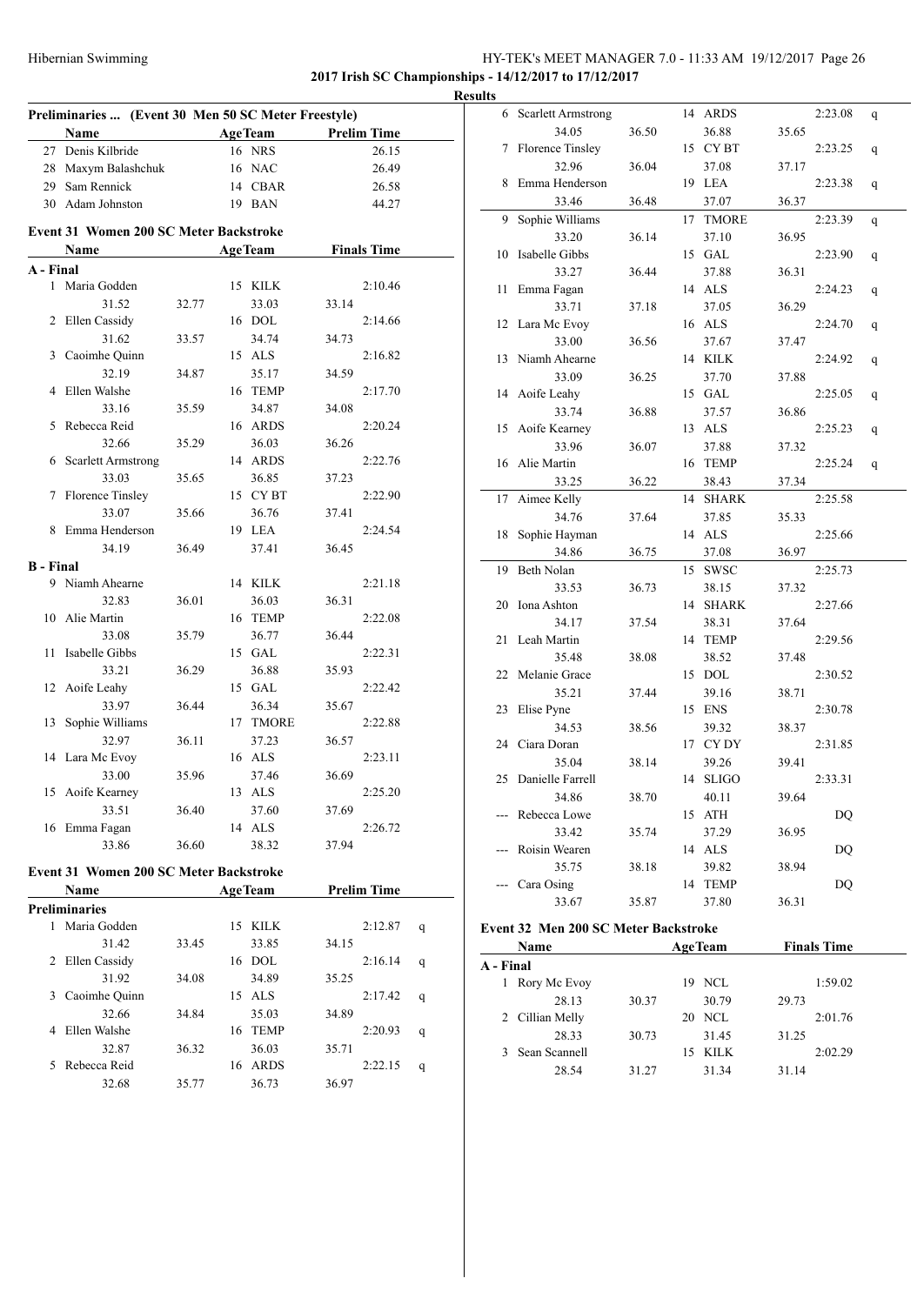# Hibernian Swimming HY-TEK's MEET MANAGER 7.0 - 11:33 AM 19/12/2017 Page 27 **2017 Irish SC Championships - 14/12/2017 to 17/12/2017**

**A - Final ... (Event 32 Men 200 SC Meter Backstroke) Name Age Team Finals Time** 4 Cadan Mc Carthy 17 NCL 2:04.57 29.22 31.26 32.05 32.04 5 Paddy Johnston 16 ARDS 2:07.06 29.53 32.12 32.83 32.58 6 Stephen Byrne 18 TALL 2:07.24 29.20 32.12 33.47 32.45 7 Ronan Anderson 20 SLIGO 2:08.63 28.98 32.39 33.60 33.66 8 Jordan Byrne 17 ALS 2:08.97 29.79 32.01 34.02 33.15 **B - Final** 9 Conor Mc Menamin 22 ALS 2:05.15 30.70 31.95 31.13 31.37 10 Nathan Wiffen 16 LISB 2:07.77 30.32 32.57 32.85 32.03 11 Luc Galland 17 SWSC 2:09.82 29.97 33.37 33.24 33.24 12 James Symons 20 GAL 2:09.85 30.02 32.67 33.37 33.79 13 Luke Lonergan 16 WAT 2:10.03 29.88 32.58 33.48 34.09 14 Sam Winston 15 ALS 2:10.08 30.25 32.93 33.55 33.35 15 Neddie Irwin 14 SWSC 2:11.04 30.31 33.23 33.99 33.51 16 Rory Lee 16 SWSC 2:14.67 31.46 33.18 34.59 35.44 **Event 32 Men 200 SC Meter Backstroke Name Age Team Prelim Time Preliminaries** 1 Rory Mc Evoy 19 NCL 1:59.40 q 27.28 30.04 30.90 31.18 2 Cillian Melly 20 NCL 2:03.30 q 28.38 31.07 32.05 31.80 3 Sean Scannell 15 KILK 2:03.72 q 28.90 31.14 31.74 31.94 4 Ronan Anderson 20 SLIGO 2:06.55 q 29.15 32.15 32.69 32.56 5 Cadan Mc Carthy 17 NCL 2:06.63 q 29.61 31.83 32.86 32.33 6 Stephen Byrne 18 TALL 2:07.48 q 29.56 32.13 33.17 32.62 7 Paddy Johnston 16 ARDS 2:07.64 q 28.93 32.12 33.48 33.11 8 Jordan Byrne 17 ALS 2:07.91 q 29.82 31.85 33.08 33.16 9 Conor Mc Menamin 22 ALS 2:09.20 q 29.44 31.83 33.81 34.12 10 Luke Lonergan 16 WAT 2:09.57 q 29.41 32.24 33.71 34.21 11 Luc Galland 17 SWSC 2:10.18 q 29.14 33.10 34.13 33.81 12 Nathan Wiffen 16 LISB 2:10.46 q 30.05 32.80 33.84 33.77

| <b>Results</b> |                                          |       |                          |       |                    |   |
|----------------|------------------------------------------|-------|--------------------------|-------|--------------------|---|
| 13             | James Symons                             |       | 20 GAL                   |       | 2:10.76            | q |
|                | 29.62                                    | 32.59 | 34.48                    | 34.07 |                    |   |
| 14             | Sam Winston                              |       | 15 ALS                   |       | 2:13.24            | q |
|                | 30.84                                    | 33.30 | 34.60                    | 34.50 |                    |   |
|                | 15 Rory Lee                              |       | 16 SWSC                  |       | 2:14.11            | q |
|                | 31.42                                    | 33.37 | 34.46                    | 34.86 |                    |   |
|                | 16 Neddie Irwin                          |       | 14 SWSC                  |       | 2:14.38            | q |
|                | 30.87                                    | 34.13 | 34.57                    | 34.81 |                    |   |
| 17             | Aaron Carroll                            |       | 15 NCL                   |       | 2:14.66            |   |
|                | 30.15                                    | 33.93 | 35.31                    | 35.27 |                    |   |
|                | 18 Matthew Gardiner                      |       | 16 NAC                   |       | 2:15.25            |   |
|                | 30.68                                    | 34.16 | 35.03                    | 35.38 |                    |   |
| 19             | Nathan Jennings                          |       | 18 LISB                  |       | 2:16.14            |   |
|                | 30.14                                    | 33.88 | 35.68                    | 36.44 |                    |   |
| 20             | Aran Keating                             |       | 15 PORT                  |       | 2:16.22            |   |
|                | 31.65                                    | 34.47 | 34.94                    | 35.16 |                    |   |
| 21             | Niall Kelly                              |       | 16 CLM                   |       | 2:17.13            |   |
|                | 31.30                                    | 34.26 | 36.16                    | 35.41 |                    |   |
|                | 22 Evan Shiels                           |       | 15 SPL                   |       | 2:17.38            |   |
|                | 32.60                                    | 34.35 | 35.40                    | 35.03 |                    |   |
| 23             | Finlay Stafford                          |       | 15 ARDS                  |       | 2:19.29            |   |
|                | 31.74                                    | 35.00 | 36.41                    | 36.14 |                    |   |
| 24             | Aaron Mc Mahon                           |       | 15 DOL                   |       | 2:19.61            |   |
|                | 32.27                                    | 35.29 | 36.12                    | 35.93 |                    |   |
| 25             | Adam Geddis                              |       | 14 CKSTN                 |       | 2:22.79            |   |
|                | 33.94                                    | 36.43 | 36.93                    | 35.49 |                    |   |
|                | 26 Noah Coleman                          |       | 15 SWSC                  |       | 2:22.99            |   |
|                | 32.38                                    | 36.38 | 37.27                    | 36.96 |                    |   |
| 27             | John Moan                                |       | 16 NY&MN                 |       | 2:23.21            |   |
|                | 34.52                                    | 35.93 | 36.33                    | 36.43 |                    |   |
| 28             | Ben David                                |       | 16 BARRA                 |       | 2:24.39            |   |
|                | 32.97                                    | 36.84 | 37.78                    | 36.80 |                    |   |
| 29             | Shane Dooley                             |       | 16 ALS                   |       | 2:24.60            |   |
|                | 34.61                                    |       | 37.15                    |       |                    |   |
|                | 30 Colin Dragoi                          | 36.12 | 15 KILK                  | 36.72 |                    |   |
|                |                                          |       |                          |       | 2:28.17            |   |
|                | 33.05                                    | 36.45 | 39.04                    | 39.63 |                    |   |
| 31             | Adam Nolan                               |       | 16 TALL                  |       | 2:29.67            |   |
|                | 32.83                                    | 38.90 | 40.06                    | 37.88 |                    |   |
|                | Event 33 Mixed 200 SC Meter Medley Relay |       |                          |       |                    |   |
|                | Team                                     |       | Relay                    |       | <b>Finals Time</b> |   |
| A - Final      |                                          |       |                          |       |                    |   |
|                | 1 ARDS                                   |       | A                        |       | 1:46.89            |   |
|                | 1) Rebecca Reid W16                      |       | 2) James Brown M20       |       |                    |   |
|                | 3) Emma Reid W                           |       | 4) Conor Munn M22        |       |                    |   |
|                | 29.09                                    | 28.41 | 26.99                    | 22.40 |                    |   |
|                | 2 ALS                                    |       | A                        |       | 1:50.05            |   |
|                | 1) Jordan Byrne M17                      |       | 2) Aisling Haughey W22   |       |                    |   |
|                | 3) Benjamin Doyle M                      |       | 4) Hannah Mc Menamin W20 |       |                    |   |
|                | 27.21                                    | 31.56 | 24.97                    | 26.31 |                    |   |
|                | 3 DOL                                    |       | A                        |       | 1:51.15            |   |
|                | 1) Ellen Cassidy W16                     |       | 2) Liam Doyle M          |       |                    |   |
|                | 3) Tara Desmond W19                      |       | 4) Connor Doyle M17      |       |                    |   |
|                | 29.90                                    | 28.23 | 29.09                    | 23.93 |                    |   |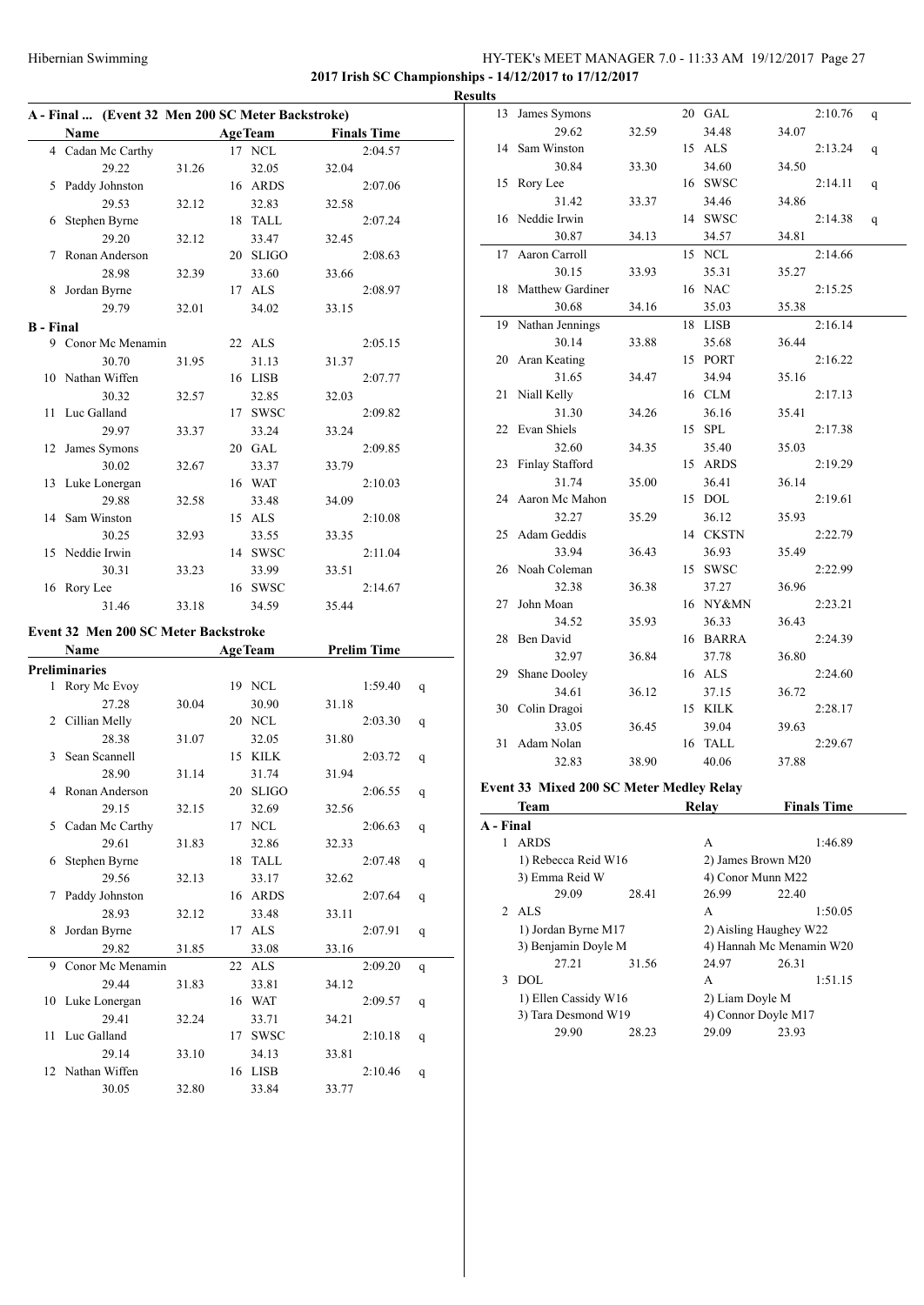### Hibernian Swimming HY-TEK's MEET MANAGER 7.0 - 11:33 AM 19/12/2017 Page 28 **2017 Irish SC Championships - 14/12/2017 to 17/12/2017**

**Results**

# **A - Final ... (Event 33 Mixed 200 SC Meter Medley Relay)**

|   | Team                    |       | Relay                 | <b>Finals Time</b> |  |
|---|-------------------------|-------|-----------------------|--------------------|--|
|   | 4 BAN                   |       | A                     | 1:51.30            |  |
|   | 1) Jack Mc Millan M17   |       | 2) Mark Stoops M17    |                    |  |
|   | 3) Gemma Kane W19       |       | 4) Sarah Davidson W18 |                    |  |
|   | 25.17                   | 29.92 | 28.58                 | 27.63              |  |
| 5 | <b>LIMK</b>             |       | A                     | 1:53.02            |  |
|   | 1) Alan Corby M         |       | 2) Eoin Corby M       |                    |  |
|   | 3) Sophie Blewitt W18   |       | 4) Edel Daly W        |                    |  |
|   | 26.29                   | 29.66 | 29.49                 | 27.58              |  |
| 6 | TALL.                   |       | A                     | 1:53.59            |  |
|   | 1) Stephen Byrne M18    |       | 2) Joseph Cassidy M27 |                    |  |
|   | 3) Clodagh Flood W      |       | 4) Caoimhe Egan W17   |                    |  |
|   | 27.22                   | 30.48 | 28.33                 | 27.56              |  |
| 7 | <b>SLIGO</b>            |       | A                     | 1:54.35            |  |
|   | 1) Danielle Farrell W14 |       | 2) Eanna O'Hara M17   |                    |  |
|   | 3) Carrie Mc Daid W15   |       | 4) Peter Mooney M23   |                    |  |
|   | 32.59                   | 29.40 | 29.16                 | 23.20              |  |
| 8 | <b>ATH</b>              |       | A                     | 1:55.19            |  |
|   | 1) Rebecca Lowe W15     |       | 2) Ellen Flaherty W15 |                    |  |
|   | 3) Robert Powell M17    |       | 4) Andrew Carey M18   |                    |  |
|   | 30.93                   | 35.70 | 25.03                 | 23.53              |  |

# **Event 33 Mixed 200 SC Meter Medley Relay**

|              | Team                    |       | <b>Relay</b>      | <b>Prelim Time</b>        |   |  |
|--------------|-------------------------|-------|-------------------|---------------------------|---|--|
|              | <b>Preliminaries</b>    |       |                   |                           |   |  |
| $\mathbf{1}$ | <b>ARDS</b>             |       | A                 | 1:51.52                   | q |  |
|              | 1) Paddy Johnston M16   |       | 2) Jack Angus M16 |                           |   |  |
|              | 3) Rebecca Reid W16     |       |                   | 4) Victoria Catterson W16 |   |  |
|              | 26.85                   | 30.25 | 27.81             | 26.61                     |   |  |
| 2            | DOL                     |       | A                 | 1:52.44                   | q |  |
|              | 1) Ellen Cassidy W16    |       | 2) Liam Doyle M   |                           |   |  |
|              | 3) Tara Desmond W19     |       |                   | 4) Connor Doyle M17       |   |  |
|              | 30.24                   | 28.03 | 29.67             | 24.50                     |   |  |
| 3            | ALS                     |       | A                 | 1:52.78                   | q |  |
|              | 1) Jordan Byrne M17     |       |                   | 2) Aisling Haughey W22    |   |  |
|              | 3) Nathan Turner M18    |       |                   | 4) Hannah Mc Menamin W20  |   |  |
|              | 27.44                   | 31.65 | 26.57             | 27.12                     |   |  |
| 4            | <b>BAN</b>              |       | A                 | 1:53.18                   | q |  |
|              | 1) Jack Mc Millan M17   |       |                   | 2) Mark Stoops M17        |   |  |
|              | 3) Gemma Kane W19       |       |                   | 4) Sarah Davidson W18     |   |  |
|              | 26.15                   | 30.44 | 29.04             | 27.55                     |   |  |
| 5            | <b>LIMK</b>             |       | A                 | 1:54.35                   | q |  |
|              | 1) Aaron Carroll M      |       | 2) Eoin Corby M   |                           |   |  |
|              | 3) Sophie Blewitt W18   |       | 4) Edel Daly W    |                           |   |  |
|              | 26.49                   | 30.41 | 30.08             | 27.37                     |   |  |
| 6            | <b>TALL</b>             |       | A                 | 1:54.38                   | q |  |
|              | 1) Stephen Byrne M18    |       |                   | 2) Joseph Cassidy M27     |   |  |
|              | 3) Clodagh Flood W      |       |                   | 4) Caoimhe Egan W17       |   |  |
|              | 27.44                   | 30.56 | 28.66             | 27.72                     |   |  |
| 7            | <b>SLIGO</b>            |       | A                 | 1:55.84                   | q |  |
|              | 1) Danielle Farrell W14 |       |                   | 2) Eanna O'Hara M17       |   |  |
|              | 3) Carrie Mc Daid W15   |       |                   | 4) Peter Mooney M23       |   |  |
|              | 32.68                   | 30.16 | 29.77             | 23.23                     |   |  |
| 8            | <b>ATH</b>              |       | A                 | 1:56.21                   | q |  |
|              | 1) Robert Powell M17    |       |                   | 2) Bryan Scully M17       |   |  |
|              | 3) Ellen Flaherty W15   |       |                   | 4) Rebecca Lowe W15       |   |  |
|              | 27.23                   | 31.64 | 30.24             | 27.10                     |   |  |

| 9  | <b>LISB</b>                                  |       | А                       | 1:57.10 |  |
|----|----------------------------------------------|-------|-------------------------|---------|--|
|    | 1) Daniel Wiffen M16                         |       | 2) Sarah Mc Cracken W18 |         |  |
|    | 3) Nathan Jennings M18                       |       | 4) Nadine Pollock W15   |         |  |
|    | 28.93                                        | 33.35 | 26.07                   | 28.75   |  |
| 10 | <b>SWSC</b>                                  |       | A                       | 1:58.15 |  |
|    | 1) Luc Galland M17                           |       | 2) Andrew Feenan M16    |         |  |
|    | 3) Sharon Semchiy W16                        |       | 4) Anna Feenan W14      |         |  |
|    | 27.40                                        | 31.89 | 30.59                   | 28.27   |  |
|    | 11 NAC                                       |       | A                       | 2:01.23 |  |
|    | 1) Matthew Gardiner M16                      |       | 2) Beth Gardiner W14    |         |  |
|    | 3) Isaac Fitzmaurice M17                     |       | 4) Ciara Williams W13   |         |  |
|    | 29.12                                        | 36.22 | 27.60                   | 28.29   |  |
|    | 12 DOL                                       |       | R.                      | 2:09.98 |  |
|    | 1) Melanie Grace W15<br>3) Hannah O'Shea W13 |       | 2) Aaron Mc Mahon M15   |         |  |
|    |                                              |       | 4) Conor Foley M13      |         |  |
|    | 33.67                                        | 37.10 | 31.77                   | 27.44   |  |

### **Event 34 Women 200 SC Meter Freestyle**

|           | Name                  |       | <b>AgeTeam</b> |       | <b>Finals Time</b> |  |
|-----------|-----------------------|-------|----------------|-------|--------------------|--|
| A - Final |                       |       |                |       |                    |  |
|           | 1 Victoria Catterson  |       | 16 ARDS        |       | 2:00.34            |  |
|           | 28.20                 | 30.54 | 31.18          | 30.42 |                    |  |
| 2         | Maria Godden          |       | 15 KILK        |       | 2:01.96            |  |
|           | 28.86                 | 30.73 | 31.19          | 31.18 |                    |  |
| 3         | Julia Knox            |       | 14 BANB        |       | 2:02.75            |  |
|           | 29.23                 | 31.18 | 31.67          | 30.67 |                    |  |
| 4         | Clodagh Flood         |       | 20 NCD         |       | 2:03.12            |  |
|           | 28.56                 | 30.66 | 31.23          | 32.67 |                    |  |
| 5         | Sharon Semchiy        |       | 16 SWSC        |       | 2:06.33            |  |
|           | 28.77                 | 31.70 | 32.61          | 33.25 |                    |  |
| 6         | Cara Osing            |       | 14 TEMP        |       | 2:06.36            |  |
|           | 29.44                 | 31.84 | 32.76          | 32.32 |                    |  |
| 7         | Rebecca Lowe          |       | 15 ATH         |       | 2:06.55            |  |
|           | 29.12                 | 31.76 | 32.73          | 32.94 |                    |  |
| 8         | Naomi Trait           |       | 14 KILK        |       | 2:07.92            |  |
|           | 28.81                 | 31.93 | 33.22          | 33.96 |                    |  |
| B - Final |                       |       |                |       |                    |  |
|           | 9 Niamh Kilgallen     |       | 18 CLM         |       | 1:59.10            |  |
|           | 27.45                 | 29.87 | 31.22          | 30.56 |                    |  |
|           | 10 Caitriona Finlay   |       | 19 ALS         |       | 2:06.92            |  |
|           | 29.32                 | 31.80 | 32.96          | 32.84 |                    |  |
| 11        | Stephanie Mc Loughlin |       | 16 GAL         |       | 2:07.45            |  |
|           | 29.80                 | 31.94 | 32.74          | 32.97 |                    |  |
| 12        | Ellen Cassidy         |       | 16 DOL         |       | 2:08.32            |  |
|           | 29.63                 | 32.41 | 33.39          | 32.89 |                    |  |
|           | 13 Roisin Cahill      |       | 18 ENS         |       | 2:08.46            |  |
|           | 29.77                 | 32.22 | 33.21          | 33.26 |                    |  |
|           | 14 Lily Barrett       |       | 20 ENS         |       | 2:08.47            |  |
|           | 30.28                 | 32.32 | 33.03          | 32.84 |                    |  |
| 15        | Aisling Nolan         |       | 16 NAC         |       | 2:08.94            |  |
|           | 29.79                 | 32.11 | 33.58          | 33.46 |                    |  |
| 16        | Ellen Flaherty        |       | 15 ATH         |       | 2:09.72            |  |
|           | 29.50                 | 32.67 | 33.96          | 33.59 |                    |  |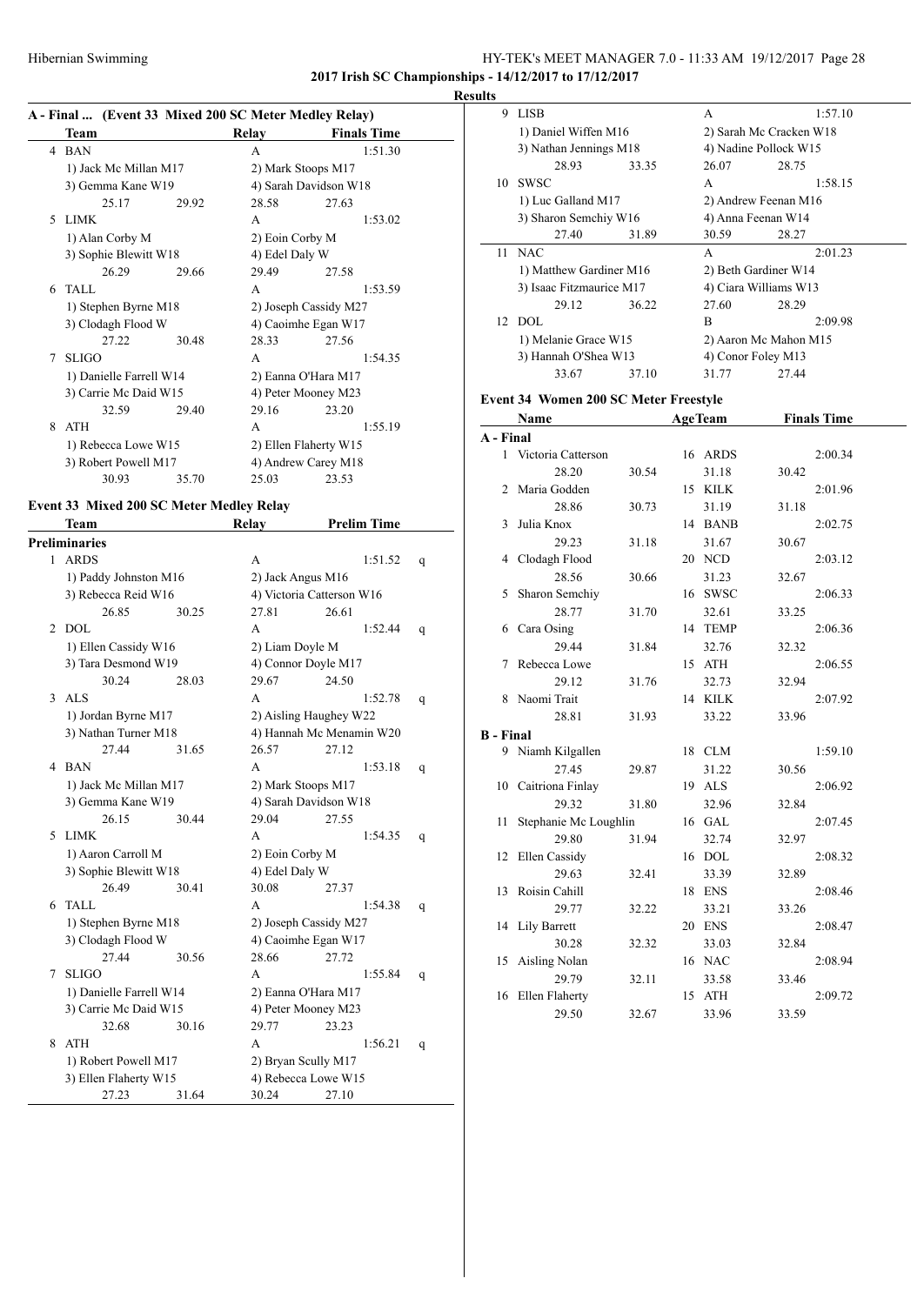# Hibernian Swimming HY-TEK's MEET MANAGER 7.0 - 11:33 AM 19/12/2017 Page 29 **2017 Irish SC Championships - 14/12/2017 to 17/12/2017**

**Results**

|              | Name                     |       |    | <b>AgeTeam</b> |       | <b>Prelim Time</b> |   |
|--------------|--------------------------|-------|----|----------------|-------|--------------------|---|
|              | <b>Preliminaries</b>     |       |    |                |       |                    |   |
| $\mathbf{1}$ | Maria Godden             |       | 15 | <b>KILK</b>    |       | 2:02.88            | q |
|              | 28.82                    | 30.57 |    | 31.57          | 31.92 |                    |   |
| 2            | Julia Knox               |       | 14 | <b>BANB</b>    |       | 2:05.33            | q |
|              | 29.56                    | 32.49 |    | 32.36          | 30.92 |                    |   |
| 3            | Victoria Catterson       |       | 16 | ARDS           |       | 2:05.89            | q |
|              | 29.61                    | 32.40 |    | 32.44          | 31.44 |                    |   |
| 4            | Clodagh Flood            |       |    | 20 NCD         |       | 2:06.01            |   |
|              | 29.55                    | 32.04 |    | 32.63          | 31.79 |                    | q |
| 5            | Naomi Trait              |       |    | 14 KILK        |       | 2:06.94            |   |
|              | 29.31                    | 32.57 |    | 32.36          | 32.70 |                    | q |
|              | Sharon Semchiy           |       | 16 | <b>SWSC</b>    |       | 2:06.99            |   |
| 6            |                          |       |    |                |       |                    | q |
|              | 29.63                    | 32.46 |    | 32.14          | 32.76 |                    |   |
| 7            | Cara Osing               |       | 14 | TEMP           |       | 2:07.06            | q |
|              | 29.84                    | 32.21 |    | 32.64          | 32.37 |                    |   |
| 8            | Rebecca Lowe             |       | 15 | ATH            |       | 2:07.89            | q |
|              | 29.46                    | 32.35 |    | 32.87          | 33.21 |                    |   |
| 9            | Caitriona Finlay         |       |    | 19 ALS         |       | 2:07.92            | q |
|              | 29.28                    | 32.38 |    | 33.14          | 33.12 |                    |   |
| 10           | Niamh Kilgallen          |       | 18 | <b>CLM</b>     |       | 2:08.15            | q |
|              | 29.51                    | 32.78 |    | 32.77          | 33.09 |                    |   |
| 11           | <b>Lily Barrett</b>      |       | 20 | <b>ENS</b>     |       | 2:08.46            | q |
|              | 29.96                    | 32.20 |    | 32.94          | 33.36 |                    |   |
| 12           | Stephanie Mc Loughlin    |       |    | 16 GAL         |       | 2:08.48            | q |
|              | 30.27                    | 33.32 |    | 32.48          | 32.41 |                    |   |
| 13           | Aisling Nolan            |       |    | 16 NAC         |       | 2:08.53            | q |
|              | 29.64                    | 31.94 |    | 33.04          | 33.91 |                    |   |
| 14           | Roisin Cahill            |       | 18 | <b>ENS</b>     |       | 2:08.72            | q |
|              | 29.73                    | 32.18 |    | 33.07          | 33.74 |                    |   |
| 15           | Ellen Flaherty           |       | 15 | ATH            |       | 2:08.80            | q |
|              | 29.20                    | 32.24 |    | 33.80          | 33.56 |                    |   |
| *16          | Cara Stapleton           |       | 16 | <b>TROJ</b>    |       | 2:08.90            | q |
|              | 29.28                    | 32.97 |    | 34.20          | 32.45 |                    |   |
|              | *16 Ellen Cassidy        |       |    | 16 DOL         |       | 2:08.90            | q |
|              | 29.44                    | 32.56 |    | 33.37          | 33.53 |                    |   |
|              | <b>Swim-Off Required</b> |       |    |                |       |                    |   |
|              | 18 Caoimhe Ouinn         |       | 15 | ALS            |       | 2:09.17            |   |
|              | 30.31                    | 32.54 |    | 33.38          | 32.94 |                    |   |
| 19           | Charlotte O'Riordan      |       | 15 | <b>TROJ</b>    |       | 2:09.42            |   |
|              | 29.68                    | 32.38 |    | 33.77          |       |                    |   |
|              | Edel Daly                |       |    |                | 33.59 |                    |   |
| 20           |                          |       |    | 14 NCL         |       | 2:09.59            |   |
|              | 29.89                    | 33.44 |    | 33.58          | 32.68 |                    |   |
| 21           | Aoife Leahy              |       |    | 15 GAL         |       | 2:10.35            |   |
|              | 30.43                    | 32.90 |    | 33.63          | 33.39 |                    |   |
| 22           | Lisa Cooke               |       |    | 20 ALS         |       | 2:10.83            |   |
|              | 30.14                    | 32.65 |    | 33.89          | 34.15 |                    |   |
| 23           | Lara Mc Evoy             |       |    | 16 ALS         |       | 2:10.94            |   |
|              | 30.46                    | 33.01 |    | 33.86          | 33.61 |                    |   |
| 24           | Trudie Gillic            |       |    | 15 NCD         |       | 2:11.05            |   |
|              | 31.02                    | 33.99 |    | 33.34          | 32.70 |                    |   |
| 25           | Elé Donegan              |       |    | 14 LEA         |       | 2:11.64            |   |
|              | 31.32                    | 33.06 |    | 33.83          | 33.43 |                    |   |
| 26           | Sarah Kelly              |       |    | 20 GAL         |       | 2:11.72            |   |
|              | 30.30                    | 33.48 |    | 33.85          | 34.09 |                    |   |

|                                     | 27 Ailbhe Dawson          |       |  | 14 NAC           |       | 2:12.95            |  |  |
|-------------------------------------|---------------------------|-------|--|------------------|-------|--------------------|--|--|
|                                     | 31.69                     | 33.82 |  | 33.89            | 33.55 |                    |  |  |
| 28                                  | <b>Scarlett Armstrong</b> |       |  | 14 ARDS          |       | 2:12.97            |  |  |
|                                     | 30.60                     | 33.60 |  | 34.48            | 34.29 |                    |  |  |
| 29                                  | Jessica Gannon            |       |  | 13 COM           |       | 2:13.16            |  |  |
|                                     | 30.86                     | 33.47 |  | 34.66            | 34.17 |                    |  |  |
| 30                                  | Sophie Hayman             |       |  | 14 ALS           |       | 2:13.24            |  |  |
|                                     | 30.96                     | 33.81 |  | 34.92            | 33.55 |                    |  |  |
| 31                                  | <b>Beth Gardiner</b>      |       |  | 14 NAC           |       | 2:14.57            |  |  |
|                                     | 31.43                     |       |  | 34.69            |       |                    |  |  |
| 32                                  | Niamh Ahearne             | 34.53 |  | 14 KILK          | 33.92 |                    |  |  |
|                                     |                           |       |  |                  |       | 2:14.65            |  |  |
|                                     | 31.15                     | 34.59 |  | 34.92            | 33.99 |                    |  |  |
| 33                                  | Dara Tuinstra             |       |  | 14 ASG           |       | 2:14.96            |  |  |
|                                     | 31.48                     | 34.72 |  | 35.14            | 33.62 |                    |  |  |
|                                     | 34 Rachel Vaughan         |       |  | 15 KILK          |       | 2:15.69            |  |  |
|                                     | 31.60                     | 34.39 |  | 35.15            | 34.55 |                    |  |  |
| 35                                  | Laura Johnson             |       |  | 15 ATH           |       | 2:16.38            |  |  |
|                                     | 31.38                     | 34.65 |  | 35.29            | 35.06 |                    |  |  |
|                                     | 36 Ciara Doran            |       |  | 17 CYDY          |       | 2:17.43            |  |  |
|                                     | 31.16                     | 33.98 |  | 36.24            | 36.05 |                    |  |  |
|                                     | 37 Nadine Pollock         |       |  | 15 LISB          |       | 2:19.61            |  |  |
|                                     | 30.97                     | 35.08 |  | 36.89            | 36.67 |                    |  |  |
| Event 35 Men 200 SC Meter Freestyle |                           |       |  |                  |       |                    |  |  |
|                                     | Name                      |       |  | <b>AgeTeam</b>   |       | <b>Finals Time</b> |  |  |
|                                     |                           |       |  |                  |       |                    |  |  |
| A - Final<br>$\mathbf{1}$           | Jack Mc Millan            |       |  | 17 BAN           |       | 1:46.32            |  |  |
|                                     |                           |       |  |                  |       |                    |  |  |
|                                     | 25.24                     | 26.98 |  | 27.09            | 27.01 |                    |  |  |
|                                     | 2 David Prendergast       |       |  | 23 NCD           |       | 1:49.48            |  |  |
|                                     |                           | 28.11 |  |                  | 27.47 |                    |  |  |
|                                     | 26.17                     |       |  | 27.73            |       |                    |  |  |
| 3                                   | Robert Powell             |       |  | 17 ATH           |       | 1:49.67            |  |  |
|                                     | 25.44                     | 28.04 |  | 28.46            | 27.73 |                    |  |  |
|                                     | 4 Curtis Coulter          |       |  | 23 BAN           |       | 1:49.69            |  |  |
|                                     | 26.07                     | 28.14 |  | 27.92            | 27.56 |                    |  |  |
| 5                                   | Brian O'Sullivan          |       |  | 23 NCD           |       | 1:52.87            |  |  |
|                                     | 25.60                     | 28.56 |  | 29.33            | 29.38 |                    |  |  |
| 6                                   | Mark Walsh                |       |  | 20 NCL           |       | 1:52.93            |  |  |
|                                     | 25.73                     | 28.48 |  | 29.46            | 29.26 |                    |  |  |
| 7                                   | Cillian Colvin            |       |  | 20 NAC           |       | 1:53.11            |  |  |
|                                     | 25.68                     | 28.40 |  | 29.03            | 30.00 |                    |  |  |
| 8                                   | Finn Mc Geever            |       |  | 17 NCL           |       | 1:54.69            |  |  |
|                                     | 26.00                     | 29.22 |  | 30.16            | 29.31 |                    |  |  |
| <b>B</b> - Final                    |                           |       |  |                  |       |                    |  |  |
| 9                                   | Joseph Mooney             |       |  | 20 NCL           |       | 1:52.71            |  |  |
|                                     | 26.18                     | 28.39 |  | 28.47            | 29.67 |                    |  |  |
|                                     | 10 Cian O'Keeffe Tighe    |       |  |                  |       | 1:54.80            |  |  |
|                                     | 27.11                     | 29.22 |  | 17 PORT<br>29.46 | 29.01 |                    |  |  |
| 11                                  | Nathan Turner             |       |  | 18 ALS           |       | 1:55.02            |  |  |
|                                     |                           |       |  |                  |       |                    |  |  |
| 12                                  | 26.53                     | 29.29 |  | 29.98            | 29.22 |                    |  |  |
|                                     | Cathal Kearney            |       |  | 16 ALS           |       | 1:55.59            |  |  |
|                                     | 26.77                     | 29.53 |  | 30.39            | 28.90 |                    |  |  |
| 13                                  | Jack Nolan-Whitney        |       |  | 16 NRS           |       | 1:57.49            |  |  |
|                                     | 27.40                     | 29.51 |  | 30.16            | 30.42 |                    |  |  |
| 14                                  | Luke O'Sullivan           |       |  | 16 SWSC          |       | 1:59.29            |  |  |
|                                     | 27.50                     | 30.24 |  | 31.13            | 30.42 |                    |  |  |
| 15                                  | Daniel Wiffen<br>26.80    | 30.07 |  | 16 LISB<br>31.52 | 30.91 | 1:59.30            |  |  |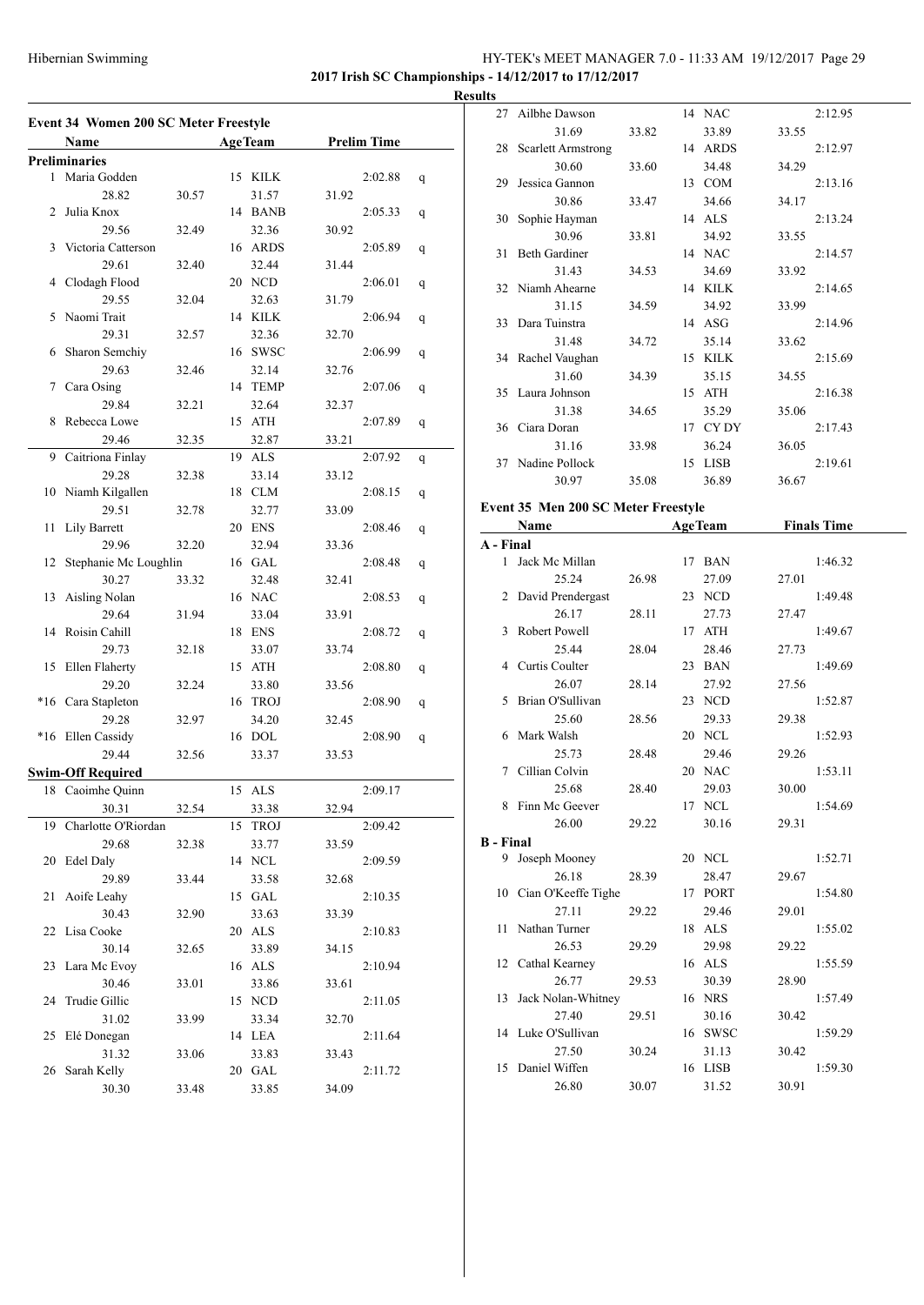# HY-TEK's MEET MANAGER 7.0 - 11:33 AM 19/12/2017 Page 30 **2017 Irish SC Championships - 14/12/2017 to 17/12/2017**

**Result** 

| Event 35 Men 200 SC Meter Freestyle |                      |       |                |          |       |                    |   |
|-------------------------------------|----------------------|-------|----------------|----------|-------|--------------------|---|
|                                     | Name                 |       | <b>AgeTeam</b> |          |       | <b>Prelim Time</b> |   |
|                                     | <b>Preliminaries</b> |       |                |          |       |                    |   |
| 1                                   | David Prendergast    |       |                | 23 NCD   |       | 1:50.05            | q |
|                                     | 26.17                | 28.69 |                | 27.96    | 27.23 |                    |   |
| 2                                   | Curtis Coulter       |       |                | 23 BAN   |       | 1:51.15            | q |
|                                     | 26.39                | 28.77 |                | 28.61    | 27.38 |                    |   |
| 3                                   | Finn Mc Geever       |       |                | 17 NCL   |       | 1:51.34            | q |
|                                     | 25.93                | 28.37 |                | 28.87    | 28.17 |                    |   |
| 4                                   | Jack Mc Millan       |       |                | 17 BAN   |       | 1:52.45            | q |
|                                     | 26.34                | 28.24 |                | 28.97    | 28.90 |                    |   |
| 5                                   | Robert Powell        |       |                | 17 ATH   |       | 1:52.49            | q |
|                                     | 26.04                | 28.15 |                | 28.88    | 29.42 |                    |   |
| 6                                   | Brian O'Sullivan     |       |                | 23 NCD   |       | 1:52.80            | q |
|                                     | 26.65                | 29.22 |                | 28.76    | 28.17 |                    |   |
| 7                                   | Cillian Colvin       |       |                | 20 NAC   |       | 1:52.88            | q |
|                                     | 26.06                | 28.12 |                | 29.03    | 29.67 |                    |   |
| 8                                   | Mark Walsh           |       |                | 20 NCL   |       | 1:53.13            | q |
|                                     | 25.73                | 28.12 |                | 29.20    | 30.08 |                    |   |
| 9                                   | Joseph Mooney        |       |                | 20 NCL   |       | 1:53.35            | q |
|                                     | 26.36                | 28.38 |                | 28.98    | 29.63 |                    |   |
| 10                                  | Nathan Turner        |       |                | 18 ALS   |       | 1:54.16            | q |
|                                     | 26.68                | 28.71 |                | 29.51    | 29.26 |                    |   |
| 11                                  | Daniel Wiffen        |       |                | 16 LISB  |       | 1:55.40            | q |
|                                     | 27.38                | 29.39 |                | 29.57    | 29.06 |                    |   |
| 12                                  | Michael Hewitt       |       |                | 17 CYBT  |       | 1:55.94            | q |
|                                     | 26.41                | 29.52 |                | 29.87    | 30.14 |                    |   |
| 13                                  | Cian O'Keeffe Tighe  |       |                | 17 PORT  |       | 1:56.39            | q |
|                                     | 27.28                | 28.94 |                | 29.71    | 30.46 |                    |   |
| 14                                  | Benjamin Doyle       |       |                | 20 NCD   |       | 1:56.95            | q |
|                                     | 26.62                | 29.37 |                | 30.21    | 30.75 |                    |   |
| 15                                  | Lui Hurson           |       |                | 17 LARNE |       | 1:58.14            | q |
|                                     | 27.51                | 29.78 |                | 30.51    | 30.34 |                    |   |
| 16                                  | Cathal Kearney       |       |                | 16 ALS   |       | 1:58.41            | q |
|                                     | 26.89                | 30.11 |                | 31.29    | 30.12 |                    |   |
| 17                                  | Jack Nolan-Whitney   |       |                | 16 NRS   |       | 1:58.69            |   |
|                                     | 27.11                | 29.78 |                | 30.84    | 30.96 |                    |   |
| 18                                  | Ethan Murtagh        |       | 15             | TROJ     |       | 1:58.70            |   |
|                                     |                      |       |                |          |       |                    |   |
|                                     | 26.88                | 29.77 |                | 31.12    | 30.93 |                    |   |
|                                     | 19 Luke O'Sullivan   |       |                | 16 SWSC  |       | 1:58.97            |   |
|                                     | 27.29                | 30.39 |                | 30.82    | 30.47 |                    |   |
| 20                                  | Jermey O'Connor      |       |                | 15 NCL   |       | 1:59.06            |   |
|                                     | 27.59                | 30.21 |                | 30.69    | 30.57 |                    |   |
| 21                                  | Dylan Griffiths      |       |                | 15 LISB  |       | 2:00.11            |   |
|                                     | 27.75                | 30.40 |                | 31.01    | 30.95 |                    |   |
| 22                                  | Denis Kilbride       |       |                | 16 NRS   |       | 2:00.31            |   |
|                                     | 27.62                | 30.76 |                | 31.64    | 30.29 |                    |   |
| 23                                  | Finlay Stafford      |       |                | 15 ARDS  |       | 2:00.80            |   |
|                                     | 27.75                | 29.86 |                | 31.50    | 31.69 |                    |   |
| 24                                  | Sam Rennick          |       |                | 14 CBAR  |       | 2:01.10            |   |
|                                     | 28.21                | 30.72 |                | 31.82    | 30.35 |                    |   |
| 25                                  | Diarmuid Sutton      |       |                | 15 NCL   |       | 2:01.14            |   |
|                                     | 27.80                | 30.57 |                | 31.82    | 30.95 |                    |   |
| 26                                  | Paul Cox             |       |                | 15 LISB  |       | 2:01.29            |   |
|                                     | 28.38                | 30.52 |                | 31.34    | 31.05 |                    |   |

| IIS |                                              |       |          |       |         |
|-----|----------------------------------------------|-------|----------|-------|---------|
|     | 27 Connor Doyle                              |       | 17 DOL   |       | 2:01.49 |
|     | 27.98                                        | 30.32 | 31.55    | 31.64 |         |
| 28  | Riley Moynihan                               |       | 15 MAL   |       | 2:01.71 |
|     | 27.85                                        | 31.35 | 31.88    | 30.63 |         |
| 29  | Paul Higgins                                 |       | 14 SWSC  |       | 2:02.56 |
|     | 28.25                                        | 31.14 | 31.76    | 31.41 |         |
|     | 30 Ben David                                 |       | 16 BARRA |       | 2:02.86 |
|     | 28.15                                        | 30.98 | 32.19    | 31.54 |         |
| 31  | Alex Palmero                                 |       | 16 ALS   |       | 2:03.11 |
|     | 28.01                                        | 30.94 | 32.22    | 31.94 |         |
|     | *32 Aaron Mc Mahon                           |       | 15 DOL   |       | 2:03.44 |
|     | 28.50                                        | 31.29 | 32.04    | 31.61 |         |
|     | *32 Mouric Mc Sharry                         |       | 15 MARL  |       | 2:03.44 |
|     | 27.96                                        | 31.09 | 32.47    | 31.92 |         |
| 34  | Enrique Rosada Lara                          |       | 16 SLBGH |       | 2:03.89 |
|     | 29.12                                        | 31.34 | 31.72    | 31.71 |         |
| 35  | Robin Pfeiffer                               |       | 14 BL FN |       | 2:04.88 |
|     | 28.82                                        | 32.33 | 32.94    | 30.79 |         |
|     | 36 Sean Church                               |       | 15 PORT  |       | 2:05.92 |
|     | 28.89                                        | 31.51 | 32.85    | 32.67 |         |
| 37  | Daniel Collins                               |       | 16 ASK   |       | 2:06.59 |
|     | 26.77                                        | 31.60 | 34.36    | 33.86 |         |
| 38  | Flynn Ryan                                   |       | 15 LEA   |       | 2:06.67 |
|     | 28.27                                        | 31.01 | 32.84    | 34.55 |         |
| 39  | Eoin Mullan                                  |       | 14 BMNY  |       | 2:07.56 |
|     | 29.68                                        | 32.23 | 32.76    | 32.89 |         |
|     | 40 Nathan Wiffen                             |       | 16 LISB  |       | 2:08.59 |
|     | 28.51                                        | 33.17 | 33.66    | 33.25 |         |
|     | <b>Event 36 Women 50 SC Meter Backstroke</b> |       |          |       |         |

### **Name Age Team Finals Time Finals** 1 Maria Godden 15 KILK 29.32 2 Rebecca Reid 16 ARDS 29.37 3 Caoimhe Quinn 15 ALS 30.09 4 Ellen Cassidy 16 DOL 30.15 5 Leah Martin 14 TEMP 30.42 6 Isabelle Gibbs 15 GAL 30.50 7 Alie Martin 16 TEMP 30.64

8 Jena Macdougald 15 OTTER 30.83

#### **Event 36 Women 50 SC Meter Backstroke**

|               | Name                 |    | <b>AgeTeam</b>   | <b>Prelim Time</b> |   |
|---------------|----------------------|----|------------------|--------------------|---|
|               | <b>Preliminaries</b> |    |                  |                    |   |
| 1             | Maria Godden         | 15 | KILK             | 29.19              | q |
| $\mathcal{L}$ | Rebecca Reid         |    | 16 ARDS          | 29.42              | q |
| 3             | Caoimhe Quinn        |    | $15$ ALS         | 30.11              | q |
| 4             | Ellen Cassidy        |    | 16 DOL           | 30.15              | q |
| 5             | Jena Macdougald      | 15 | <b>OTTER</b>     | 30.22              | q |
| 6             | Leah Martin          | 14 | <b>TEMP</b>      | 30.46              | q |
| 7             | Alie Martin          | 16 | <b>TEMP</b>      | 30.54              | q |
| 8             | Isabelle Gibbs       | 15 | GAL              | 30.68              | q |
| 9             | Lucy Grindle         | 17 | <b>OTTER</b>     | 30.81              |   |
| 10            | Emma Reid            | 18 | <b>NCD</b>       | 30.84              |   |
| 11            | Beth Nolan           | 15 | <b>SWSC</b>      | 31.00              |   |
| 12            | Aoife Leahy          | 15 | GAL.             | 31.02              |   |
| 13            | Niamh Ahearne        | 14 | KILK <sup></sup> | 31.15              |   |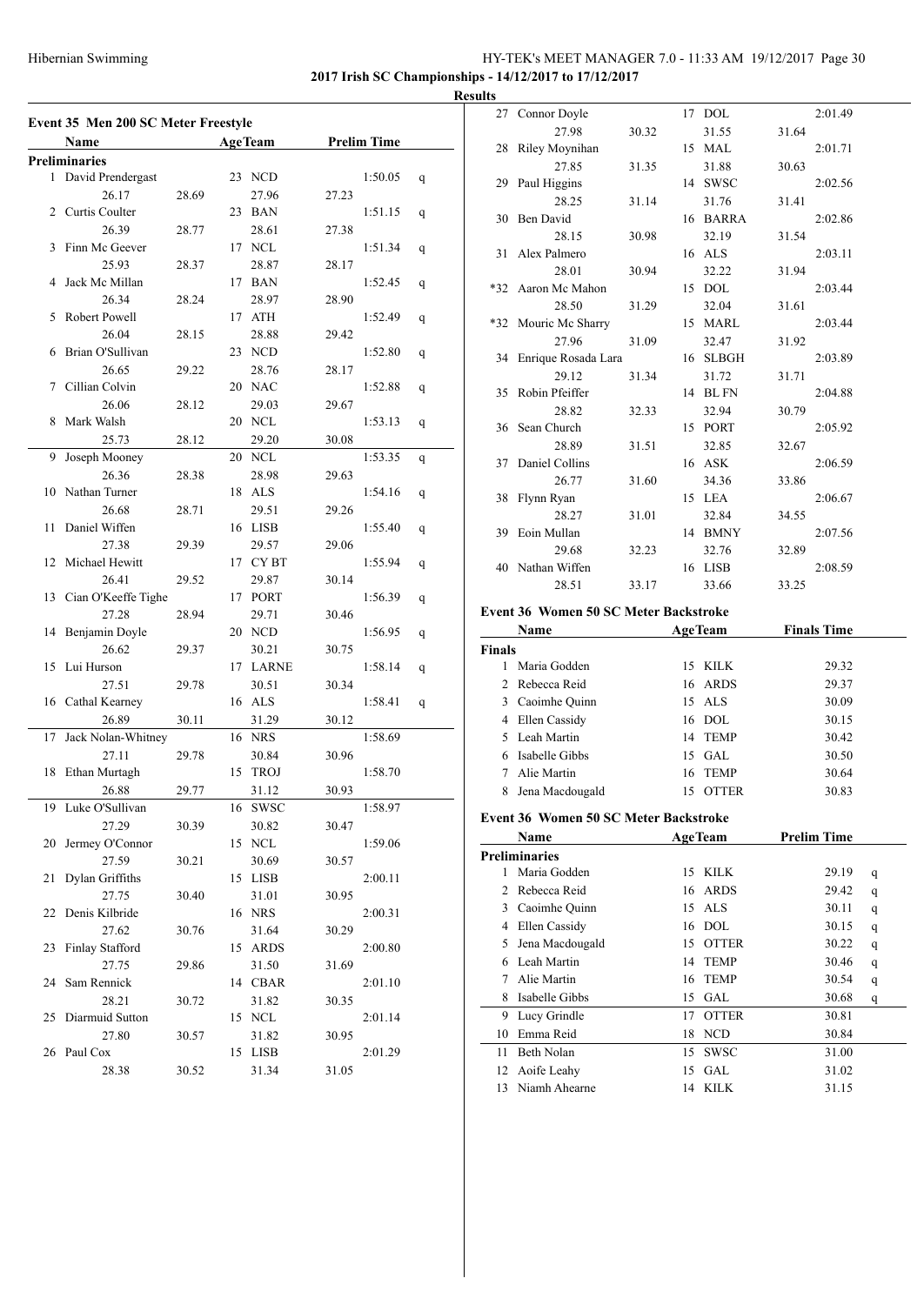### HY-TEK's MEET MANAGER 7.0 - 11:33 AM 19/12/2017 Page 31 **2017 Irish SC Championships - 14/12/2017 to 17/12/2017**

**Results**

| Preliminaries  (Event 36 Women 50 SC Meter Backstroke) |                                     |    |                        |                    |   |
|--------------------------------------------------------|-------------------------------------|----|------------------------|--------------------|---|
|                                                        | Name                                |    | <b>AgeTeam</b>         | <b>Prelim Time</b> |   |
| 14                                                     | Sharon Semchiy                      | 16 | <b>SWSC</b>            | 31.24              |   |
| 15                                                     | <b>Scarlett Armstrong</b>           |    | 14 ARDS                | 31.65              |   |
|                                                        | 16 Trudie Gillic                    |    | 15 NCD                 | 31.69              |   |
|                                                        | 17 Emma Fagan                       |    | 14 ALS                 | 31.72              |   |
| 18                                                     | Aoife Kearney                       |    | 13 ALS                 | 31.76              |   |
|                                                        | 19 Iona Ashton                      |    | 14 SHARK               | 32.15              |   |
| 20                                                     | Christine Ryan                      |    | 15 NEN                 | 32.24              |   |
| 21                                                     | Megan Kilgallen                     |    | 15 CLM                 | 32.26              |   |
| 22                                                     | Sophie Hayman                       |    | 14 ALS                 | 32.45              |   |
|                                                        |                                     |    |                        |                    |   |
|                                                        | Event 37 Men 50 SC Meter Backstroke |    |                        |                    |   |
|                                                        | Name                                |    | <b>AgeTeam</b>         | <b>Finals Time</b> |   |
| Finals<br>1                                            | Brian E O'Sullivan                  |    | 22 NAC                 | 24.94              |   |
|                                                        |                                     |    |                        |                    |   |
| 2                                                      | Alan Corby                          |    | 20 NCL                 | 26.07              |   |
| 3                                                      | Paddy Johnston                      |    | 16 ARDS                | 26.16              |   |
|                                                        | 4 Sean Scannell                     |    | 15 KILK                | 26.78              |   |
| 5                                                      | Stephen Byrne                       |    | 18 TALL                | 26.90              |   |
|                                                        | 6 Luc Galland                       |    | 17 SWSC                | 27.13              |   |
|                                                        | 7 Ronan Anderson                    |    | 20 SLIGO               | 27.35              |   |
|                                                        | 8 Luke Lonergan                     |    | 16 WAT                 | 27.72              |   |
|                                                        | Event 37 Men 50 SC Meter Backstroke |    |                        |                    |   |
|                                                        | Name                                |    | <b>AgeTeam</b>         | <b>Prelim Time</b> |   |
|                                                        | Preliminaries                       |    |                        |                    |   |
| 1                                                      | Brian E O'Sullivan                  |    | 22 NAC                 | 25.87              | q |
| 2                                                      | Paddy Johnston                      |    | 16 ARDS                | 26.44              | q |
| 3                                                      | Rory Mc Evoy                        |    | 19 NCL                 | 26.84              | q |
|                                                        | 4 Sean Scannell                     |    | 15 KILK                | 27.06              | q |
|                                                        | 5 Luc Galland                       |    | 17 SWSC                | 27.13              | q |
| 6                                                      | Alan Corby                          |    | 20 NCL                 | 27.15              | q |
| 7                                                      | Luke Lonergan                       |    | 16 WAT                 | 27.43              | q |
| 8                                                      | Stephen Byrne                       |    | 18 TALL                | 27.53              | q |
| 9                                                      | Ronan Anderson                      |    | 20 SLIGO               | 27.65              |   |
| 10                                                     | Fionnan Mc Menamin                  |    | 17 ALS                 | 27.67              |   |
| 11                                                     | Nathan Jennings                     |    | 18 LISB                | 27.87              |   |
| 12                                                     | Jack Angus                          |    | 16 ARDS                | 27.93              |   |
|                                                        | 13 Jordan Byrne                     |    | 17 ALS                 | 28.00              |   |
|                                                        | 14 Aaron Carroll                    |    | 15 NCL                 | 28.16              |   |
| 15                                                     | Callum Ashton                       | 18 | $\operatorname{SHARK}$ | 28.23              |   |
|                                                        | 16 Peter Mooney                     | 23 | <b>SLIGO</b>           | 28.31              |   |
| 17                                                     | Sam Winston                         |    | 15 ALS                 | 28.32              |   |
| 18                                                     | <b>Matthew Gardiner</b>             |    | 16 NAC                 | 28.48              |   |
| 19                                                     | Nathan Wiffen                       |    | 16 LISB                | 29.13              |   |
| 20                                                     | Aran Keating                        |    | 15 PORT                | 29.33              |   |
| 21                                                     | Ewan Nolke                          |    | 16 SPL                 | 29.55              |   |
| 22                                                     | Ben David                           |    | 16 BARRA               | 29.75              |   |
| 23                                                     | Niall Kelly                         |    | 16 CLM                 | 29.95              |   |
| 24                                                     | Aaron Mc Mahon                      |    | 15 DOL                 | 30.12              |   |
| 25                                                     | Jack Bingham                        | 15 | <b>BANB</b>            | 30.24              |   |
| 26                                                     | Sam Rennick                         |    | 14 CBAR                | 30.40              |   |
| 27                                                     | Evan Welby                          | 16 | <b>SHARK</b>           | 30.57              |   |
| 28                                                     | Evan Shiels                         | 15 | <b>SPL</b>             | 30.66              |   |
| 29                                                     | Ethan Comerford                     | 16 | <b>CURRA</b>           | 30.70              |   |
| 30                                                     | Joshua Haugh                        | 16 | MULL                   | 31.22              |   |
|                                                        |                                     |    |                        |                    |   |

| 31               | Colin Dragoi                             |       |    | 15 KILK        |       | 32.03              |   |
|------------------|------------------------------------------|-------|----|----------------|-------|--------------------|---|
|                  | Event 38 Women 200 SC Meter Breaststroke |       |    |                |       |                    |   |
|                  | Name                                     |       |    | <b>AgeTeam</b> |       | <b>Finals Time</b> |   |
| A - Final        |                                          |       |    |                |       |                    |   |
| $\mathbf{1}$     | Aisling Haughey                          |       |    | 22 ALS         |       | 2:27.16            |   |
|                  | 33.46                                    | 36.96 |    | 37.60          | 39.14 |                    |   |
|                  | 2 Niamh Coyne                            |       |    | 16 NCD         |       | 2:29.91            |   |
|                  | 34.07                                    | 37.82 |    | 38.51          | 39.51 |                    |   |
| 3                | Martyna Szmagara                         |       |    | 17 TROJ        |       | 2:36.64            |   |
|                  | 35.47                                    | 39.61 |    | 40.26          | 41.30 |                    |   |
| 4                | Zoe Thompson                             |       |    | 16 ARDS        |       | 2:37.16            |   |
|                  | 34.97                                    | 39.91 |    | 40.97          | 41.31 |                    |   |
| 5                | Mia Davison                              |       |    | 14 ARDS        |       | 2:37.96            |   |
|                  | 35.30                                    | 40.60 |    | 41.03          | 41.03 |                    |   |
| 6                | Lara Mc Evoy                             |       |    | 16 ALS         |       | 2:41.66            |   |
|                  | 36.74                                    | 40.69 |    | 41.90          | 42.33 |                    |   |
| 7                | <b>Beth Gardiner</b>                     |       |    | 14 NAC         |       | 2:44.41            |   |
|                  | 36.88                                    | 41.41 |    | 42.79          | 43.33 |                    |   |
| 8                | Jena Macdougald                          |       |    | 15 OTTER       |       | 2:46.47            |   |
|                  | 37.66                                    | 42.38 |    | 43.30          | 43.13 |                    |   |
| <b>B</b> - Final |                                          |       |    |                |       |                    |   |
| 9                | Eimear Doyle                             |       |    | 16 WAT         |       | 2:42.32            |   |
|                  | 36.32                                    | 41.14 |    | 42.74          | 42.12 |                    |   |
| 10               | <b>Florence Tinsley</b>                  |       |    | 15 CYBT        |       | 2:42.79            |   |
|                  | 36.94                                    | 41.47 |    | 42.11          | 42.27 |                    |   |
| 11               | Robyn Lynch                              |       |    | 15 TEMP        |       | 2:43.08            |   |
|                  | 37.55                                    | 41.46 |    |                | 41.20 |                    |   |
| 12               | Beth Nolan                               |       |    | 42.87          |       |                    |   |
|                  |                                          |       |    | 15 SWSC        |       | 2:48.17            |   |
|                  | 38.86                                    | 42.72 |    | 43.27          | 43.32 |                    |   |
| 13               | Aoife O'Shea                             |       |    | 14 MAL         |       | 2:48.44            |   |
|                  | 38.25                                    | 43.14 |    | 43.93          | 43.12 |                    |   |
| 14               | Rachel Vaughan                           |       |    | 15 KILK        |       | 2:48.73            |   |
|                  | 37.82                                    | 42.44 |    | 44.17          | 44.30 |                    |   |
|                  | 15 Naomi Trait                           |       |    | 14 KILK        |       | 2:48.86            |   |
|                  | 37.34                                    | 42.57 |    | 44.26          | 44.69 |                    |   |
|                  | Event 38 Women 200 SC Meter Breaststroke |       |    |                |       |                    |   |
|                  | Name                                     |       |    | <b>AgeTeam</b> |       | <b>Prelim Time</b> |   |
|                  | <b>Preliminaries</b>                     |       |    |                |       |                    |   |
| 1                | Niamh Kilgallen                          |       |    | 18 CLM         |       | 2:27.56            | q |
|                  | 33.55                                    | 37.63 |    | 38.11          | 38.27 |                    |   |
|                  | 2 Aisling Haughey                        |       |    | 22 ALS         |       | 2:29.23            | q |
|                  | 34.18                                    | 38.01 |    | 38.39          | 38.65 |                    |   |
| 3                | Niamh Coyne                              |       |    | 16 NCD         |       | 2:32.52            | q |
|                  | 34.48                                    | 38.55 |    | 39.33          | 40.16 |                    |   |
| 4                | Martyna Szmagara                         |       | 17 | <b>TROJ</b>    |       | 2:36.85            | q |

35.00 39.03 40.68 42.14 Julia Knox 14 BANB 2:40.96 q 36.73 40.57 41.73 41.93 Mia Davison 14 ARDS 2:41.68 q 35.67 41.28 42.38 42.35 Lara Mc Evoy 16 ALS 2:41.98 q 37.12 41.01 42.22 41.63 Zoe Thompson 16 ARDS 2:42.37 q 35.71 41.24 42.67 42.75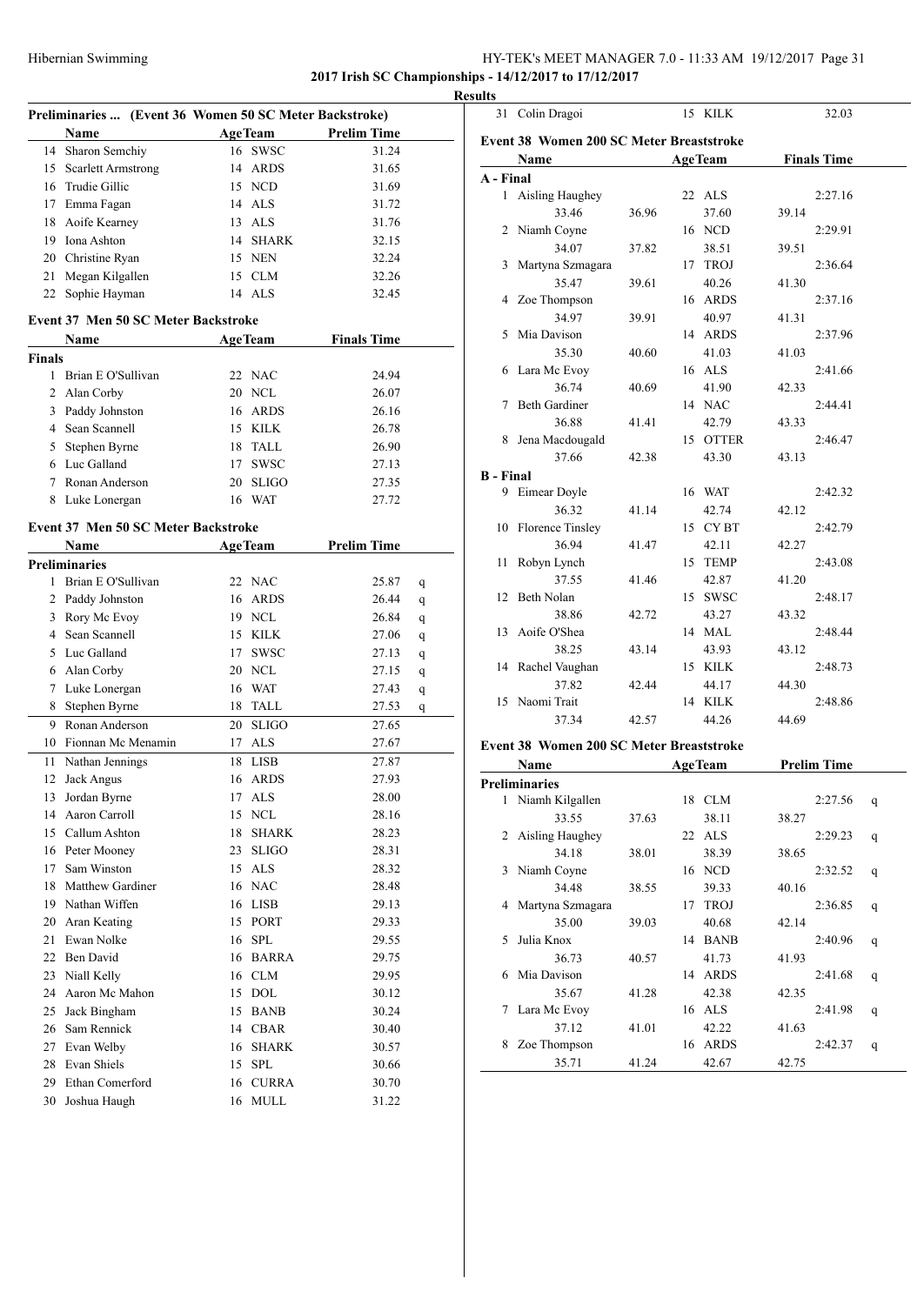### Hibernian Swimming HY-TEK's MEET MANAGER 7.0 - 11:33 AM 19/12/2017 Page 32 **2017 Irish SC Championships - 14/12/2017 to 17/12/2017**

**Results**

|           |                                        |       |    |                | Preliminaries  (Event 38 Women 200 SC Meter Breaststroke) |   |
|-----------|----------------------------------------|-------|----|----------------|-----------------------------------------------------------|---|
|           | Name                                   |       |    | <b>AgeTeam</b> | <b>Prelim Time</b>                                        |   |
| 9         | Jena Macdougald                        |       |    | 15 OTTER       | 2:44.82                                                   | q |
|           | 37.54                                  | 42.73 |    | 42.75          | 41.80                                                     |   |
| 10        | <b>Beth Gardiner</b>                   |       |    | 14 NAC         | 2:44.95                                                   | q |
|           | 37.95                                  | 42.54 |    | 42.73          | 41.73                                                     |   |
| 11        | Eimear Doyle                           |       |    | 16 WAT         | 2:45.48                                                   | q |
|           | 36.26                                  | 42.15 |    | 43.39          | 43.68                                                     |   |
| 12        | Naomi Trait                            |       |    | 14 KILK        | 2:46.05                                                   | q |
|           | 37.48                                  | 42.01 |    | 42.75          | 43.81                                                     |   |
| 13        | Florence Tinsley                       |       |    | 15 CYBT        | 2:46.15                                                   | q |
|           | 37.02                                  | 42.08 |    | 43.01          | 44.04                                                     |   |
| 14        | Robyn Lynch                            |       | 15 | <b>TEMP</b>    | 2:47.03                                                   | q |
|           | 37.97                                  | 41.88 |    | 44.00          | 43.18                                                     |   |
| 15        | Beth Nolan                             |       | 15 | <b>SWSC</b>    | 2:47.38                                                   | q |
|           | 38.78                                  | 41.74 |    | 43.12          | 43.74                                                     |   |
| 16        | Aoife O'Shea                           |       | 14 | MAL            | 2:48.16                                                   | q |
|           | 37.62                                  | 42.04 |    | 43.76          | 44.74                                                     |   |
| 17        | Rachel Vaughan                         |       | 15 | KILK           | 2:50.49                                                   |   |
|           | 37.87                                  | 43.02 |    | 44.57          | 45.03                                                     |   |
| 18        | Alison Gibbs                           |       |    | 13 GAL         | 2:50.93                                                   |   |
|           | 38.77                                  | 43.76 |    | 44.86          | 43.54                                                     |   |
| 19        | Ella Harford                           |       |    | 13 BARRA       | 2:50.98                                                   |   |
|           | 39.34                                  | 43.30 |    | 44.33          | 44.01                                                     |   |
| 20        | Lizzie Campbell                        |       |    | 15 LEA         | 2:51.29                                                   |   |
|           | 38.36                                  | 43.22 |    | 44.64          | 45.07                                                     |   |
| 21        | Grace Joyce                            |       | 15 | <b>SHARK</b>   | 2:51.37                                                   |   |
|           | 38.78                                  | 43.70 |    | 44.71          | 44.18                                                     |   |
| 22        | Christine Mc Feely                     |       |    | 16 ALS         | 2:51.56                                                   |   |
|           | 38.39                                  | 43.39 |    | 44.39          | 45.39                                                     |   |
| 23        | Aoife Bates                            |       |    | 15 SHARK       | 2:51.57                                                   |   |
|           | 38.40                                  | 43.71 |    | 44.76          | 44.70                                                     |   |
| 24        | Olwyn Cooke                            |       |    | 14 LIMK        | 2:51.98                                                   |   |
|           | 37.59                                  | 44.00 |    | 45.69          | 44.70                                                     |   |
| 25        | Lydia Mees                             |       | 15 | <b>BANB</b>    | 2:52.57                                                   |   |
|           | 39.53                                  | 44.04 |    | 44.39          | 44.61                                                     |   |
| 26        | Amy Shivnen                            |       |    | 14 ALS         | 2:54.44                                                   |   |
|           | 39.30                                  | 44.99 |    | 45.31          | 44.84                                                     |   |
|           | 27 Megan Kilgallen                     |       |    | 15 CLM         | 2:56.43                                                   |   |
|           | 40.35                                  | 45.02 |    | 45.87          | 45.19                                                     |   |
|           | 28 Nadine Pollock                      |       |    | 15 LISB        | 3:07.69                                                   |   |
|           | 40.34                                  | 48.31 |    | 50.02          | 49.02                                                     |   |
|           | Event 39 Men 200 SC Meter Breaststroke |       |    |                |                                                           |   |
|           | Name                                   |       |    | <b>AgeTeam</b> | <b>Finals Time</b>                                        |   |
| A - Final |                                        |       |    |                |                                                           |   |
| 1         | Eoin Corby                             |       |    | 15 NCL         | 2:17.25                                                   |   |
|           | 31.09                                  | 34.73 |    | 35.66          | 35.77                                                     |   |
| 2         | Eanna O'Hara                           |       |    | 17 SLIGO       | 2:22.65                                                   |   |
|           | 32.08                                  | 35.64 |    | 37.10          | 37.83                                                     |   |
| 3         | Mark Stoops                            |       |    | 17 BAN         | 2:23.50                                                   |   |
|           | 32.51                                  | 36.49 |    | 36.99          | 37.51                                                     |   |
|           | 4 Ronan Anderson                       |       |    | 20 SLIGO       | 2:23.74                                                   |   |
|           | 31.79                                  | 36.18 |    | 37.20          | 38.57                                                     |   |
| 5         | Ben Woodside                           |       |    | 14 LARNE       | 2:25.18                                                   |   |
|           | 32.66                                  | 37.03 |    | 37.52          | 37.97                                                     |   |
|           |                                        |       |    |                |                                                           |   |

|                                        | 6 Paul Cox            |       |    | 15 LISB        |       | 2:25.50            |   |  |
|----------------------------------------|-----------------------|-------|----|----------------|-------|--------------------|---|--|
|                                        | 32.61                 | 37.40 |    | 37.57          | 37.92 |                    |   |  |
| 7                                      | Jamie Allison         |       |    | 16 LISB        |       | 2:25.73            |   |  |
|                                        | 32.05                 | 36.36 |    | 37.84          | 39.48 |                    |   |  |
|                                        | 8 Nikita Vedernikovs  |       |    | 17 NAC         |       | 2:27.98            |   |  |
|                                        | 33.15                 | 37.29 |    | 38.03          | 39.51 |                    |   |  |
| <b>B</b> - Final                       |                       |       |    |                |       |                    |   |  |
|                                        | 9 Uisean Cooke        |       |    | 16 LIMK        |       | 2:24.40            |   |  |
|                                        | 32.59                 | 37.15 |    | 36.93          | 37.73 |                    |   |  |
|                                        | 10 Mouric Mc Sharry   |       |    | 15 MARL        |       | 2:24.92            |   |  |
|                                        | 32.67                 | 36.75 |    | 38.32          | 37.18 |                    |   |  |
| 11                                     | Odhran Savage         |       |    | 18 SPL         |       | 2:25.05            |   |  |
|                                        | 32.88                 | 37.06 |    | 37.81          | 37.30 |                    |   |  |
| 12                                     | Jack Angus            |       |    | 16 ARDS        |       | 2:26.58            |   |  |
|                                        | 32.38                 | 37.07 |    | 38.39          | 38.74 |                    |   |  |
|                                        | 13 Fionn Duffy        |       |    | 16 GAL         |       | 2:31.10            |   |  |
|                                        | 33.63                 | 38.07 |    | 39.03          | 40.37 |                    |   |  |
| 14                                     | Shane Kelly           |       |    | 18 NAC         |       | 2:31.93            |   |  |
|                                        | 34.03                 | 37.96 |    | 39.83          | 40.11 |                    |   |  |
| 15                                     | Sean Church           |       |    | 15 PORT        |       | 2:35.28            |   |  |
|                                        | 34.54                 | 38.74 |    | 40.69          | 41.31 |                    |   |  |
|                                        | 16 Cillian O'Sullivan |       |    | 15 PORT        |       | 2:36.05            |   |  |
|                                        | 35.52                 | 40.06 |    | 40.92          | 39.55 |                    |   |  |
|                                        |                       |       |    |                |       |                    |   |  |
| Event 39 Men 200 SC Meter Breaststroke |                       |       |    |                |       |                    |   |  |
|                                        | Name                  |       |    | <b>AgeTeam</b> |       | <b>Prelim Time</b> |   |  |
|                                        | <b>Preliminaries</b>  |       |    |                |       |                    |   |  |
|                                        | 1 Eoin Corby          |       |    | 15 NCL         |       | 2:21.84            | q |  |
|                                        | 31.11                 | 35.82 |    | 37.01          | 37.90 |                    |   |  |
|                                        | 2 Eanna O'Hara        |       |    | 17 SLIGO       |       | 2:23.09            | q |  |
|                                        | 32.92                 | 36.28 |    | 37.31          | 36.58 |                    |   |  |
|                                        | 3 Jamie Allison       |       |    | 16 LISB        |       | 2:25.57            | q |  |
|                                        | 32.49                 | 36.72 |    | 37.51          | 38.85 |                    |   |  |
|                                        | 4 Ben Woodside        |       |    | 14 LARNE       |       | 2:26.00            | q |  |
|                                        | 33.25                 | 38.11 |    | 38.07          | 36.57 |                    |   |  |
|                                        | 5 Mark Stoops         |       |    | 17 BAN         |       | 2:26.88            | q |  |
|                                        | 33.25                 | 37.55 |    | 38.28          | 37.80 |                    |   |  |
| 6                                      | Ronan Anderson        |       |    | 20 SLIGO       |       | 2:26.91            | q |  |
|                                        | 33.36                 | 37.00 |    | 38.07          | 38.48 |                    |   |  |
|                                        | 7 Nikita Vedernikovs  |       |    | 17 NAC         |       | 2:27.45            | q |  |
|                                        | 33.29                 | 36.88 |    | 38.18          | 39.10 |                    |   |  |
|                                        | 8 Paul Cox            |       |    | 15 LISB        |       | 2:27.74            | q |  |
|                                        | 33.69                 | 37.73 |    | 37.91          | 38.41 |                    |   |  |
| 9                                      | Uisean Cooke          |       | 16 | LIMK           |       | 2:27.81            | q |  |
|                                        |                       |       |    |                |       |                    |   |  |
| 10                                     | 33.05                 | 37.70 |    | 37.59          | 39.47 |                    |   |  |
|                                        | Jack Angus            |       |    | 16 ARDS        |       | 2:28.07            | q |  |
| 11                                     | 33.17                 | 37.03 |    | 38.82          | 39.05 |                    |   |  |
|                                        | Mouric Mc Sharry      |       |    | 15 MARL        |       | 2:28.69            | q |  |
|                                        | 32.46                 | 37.33 |    | 39.12          | 39.78 |                    |   |  |
| 12                                     | Odhran Savage         |       |    | 18 SPL         |       | 2:28.94            | q |  |
|                                        | 33.37                 | 37.10 |    | 38.68          | 39.79 |                    |   |  |
| 13                                     | Fionn Duffy           |       |    | 16 GAL         |       | 2:32.52            | q |  |
|                                        | 33.64                 | 38.68 |    | 39.60          | 40.60 |                    |   |  |
| 14                                     | Shane Kelly           |       |    | 18 NAC         |       | 2:33.11            | q |  |
|                                        | 34.43                 | 38.27 |    | 39.66          | 40.75 |                    |   |  |
| 15                                     | Sean Church           |       |    | 15 PORT        |       | 2:35.45            | q |  |
|                                        | 34.57                 | 39.85 |    | 40.45          | 40.58 |                    |   |  |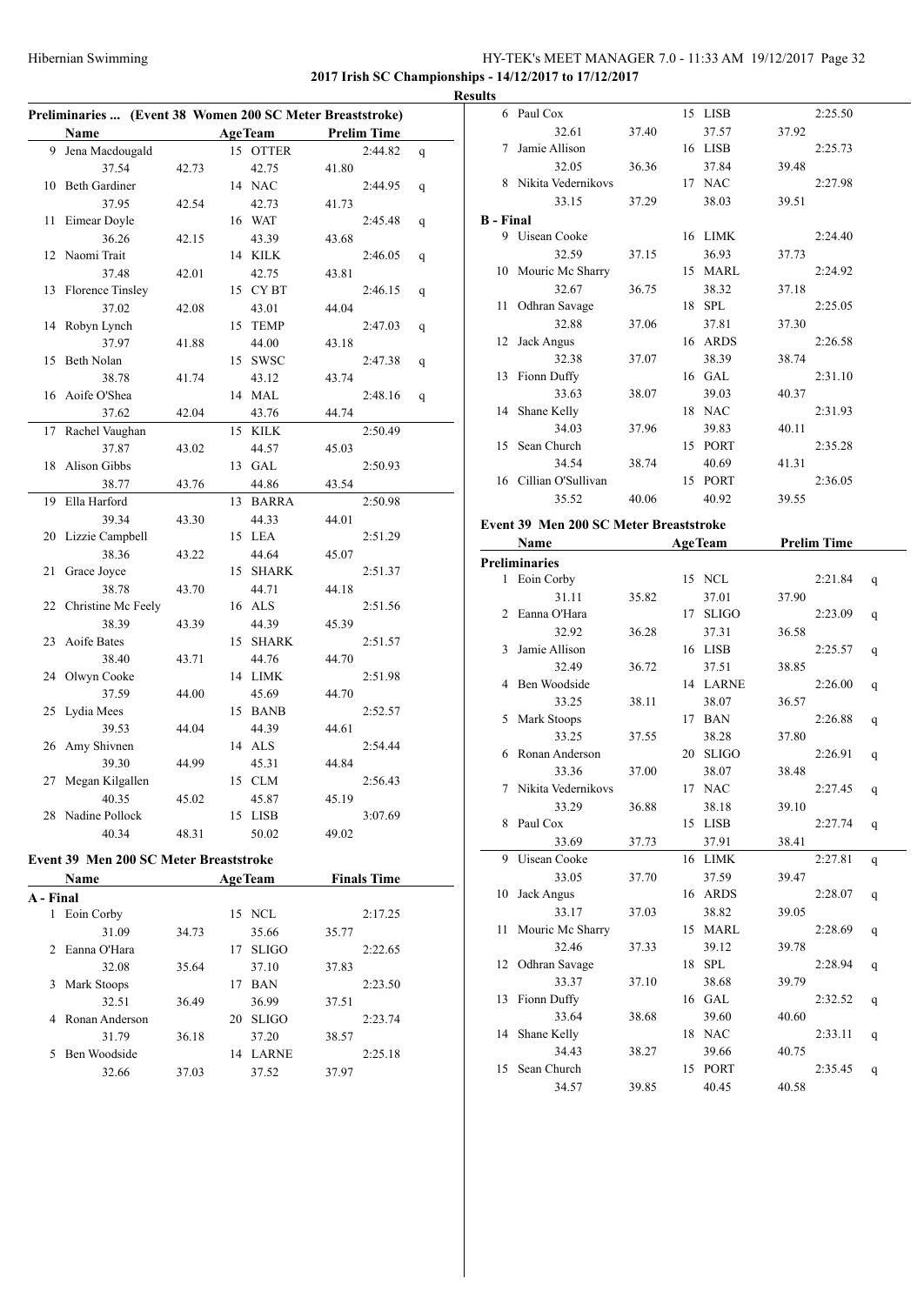# HY-TEK's MEET MANAGER 7.0 - 11:33 AM 19/12/2017 Page 33 **2017 Irish SC Championships - 14/12/2017 to 17/12/2017**

**Preliminaries ... (Event 39 Men 200 SC Meter Breaststroke) Name Age Team Prelim Time** 16 Cillian O'Sullivan 15 PORT 2:35.94 q 34.46 40.50 40.95 40.03 17 Andrew Feenan 16 SWSC 2:36.05 33.46 38.72 40.93 42.94 18 Christopher Carew 18 KILK 2:36.86 34.46 38.73 40.88 42.79 19 Matthew Gardiner 16 NAC 2:37.43 35.46 39.76 40.87 41.34 20 Peter Lamont 16 DUNN 2:40.60 36.06 40.32 41.86 42.36 --- Liam Doyle 20 NCL DQ 30.69 34.37 35.18 35.55 --- Yosef Phelan 17 GLN DQ 34.68 39.34 40.44 40.93 **Event 40 Men 800 SC Meter Freestyle Name Age Team Finals Time** 1 Andrew Meegan 27 ALS 8:02.57 27.36 29.89 30.21 30.36 30.72 30.93 30.64 30.87 30.79 30.83 30.46 30.56 30.14 30.49 30.04 28.28 2 Finn Mc Geever 17 NCL 8:05.42 26.89 30.30 30.46 30.58 30.67 31.03 30.83 30.85 30.57 31.19 30.90 30.95 31.12 30.91 30.42 27.75 3 Nathan Turner 18 ALS 8:15.19 27.89 30.49 30.51 31.22 30.93 30.89 31.90 31.39 32.22 32.05 31.69 31.80 31.83 30.95 30.73 28.70 4 Daniel Wiffen 16 LISB 8:16.71 27.89 30.16 30.32 30.84 31.02 31.07 31.65 31.77 32.27 32.41 32.29 32.17 30.21 31.31 31.53 29.80 5 Jordan Byrne 17 ALS 8:19.39 28.47 30.78 30.91 31.06 30.84 30.98 31.27 31.35 31.55 31.49 31.59 31.85 31.76 32.34 32.14 31.01 6 Denis Kilbride 16 NRS 8:33.61 27.88 31.08 31.73 32.28 32.22 32.74 32.78 32.96 32.87 32.97 32.95 32.95 32.76 32.48 32.29 30.67 7 Mark Walsh 20 NCL 8:38.22 27.74 31.25 31.78 31.36 31.79 32.73 33.14 33.17 33.17 32.98 33.05 33.18 33.38 33.59 33.37 32.54

|   | <b>Results</b> |                 |       |    |             |       |         |
|---|----------------|-----------------|-------|----|-------------|-------|---------|
|   |                | 8 Connor Doyle  |       |    | 17 DOL      |       | 8:47.09 |
| ł |                | 28.56           | 31.29 |    | 31.79       | 32.38 |         |
|   |                | 32.76           | 33.13 |    | 32.77       | 33.21 |         |
|   |                | 33.36           | 33.40 |    | 33.93       | 34.15 |         |
| - |                | 33.99           | 34.35 |    | 34.30       | 33.72 |         |
|   | 9              | Fiachra Bevan   |       | 17 | <b>ALS</b>  |       | 8:49.99 |
|   |                | 29.57           | 32.43 |    | 33.11       | 33.32 |         |
|   |                | 33.07           | 33.13 |    | 33.01       | 33.54 |         |
|   |                | 33.58           | 33.87 |    | 33.86       | 33.45 |         |
|   |                | 33.52           | 34.07 |    | 33.85       | 32.61 |         |
|   | 10             | Ben David       |       |    | 16 BARRA    |       | 8:50.94 |
|   |                | 29.78           | 32.32 |    | 32.71       | 33.32 |         |
|   |                | 33.45           | 33.60 |    | 33.55       | 33.53 |         |
|   |                | 33.61           | 33.96 |    | 34.04       | 33.94 |         |
|   |                | 34.12           | 34.16 |    | 34.11       | 30.74 |         |
|   | 11             | Neddie Irwin    |       | 14 | <b>SWSC</b> |       | 9:04.23 |
|   |                | 29.79           | 33.18 |    | 33.83       | 34.07 |         |
|   |                | 33.94           | 34.02 |    | 34.65       | 34.53 |         |
|   |                | 34.67           | 34.75 |    | 34.97       | 34.84 |         |
|   |                | 34.67           | 34.76 |    | 34.74       | 32.82 |         |
|   |                | 12 Cian Foley   |       |    | 18 NRS      |       | 9:05.96 |
|   |                | 29.86           | 33.55 |    | 33.72       | 33.82 |         |
|   |                | 33.89           | 34.27 |    | 34.45       | 34.93 |         |
|   |                | 34.81           | 35.20 |    | 35.37       | 35.16 |         |
|   |                | 35.18           | 35.31 |    | 34.27       | 32.17 |         |
|   | 13             | Dylan Griffiths |       |    | 15 LISB     |       | 9:06.48 |
|   |                | 28.68           | 31.33 |    | 33.14       | 34.16 |         |
|   |                | 34.66           | 34.75 |    | 34.92       | 35.28 |         |
|   |                | 35.21           | 35.13 |    | 35.27       | 35.16 |         |
|   |                | 35.52           | 35.58 |    | 35.34       | 32.35 |         |
|   | 14             | Jayke Morris    |       |    | 17 CLM      |       | 9:27.50 |
|   |                | 29.43           | 33.38 |    | 34.53       | 35.10 |         |
|   |                | 35.65           | 36.13 |    | 36.34       | 36.76 |         |
|   |                | 37.12           | 37.56 |    | 37.28       | 36.54 |         |
|   |                | 36.59           | 35.66 |    | 35.38       | 34.05 |         |
|   | 15             | Oisin Murray    |       | 18 | ${\rm GLN}$ |       | 9:30.95 |
|   |                | 29.29           | 32.62 |    | 34.30       | 34.61 |         |
|   |                | 34.90           | 35.66 |    | 36.56       | 36.13 |         |
|   |                | 36.64           | 37.11 |    | 37.33       | 37.26 |         |
|   |                | 37.28           | 37.66 |    | 37.41       | 36.19 |         |
|   |                |                 |       |    |             |       |         |

#### **Event 41 Women 200 SC Meter Medley Relay**

|                    | <b>Team</b>            |       | Relay                    | <b>Finals Time</b> |  |  |
|--------------------|------------------------|-------|--------------------------|--------------------|--|--|
| <b>Finals</b>      |                        |       |                          |                    |  |  |
|                    | <b>ARDS</b>            |       | A                        | 1:55.01            |  |  |
| 1) Rebecca Reid 16 |                        |       | 2) Mia Davison 14        |                    |  |  |
| 3) Emma Reid       |                        |       | 4) Victoria Catterson 16 |                    |  |  |
|                    | 29.31                  | 32.71 | 27.07                    | 25.92              |  |  |
|                    | 2 ALS                  |       | A                        | 1:55.40            |  |  |
|                    | 1) Caoimhe Quinn 15    |       | 2) Aisling Haughey 22    |                    |  |  |
|                    | 3) Melanie Houghton 32 |       | 4) Hannah Mc Menamin 20  |                    |  |  |
|                    | 30.45                  | 31.44 | 27.52                    | 25.99              |  |  |
| 3                  | <b>TEMP</b>            |       | A                        | 1:59.71            |  |  |
|                    | 1) Leah Martin 14      |       | 2) Robyn Lynch 15        |                    |  |  |
|                    | 3) Ellen Walshe 16     |       | 4) Cara Osing 14         |                    |  |  |
|                    | 30.04                  | 35.85 | 27.08                    | 26.74              |  |  |
|                    |                        |       |                          |                    |  |  |